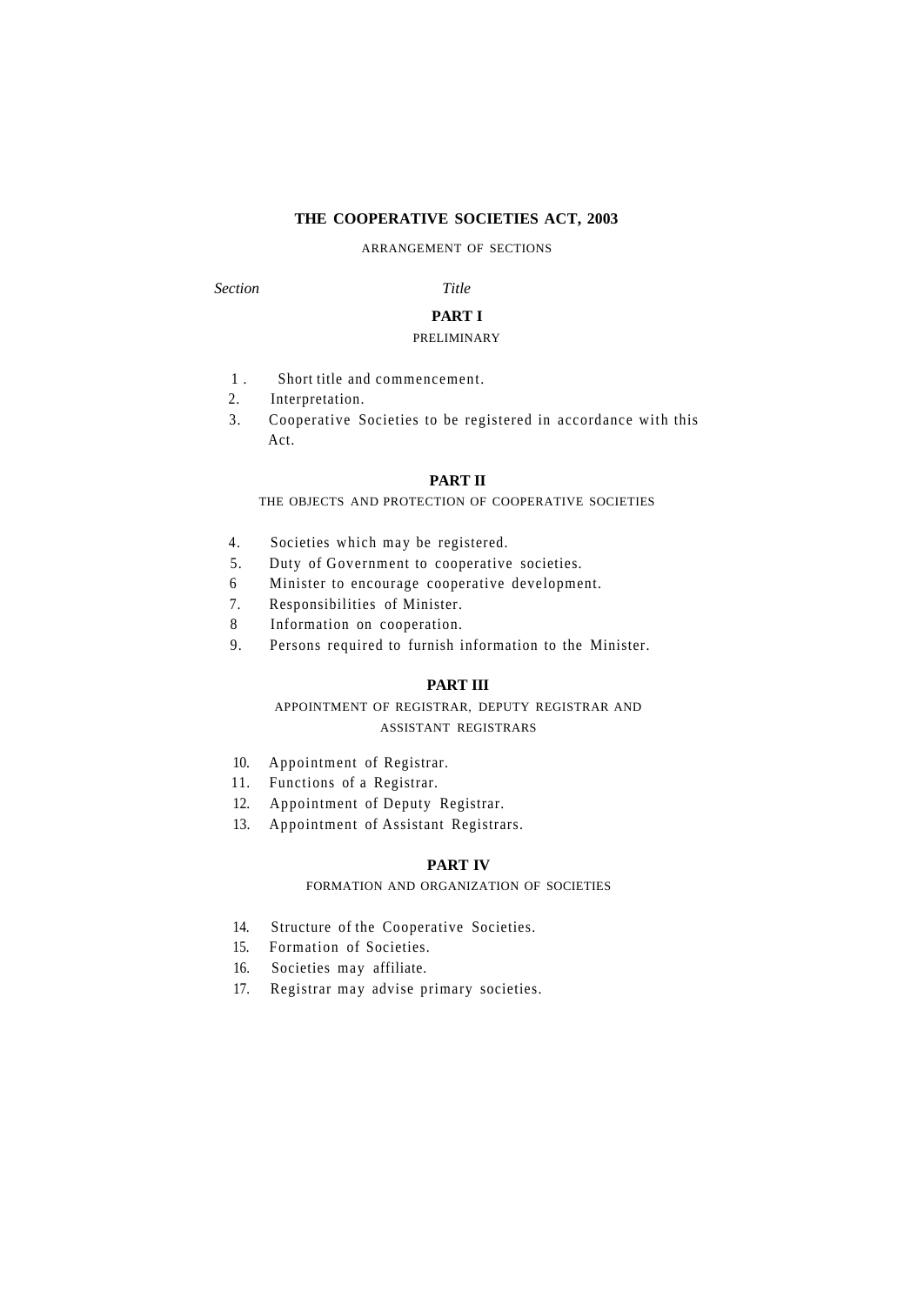- 18. Objects of Primary Societies.
- 19. Objects and Functions of Secondary Societies and Apexes.
- 20. Objects of the Federation.
- 21. Societies may form joint enterprises.
- 22. Types of Societies.

## **PART V**

## REGISTRATION OF SOCIETIES

- 23. Conditions for Registration.
- 24. Application for Registration.
- 25. Registration.
- 26. Refusal of Registration.
- 27. Certificate of Registration.
- 28. Evidence of Registration.
- 29. Societies to be body corporate.
- 30. Probationary Societies.
- 31. Cancellation of notice of deferment.
- 32. Pre-cooperative groups.
- 33. Appointment for pre-cooperative groups.
- 34. Recognition and Registration of pre-cooperative groups.

## **PART VI**

## RIGHTS AND LIABILITIES OF MEMBERS

- 35. Restriction regarding members and societies liabilities.
- 36. Vote of members.
- 37. Rights of minors.
- 38. Contract with minors.
- 39. Restriction regarding shares.
- 40. Liability of a member.
- 41. Liability of past members.
- 42. Liability of the estates of deceased member.
- 43. Membership of companies.

## PART VII

## DUTIES OF REGISTERED SOCIETIES

- 44. Duties of Registered Societies.
- 45. Power to make by-laws.
- 46. Amendment of the by-laws of registered society.
- 47. By-laws of a registered society to bind members.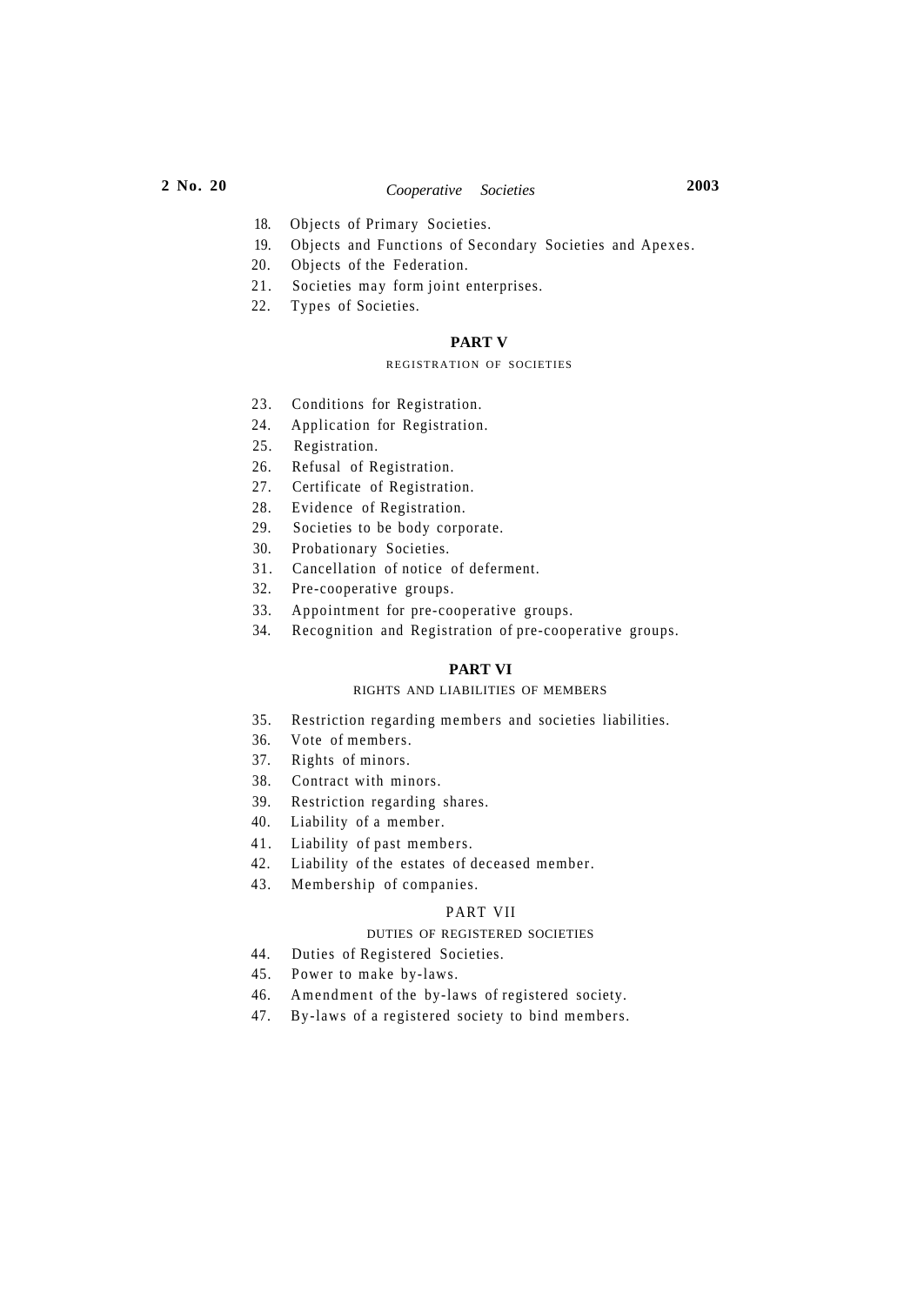- 48. Accounts and Audit.
- 49. Registrar may require bank to produce information.
- 50. Communications of defects in the operations of a registered society.
- 51. Returns to be made by registered societies.

## **PART VIII**

## PRIVILEGES OF REGISTERED SOCIETIES

- 52. Defect in the constitution not to render act of a registered society invalid.
- 53. Disposal of produce to or through a registered society.
- 54. Creation of charges in favour of registered societies.
- 55. Charges and set-off in respect of share or interest of members.
- 56. Shares or interest not liable to attachment.
- 57. Transfer of interest on death of a member.
- 58. Proof of entries in societies books.
- 59. Exemption from compulsory registration of instruments relating to shares and debentures of registered society.
- 60. Power to exempt from duty or tax.

## **PART IX**

#### MANAGEMENT OF REGISTERED SOCIETIES

- 61. General meeting.
- 62. Establishment of Board.
- 63. Constitution of the Board.
- 64. Powers of the Board.
- 65. Restriction relating to members of Board.
- 66. Suspension and election of the new Board.
- 67. Powers of the Registrar.
- 68. Powers of persons appointed under section 67.

## **PART X**

## PROPERTY AND FUNDS OF REGISTERED SOCIETIES

- 69. Revenue of Registered Societies..
- 70. Management of the revenue and funds of registered societies.
- 71. Restriction on loans.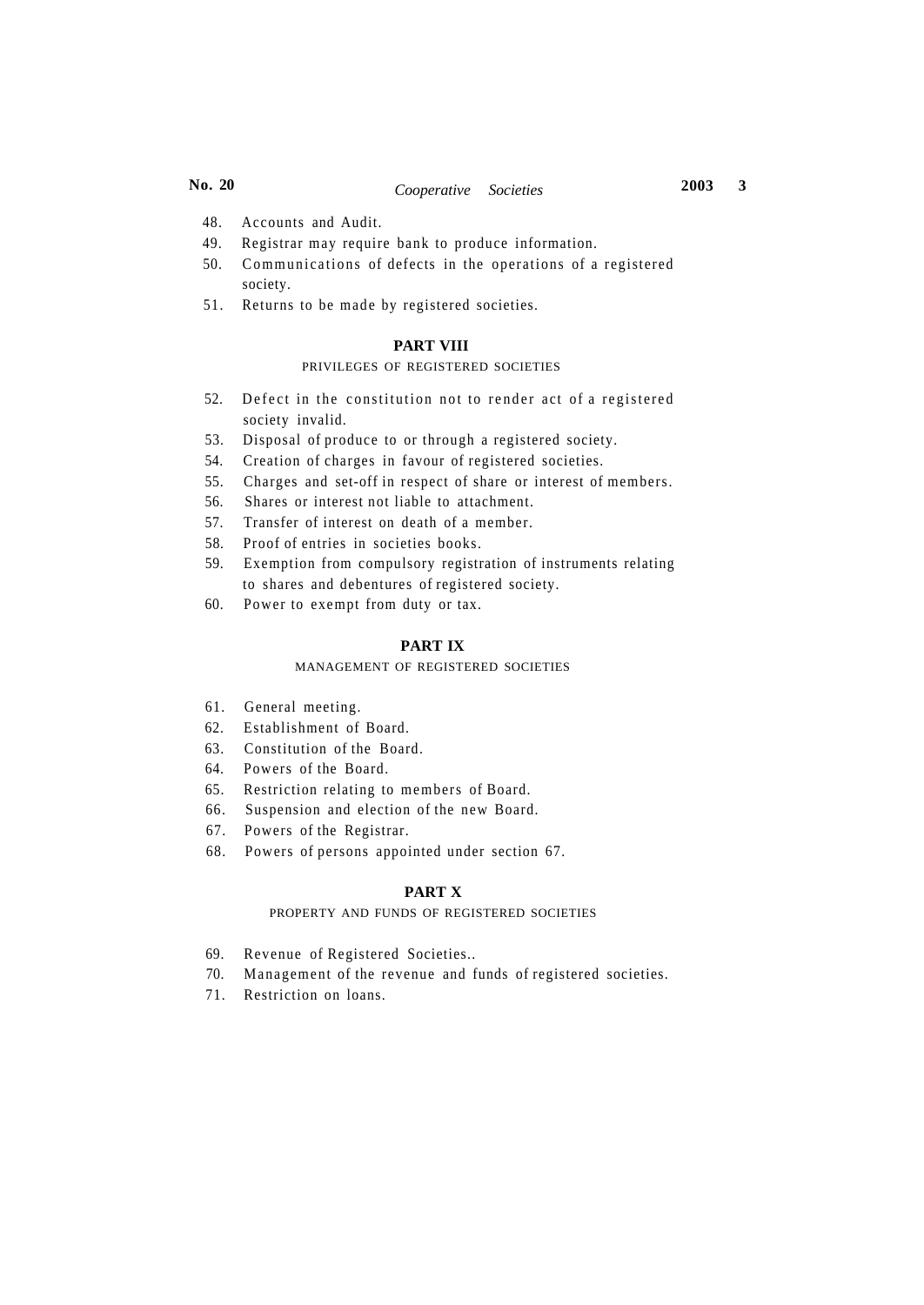# **4 No. 20** *Cooperative Societies* **2003**

- 72. Restriction on borrowing from non-members.
- 73. Investment of funds.
- 74. Inspection Fund.
- 75. Financial Provisions.
- 76. Dividends and Bonus.
- 77. Reserve Fund.
- 78. Distribution of Balances.
- 79. Contribution for charitable, educational and medical purposes.

## **PART XI**

## CREATION AND REGISTRATION OF CHARGES

- 80. Registration of charges.
- 81. Duty of society to register charges created by society.
- 82. Duty of society to register charges existing on property acquired.
- 83. Register of Charges.
- 84. Endorsement of certificate of registration on debentures.
- 85. Entry of satisfaction and rectification of register.
- 86. Enforcement of Security.
- 87. Copies of instrument creating charges to be kept by society.
- 88. Society's register of charges.
- 89. Right to inspect copies of instruments creating mortgages, charges and society's register of charges.

## **PART XII**

## INSPECTION OF AFFAIRS

- 90. Enquiry by Registrar.
- 91. Inspection.
- 92. Costs of Inquiry.
- 93. Surcharge.

## **PART XIII**

## AMALGAMATION AND DIVISION

- 94. Amalgamation of Societies.
- 95. Defects or irregularity in notice, etc.
- 96. Division of Societies.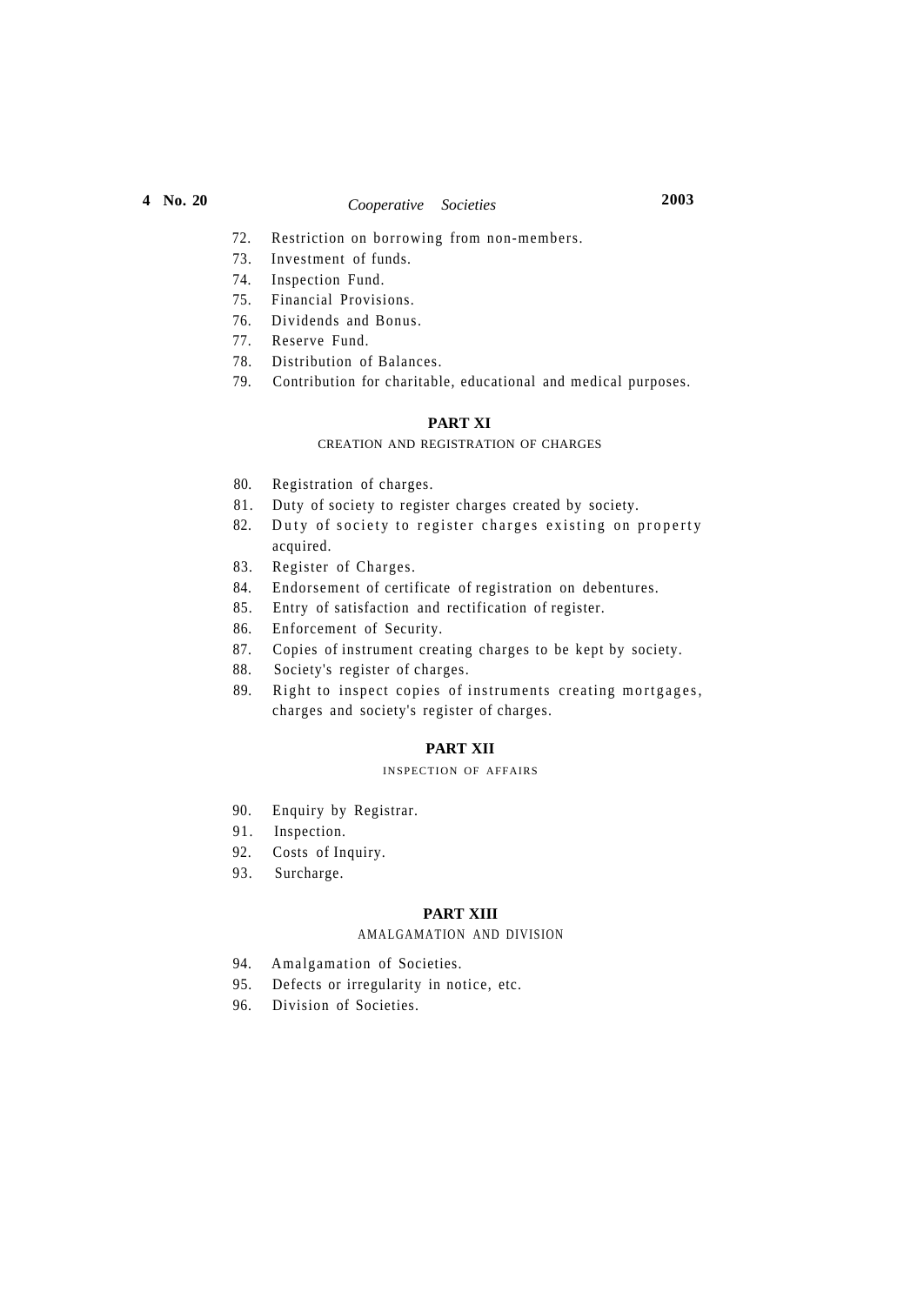## **PART XIV**

### DISSOLUTION OF SOCIETIES

- 97. Dissolution.
- 98. Cancellation of registration of society.
- 99. Appeal against cancellation of registration.
- 100. Effects of cancellation of registration.
- 101. Winding up.
- 102. Powers of the liquidator.
- 103. Powers of the Registrar to control liquidation.
- 104. Power to stay or restrain proceedings against society.
- 105. Avoidance of disposition of property, after cancellation.
- 106. Avoidance of attachment, etc.
- 107. Power of Registrar to assess damages against delinquent promoters.
- 108. Power to arrest absconding promoter, officer, etc.
- 109. Debts of all description may be proved.
- 110. Where society is insolvent.
- 111. Preferential payments.
- 112. Fraudulent preference.
- 113. Liabilities and Rights of certain fraudulent preferred persons.
- 114. Effects of floating charge.
- 115. Disclaimer of onerous property in case of society wound up.
- 116. Restriction of rights of creditor as to execution or attachment in case of society being wound up.
- 117. Duties of court as to goods taken in execution.
- 118. Courts not to have jurisdiction in dissolution of societies.
- 119. Preservation of books and records.

#### **PART XV**

### **OFFENCES**

- 120. Offences.
- 121. Penalty for soliciting violation of contracts.
- 122. Offences by officer of society being wound up.
- 123. Prohibition of use of the word ''Co-operative' '

## **PART XVI**

#### MISCELLANEOUS

- 124. Prosecutors.
- 125. Code of conduct.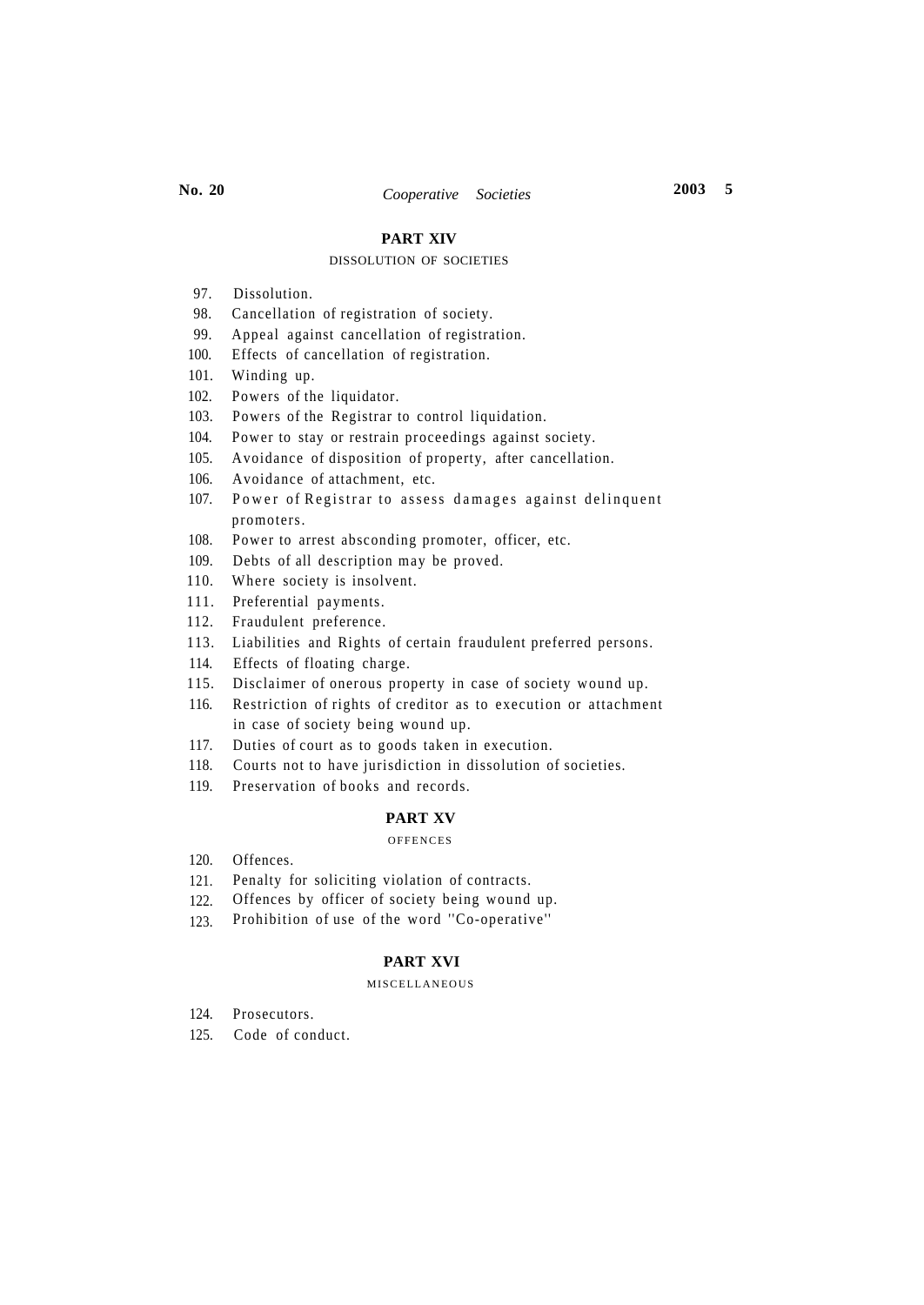- 126. Power to exempt societies from conditions of registration.
- 127. Appointment of special members to committees.
- 128. Terms of appointment and powers of special members.
- 129. Fees.
- 130. Recovery of sums due to Government.
- 131. Rules.
- 132. Power of Registrar to make regulations.
- 133. Certain laws not to apply.
- 134. Transitional Provisions.

## **SCHEDULE**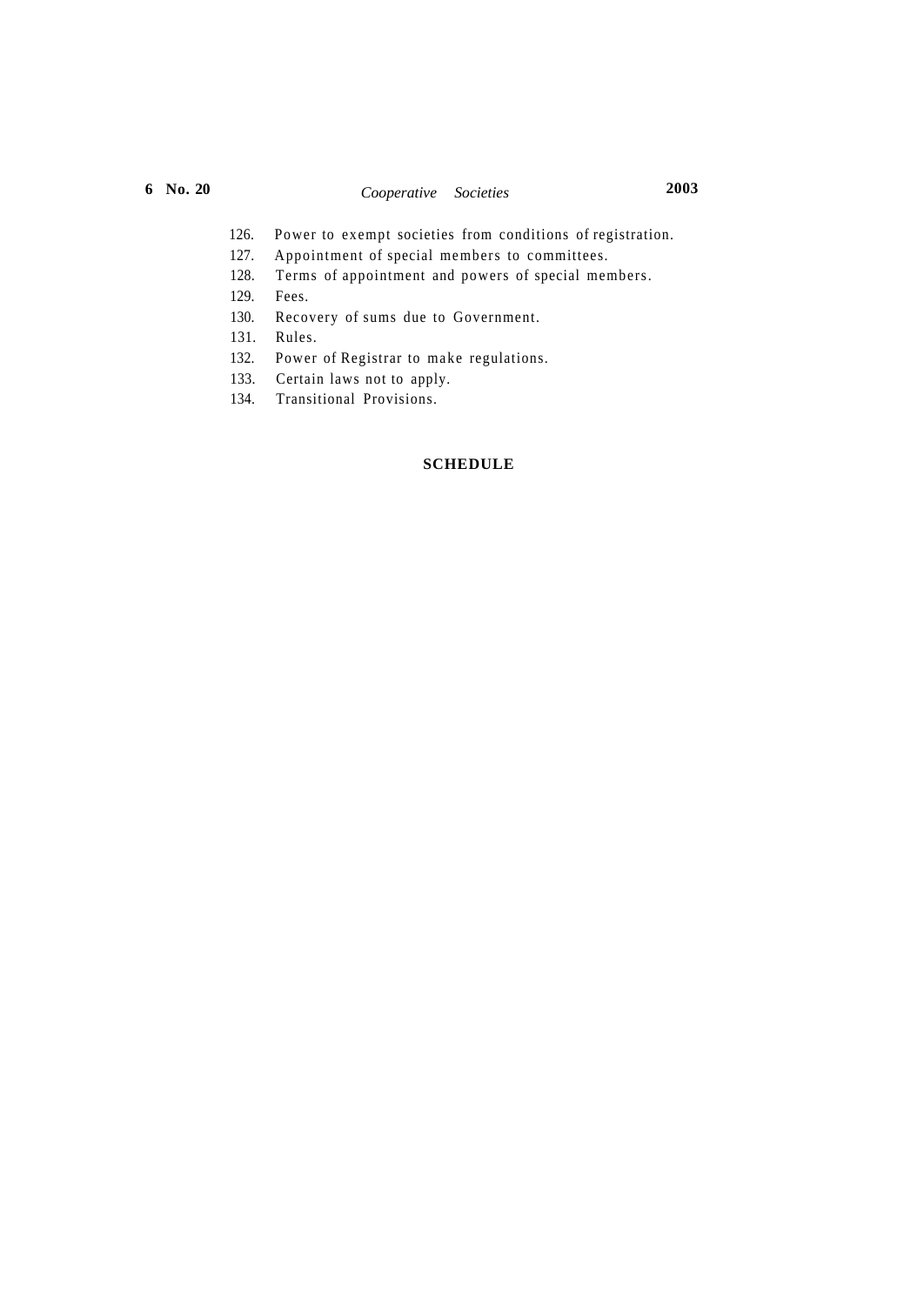**No. 20** *Cooperative Societies* **2003 7** 



No. 20 OF 2003

Benjamin W. Nicapa

**An Act to make better provisions for the formation, constitution, registration and operation of cooperative societies, and for other matters incidental to or otherwise connected with those purposes.** 

**[ ]** 

**ENACTED by the Parliament ofthe United Republic of Tanzania.** 

# **PARTI**

## **PRELIMINARY**

**1. This Act may be cited as the Cooperative Societies Act, 2003 and short title**  shall come into operation on such date as the Minister may, by notice and published in the *Gazette*, appoint. **ment**"<sup>\*\*</sup>

**2. In this Act, unless the context otherwise requires- interpreta-**

- **"agricultural inputs" means supplies needed for agricultural production and includes building materials, fertilizer, dip, veterinary preparations, seed, animal feeding stuffs, breeding stock, draft animals, planting material, farm implements, land tools, fencing material, petroleum products and other supplies and equipment normally used in agricultural production;**
- **"agricultural produce" means the produce of farms, gardens orchards, geenhouses and forests, poultry, beekeeping and other animal products and includes dairy produce and all the products of fish and fishing;**

**tion**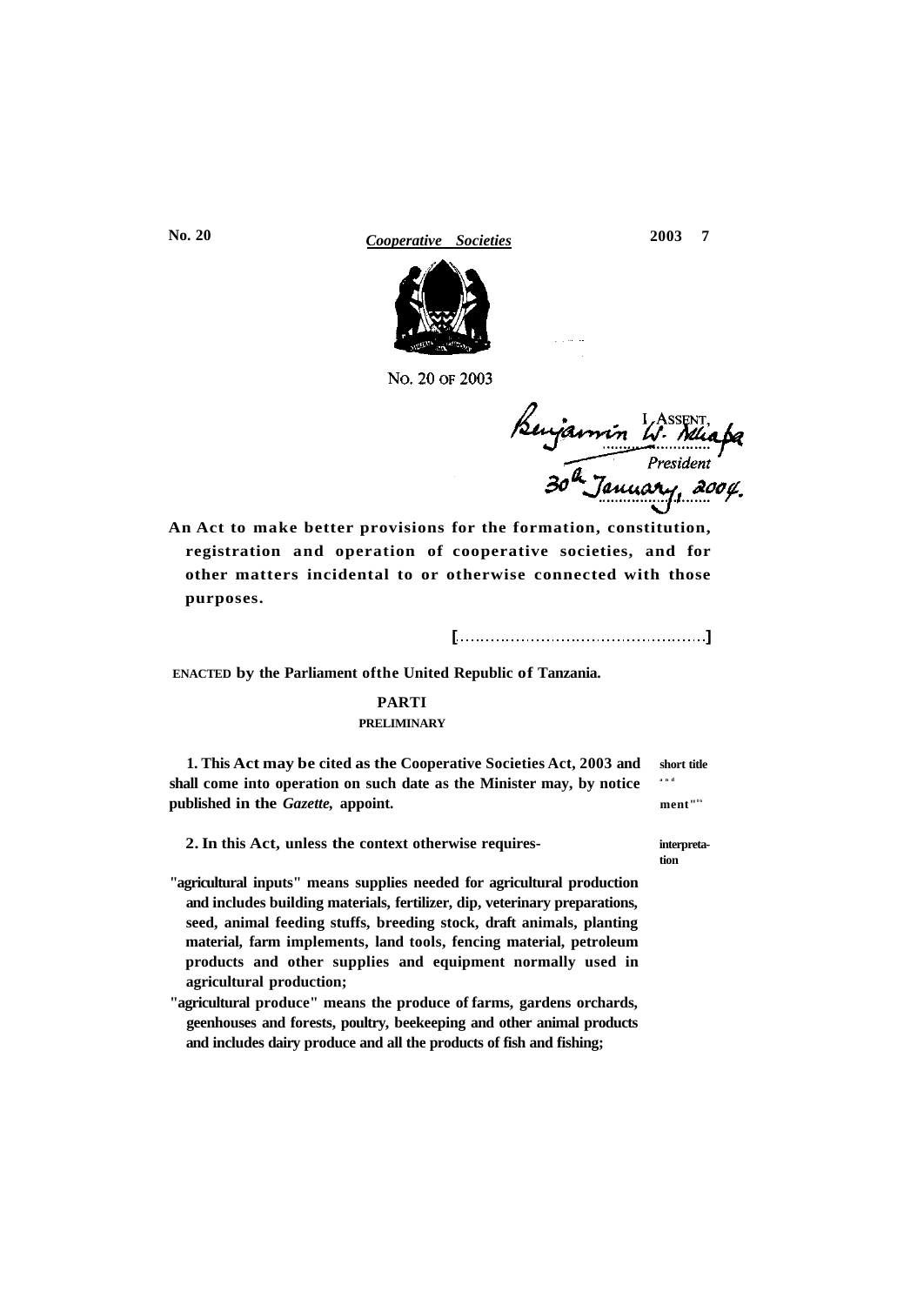- "agricultural society" means a society whose principal object is the business of supplying inputs for agricultural crop production, the purchasing, processing, marketing and distribution of agricultural produce;
- "apex" means a society the membership of which is restricted to secondary societies and which is established to facilitate the operations of all primary and secondary societies;
	- annual net surplus' means such portion of the total income received or accrued during any year, as remains after deductions have been made from it in respect of all recurrent expenditure incurred during that year and after adequate provisions have been made for bad debts, depreciation, taxation and losses;
	- annual net balance'' means such portion of the net surplus for any year as remains after deductions have been made from it in respect of the reserve fund, the share transfer fund and such other appropriations as it may be necessary or desirable to make for the proper conduct of the society's business, and after a dividend (if any) has been paid on the share capital;
- ''the Bank'' means the Bank of Tanzania established under the Bank of Tanzania Act;
- ''bank'' means a cooperative bank registered at the secondary or tertiary Society level;
- "basic units" means localities within the area of operation of a society from which delegates to the General Meeting can be drawn;
- ''Board'' means the governing body of a registered society to whom the management of its affairs is entrusted;
- ''bonus'' means such portion of the annual net balance as may be distributed to members in consideration and on the basis of their 'patronage of the society's business or their participation in such business;
- "common need" means the need which is common to all members of a registered society;
- "company" means a company registered under the Companies Ordinance any successor legislation;
- ''cooperative financial institution'' means a society registered to render financial service;
- ''Cooperative College'' means any Institution which offers cooperative Education;
- "cooperative society" means an association of persons who have voluntarily joined together for the purpose of achieving a common need through the formation of a democratically controlled organization and who make equitable contributions to the capital required for the

Act No. 1 of 1995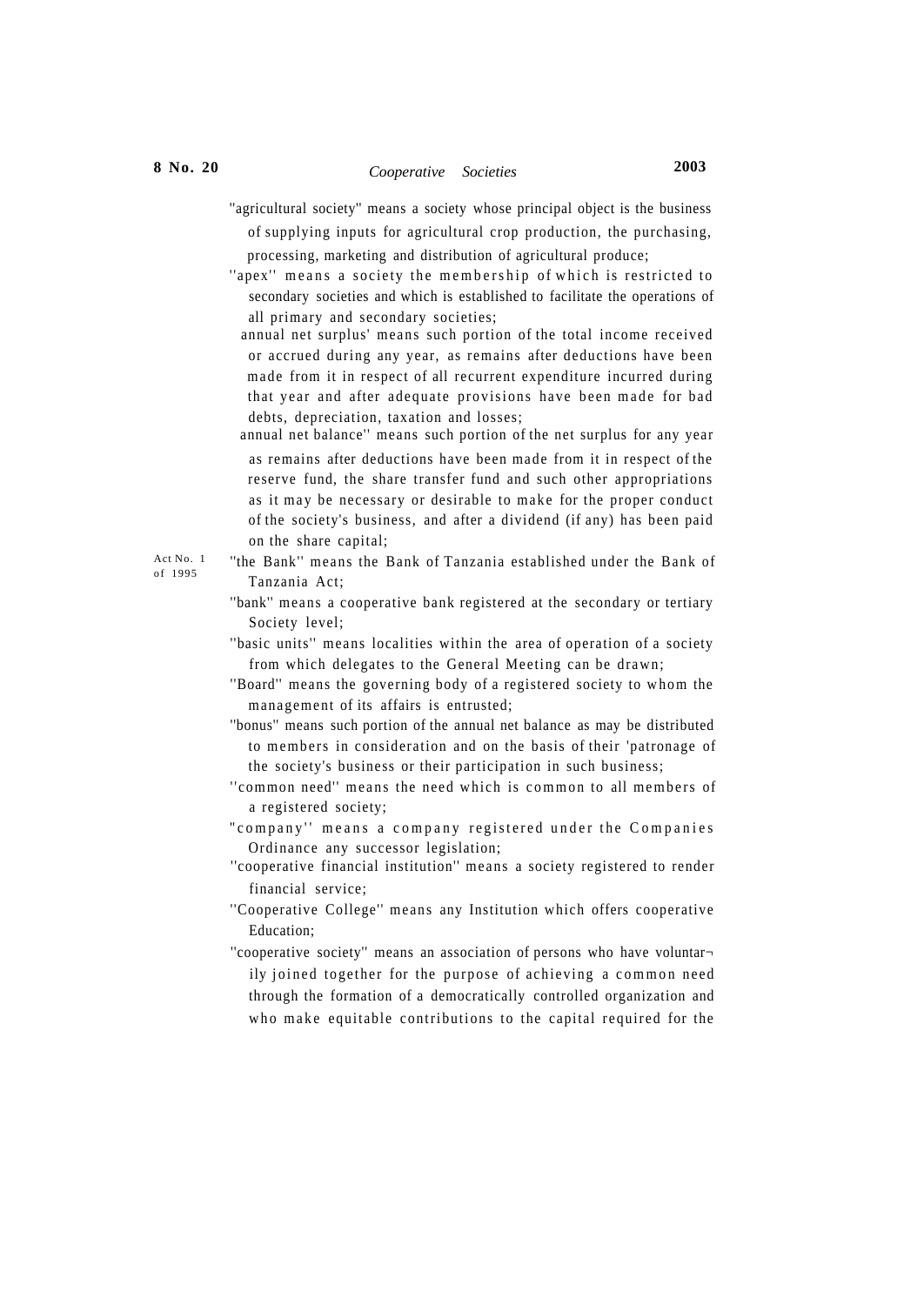formation of such an organization, and who accept the risks and the benefits of the undertaking in which they actively participate;

''Corporation'' means the Cooperative Audit and Supervision Corporation established under the Cooperative Audit and Supervision Act, 1982; "delegate" means-

- (a) in the case of a primary society in which the general meeting of members is substituted by a meeting of delegates, the representative of a specified number of individual members who is elected or appointed to attend and vote at a meeting of delegates; and
- $(b)$  in the case of a society which is itself a member of another society, the representative of the former elected or appointed to attend and vote at a meeting of the latter society;

''dividend'' means the sum paid on the share capital invested in a society; ''economic viability'' means the ability of society to conduct its affairs

as provided for in the rules;

- ''Federation'' means a cooperative society whose members are apexes, specialized primary and, secondary cooperative societies;
- "Financial Cooperative" refers to a non bank financial institution whose primary activity is to furnish secured or unsecured loans to households, smallholder producers and small and micro-enterprises of rural and urban sectors;
- ''Fund'' means the Inspection Fund established under section 74 of this  $Act$
- ''industrial society'' means a registered society whose principal objectives are manufacturing or making or servicing or assembling of industrial goods and whose members are respectively manufacturers, craftsmen, artisans, industrial workers and apprentices;

''joint enterprise'' means an association of two or more societies which join together for a purpose of operating an economic enterprise;

- "member" includes a person or a registered society joining in the application for the registration of a society, and a person or a registered society admitted to membership after registration in accordance with the by-laws and rules made under this Act;
- ''Microfinance companies'' also known in its acronym MFCs means non bank financial institutions with substantive core capital whose primary activity is to furnish secured and unsecured loans to households, smallholder producers and small and microenterprises both in rural and urban areas;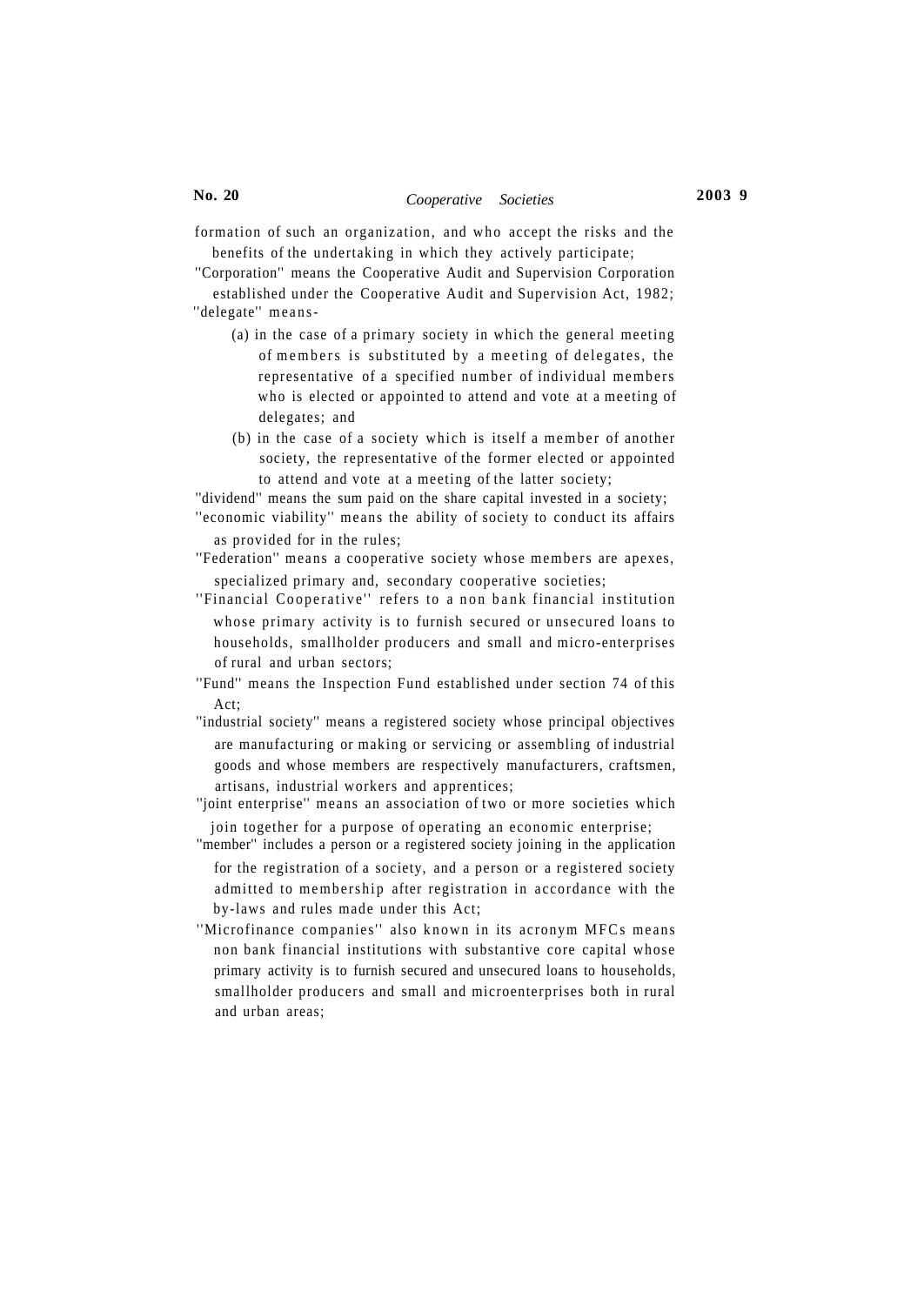## 10 **No. 20** *Cooperative Societies* **2003**

Cap. 185

''Minister'' means the Minister responsible for cooperatives;

"officer" means any officer of a society and includes chairman, vice-chairman,

secretary, treasurer, member of a committee, general manager, chief accountant, or any other person empowered under the rules or the by-laws to act on behalf of registered society;

- "Pre-cooperative groups" means organizations of an economic and social nature set up voluntarily by individuals having common interests and working together as a society;
- "primary society" means a registered society whose members are individual persons or an association of such individual persons and any cooperative body other than a body registered under the Companies Act and includes a joint enterprise where all its members are primary societies;
- "probationary societies" means the cooperative society which has not fulfilled the compliance of registration as specified under section. 30 of this Act;

Act No. 9 of 1985

"Prosecutor" means a government officer entrusted with duties of prosecuting cases originating from cooperative societies;

"registered society'' means a cooperative society registered or deemed

to have been registered under this Act and includes a probationary society;

- ''the Registrar'' means the Registrar of cooperative societies appointed under section 10 of this Act, and includes, where appropriate, the Deputy Registrar or Assistant Registrars;
- '' savings and credit society'' means a registered society whose principal objects are to encourage thrift among its members and to create a
- source of credit to its members at a fair and reasonable rate of interest;
- '' school society'' means a society the membership of which is restricted to the pupils of a school;
- "secondary society" means a registered society whose membership is open only to primary societies which are its members;
- "society" means a cooperative society registered under this Act and includes a primary society, a secondary society, apex and the Federation;

"specialized skills" means an expertise possessed by any person in such particular field as may be described in the rules.

 **3.** Cooperative Societies shall be registered in accordance with this Act and the rules.

'''' sioci eties to be registered in accordanc e with this A c t

Coopera -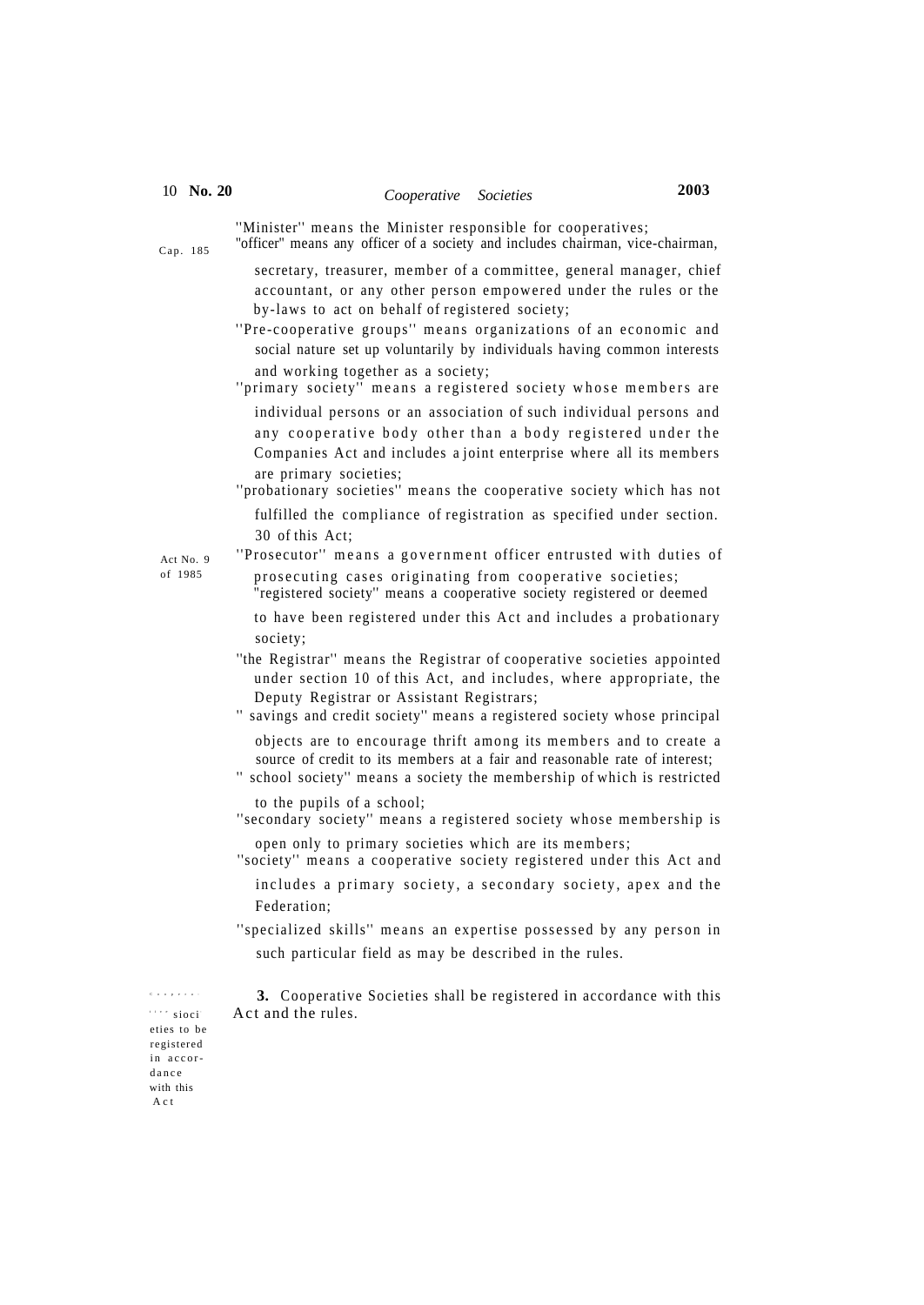## **PART II**

#### THE OBJECTS AND PROTECTION OF COOPERATIVE SOCIETIES

 $4.-(1)$  A society which has its objects in the promotion of the economic and social interests of its members by means of common undertaking, based upon mutual aid and which conforms to the cooperative principles or a society which is established for the purpose of facilitating operations of societies, ma y be registered as a cooperative society under this Act with or without limited liability.

Societie s whic h m a y b e registere d

(2) Except as otherwise provided for in this Act, cooperative principles and methods used in the operation and administration of a society shall be-

- (i) voluntary organizations, open to all persons able to use their services and willing to accept the responsibilities of membership, without gender, social, racial, political or religious discrimination;
- (ii) democratic organizations controlled by their members who actively participate in setting their policies and making decisions, men and women serving as elected representatives are accountable to the membership. In primary cooperatives, members have equal voting rights, and cooperatives, at other levels are also organized in a democratic manner;
- (iii) members contribute equitably to, and democratically control the capital of their cooperative;
- (iv) autonomous self help organizations controlled by their members, if they enter into agreement with other organizations, including governments, or raise capital from external sources, they do so on terms that ensure democratic control by their members and maintain their cooperative autonomy;
- (v) the organizations provide education and training for their members, elect representatives, managers and employees so they can contribute effectively to the development of their cooperatives;
- (vi) organizations inform the general public, particularly young people and opinion leaders about the nature and benefits of cooperation;
- (vii) organizations serve their members most effectively and strengthen the cooperative movement by working through local, national and international structures;
- (viii) organizations work for the sustainable development of their communities through policies approved by their members.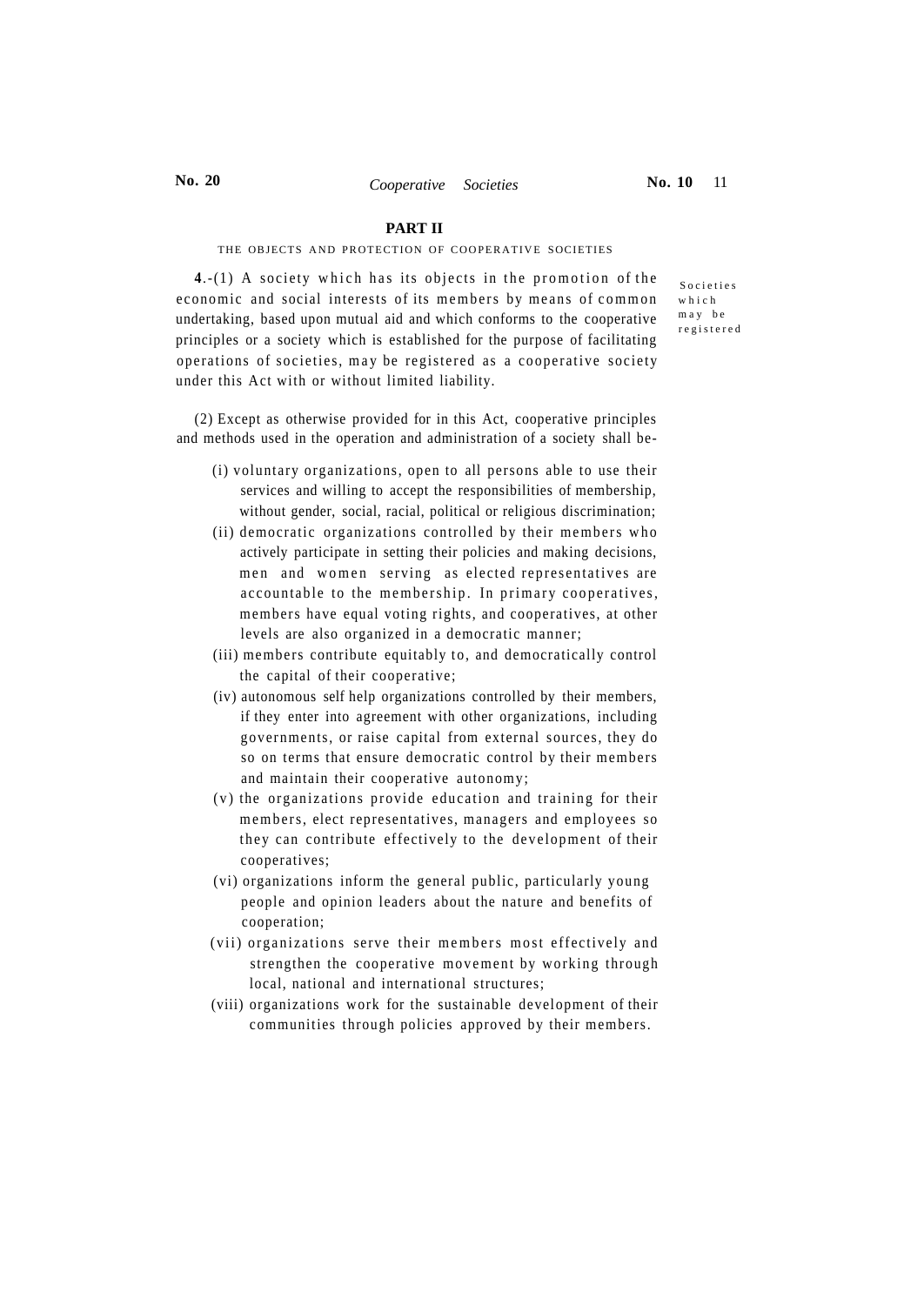5. The Government shall provide and create conducive social, economic and legal environment for the development and prosperity of cooperative societies. Duty of Government to cooperative societies

Minister to encourage coop erative develop ment

**6.** The Minister shall take such measures as he deems necessary for the encouragement generally of cooperative development for economic, social and cultural purposes and, human advancement on the basis of self-help and in particular, for the encouragement of the organization of cooperative societies as a means of-

- (a) improving the economic situation of their members;
- (b) contributing to the economy and increased measure of self- reliance and democratic control of economic activity;
- (c) increasing personal and national Capital sources by encouragement of thrift, the prevention of usury and the wise Use of credit;
- (d) raising the level of general and technical knowledge of members of societies.

**7.-(** 1) The Minister may for the purpose of encouraging cooperative development under section 6, take such measures which are not detrimental to the interests of the members as he deems necessary to-

- Responsi the ties s  $t$ Ministe r
- (a) assist the Organization of cooperative societies among persons or groups of persons who desire to provide themselves with, or to market, commodities or services or both, on a cooperative self help basis;
- (b) facilitate the financing of societies, where necessary for their establishment and operation;
- (c) provide for such advice as may be necessary to assist officers and members of societies to achieve their objects;
- (d) institute inquiry into and collect, classify, analyse information and statistics relating to societies and cooperative development;
- (e) establish or facilitate the establishment of a research service or services for enquiry generally into the operation of societies and analysis of economic, social and other problems as may, be deemed advisable to lead to the encouragement of new or improved methods of cooperative development including-
	- (i) production of agricultural or natural products and the processing and marketing of such products;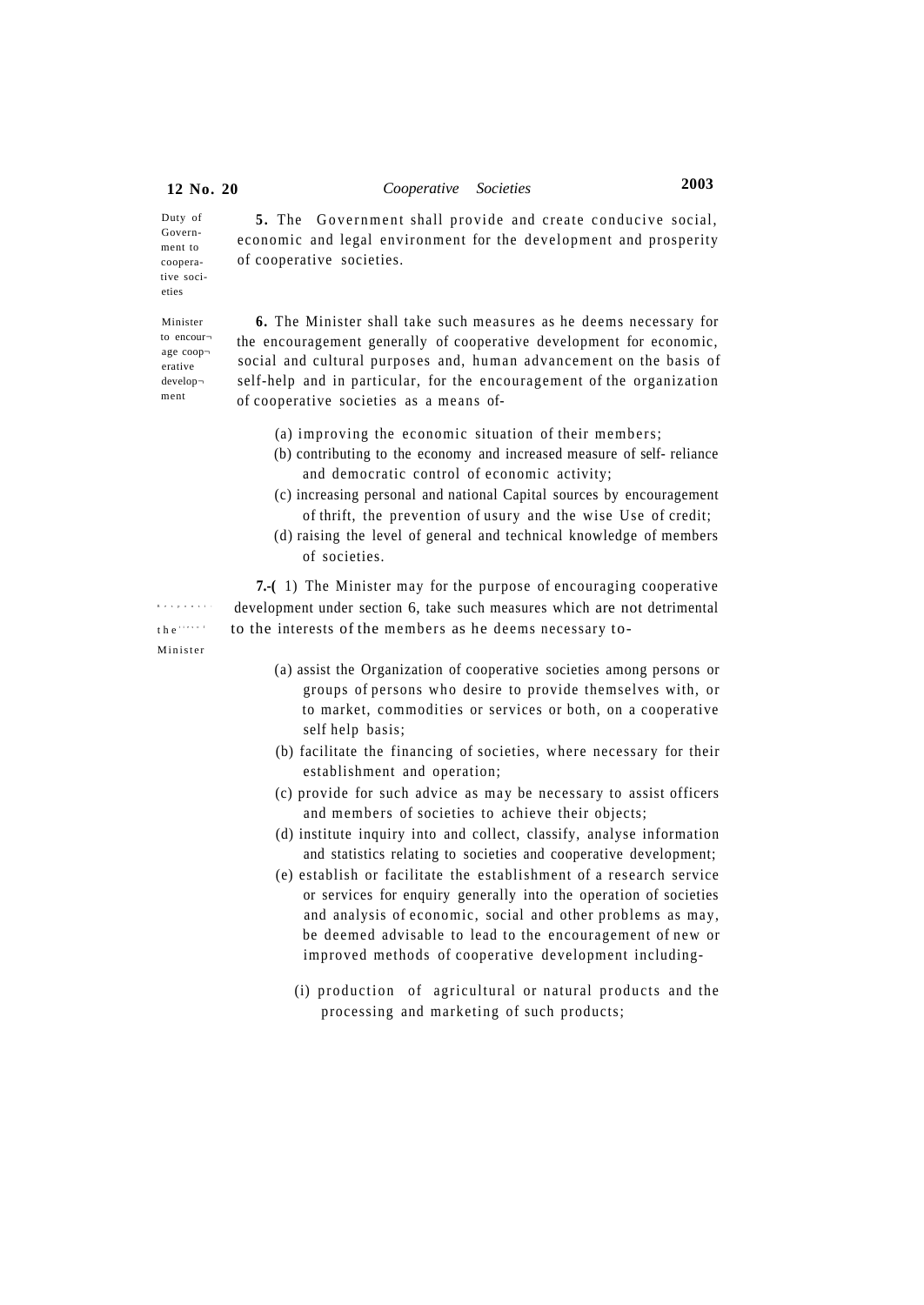# **No. 20** *Cooperative Societies* **2003 13**

- (ii) industrial development, manufacturing and marketing and sale by retail or wholesale;
- (iii) credit, investment and business finance;
- (iv) wholesaling and retailing of goods and services;
- (v) community and welfare services on a cooperative basis;
- (f) issue from time to time such reports and other publications relating to societies and cooperative development as may be deemed advisable;
- (g) provide or authorize such other services as may be necessary in carrying out the provisions of this Act; and
- (h) give directions to the Registrar on matters relating to cooperative development.

(2) The Minister may -

- (a) make consultation with the Minister responsible for Regional Administration or Local Government as the case may be in carrying out some of his responsibilities;
- (b) delegate some of his powers in writing to a Regional Commissioner or Regional Commissioners for specific matters relating to cooperative societies.

(3) The Minister in consultation with the Minister responsible for Higher Education may direct the Cooperative College to teach, conduct research and offer consultancy services, and perform other relevant duties pertaining to cooperative development in the country.

**8.** The Minister shall disseminate or arrange for the dissemination of, information relating to cooperative and cooperative development in such manner and form as may be found best suited to promote interest in and understanding of cooperative principles and practices with a view to encouraging of the organization of cooperative societies based on self help.

**9.-(** 1) All officers of societies to which this Act applies shall upon request by him furnish the Minister with such information as he may from time to time require for the purposes of this Act.

(2) An officer who fails to comply with a request of the Minister under subsection (1), or who knowingly makes a false statement, in relation to any material or information furnished to the Minister, shall be guilty of an offence.

Informa tion on coopera tio n

Person s required to furnish informa tion to the Ministe r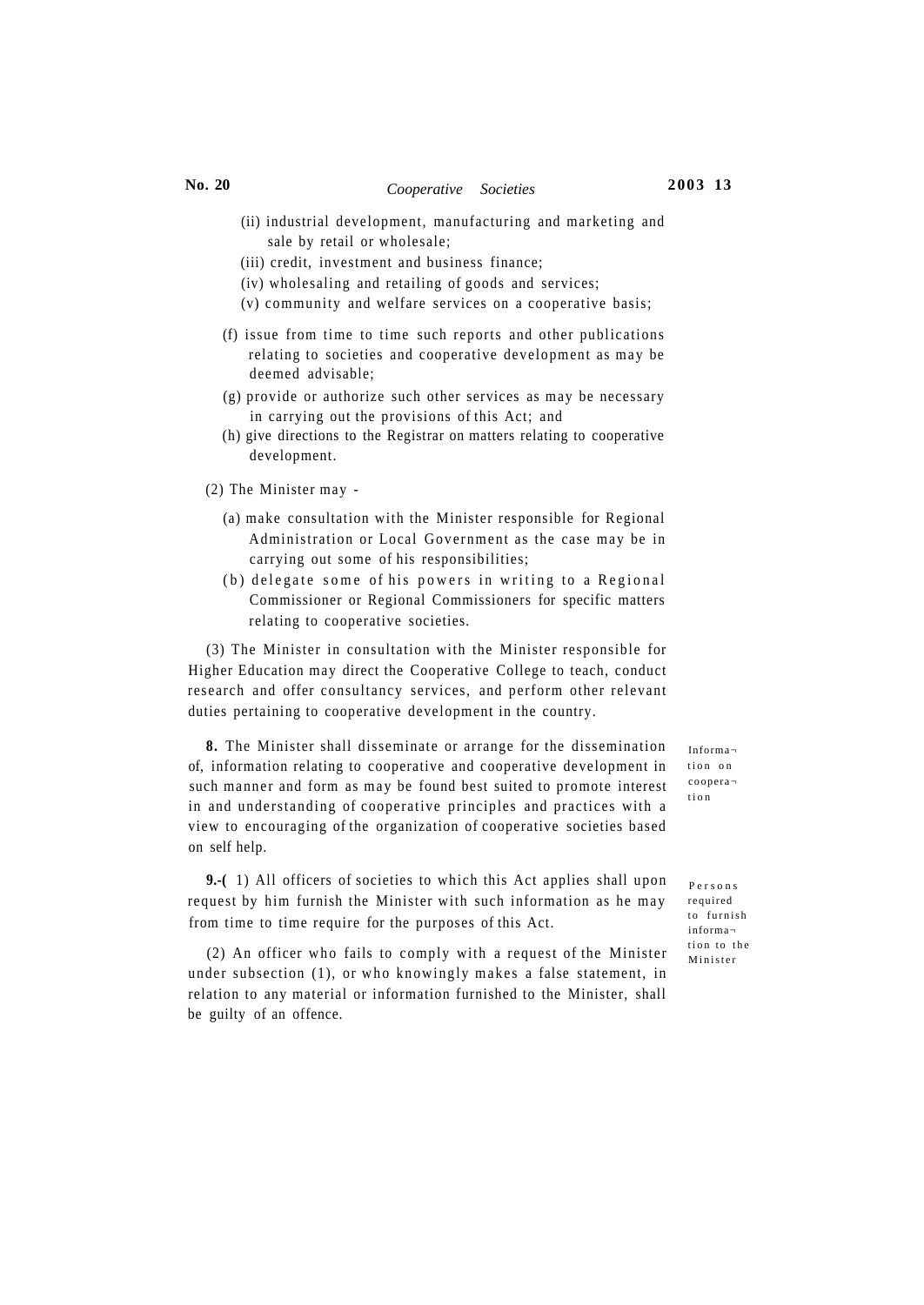## **PART III**

## APPOINTMENT OF REGISTRAR, DEPUTY REGISTRAR AND ASSISTANT REGISTRAR

Appoint ment of t h e Registrar

**10.-(1)** The President shall appoint a public officer to be the Registrar of Cooperative Societies.

(2) The Registrar appointed under subsection (1) shall have a seal or such device as may be approved by the Minister.

**11.**-(1) The functions of the Registrar shall be-

Registrar

- (a) to register, promote, inspect and advise cooperative societies in accordance with the provisions of this Act;
- (b) to advice the Minister on any matter relating to cooperative societies, and in particular in respect of any assistance, financial or otherwise, which may be required by cooperative societies;
- (c) to encourage the establishment of cooperative societies in all sectors of the economy and to assist cooperative societies to increase their efficiency;
- $(d)$  to provide services designed to assist in the formation, organization and operation of societies and to give advice on cooperative management to all kinds of societies registered under this Act;
- (e) to perform such other functions in relation to the development and well being of cooperative societies such as he may, be directed by the Minister;
- (t) to promote, or facilitate education and training of members and staff of cooperative societies.

(2) The Registrar shall gradually delegate his duties of promoting, advising, educating and training of cooperative societies to the cooperatives on mutual agreement as provided for in the rules.

(3) The Registrar upon consultation with the Assistant Registrar in the region shall collaborate with the Regional Administrative Secretary on issues Pertaining to registration, de-registration and any other matters relating to cooperative societies as prescribed in this Act.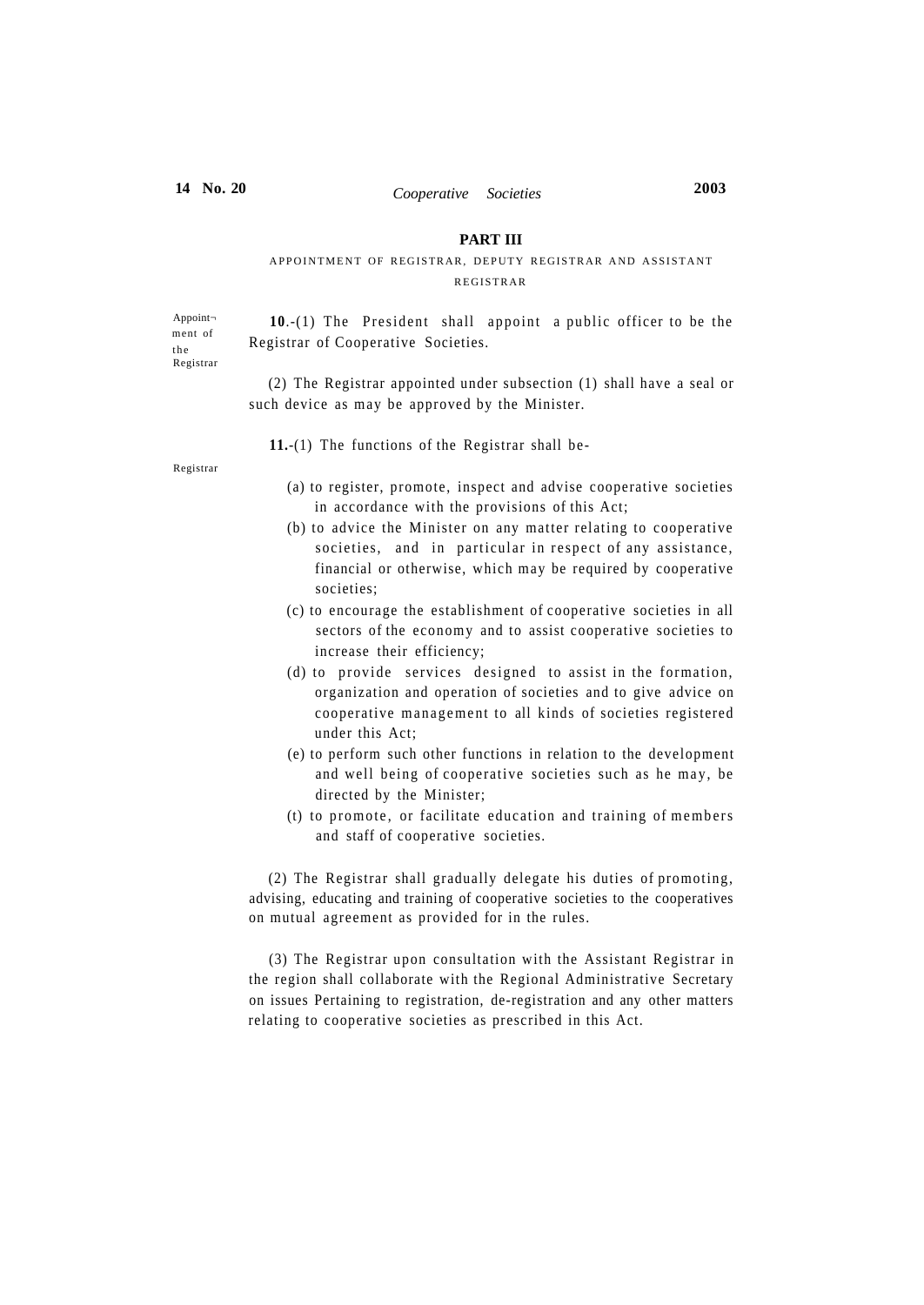**12.-(** 1 ) There shall be a Deputy Registrar who shall be appointed by the President from amongst public officers. Appoint ment of Deput y

- (2) The functions of the Deputy Registrar shall be-
	- (a) perform such functions and duties as may be directed by the Registrar or as may be required under this Act; or
	- (b) upon due authorization exercise any of the functions of the Registrar.

13.-(1) There shall be such number of Assistant Registrars who shall be appointed by the Minister from amongst Principal Cooperative Officers.

(2) Assistant Registrars shall have the duty to assist the Registrar in carrying out his duties and functions under this Act.

#### **PART IV**

### FORMATION AND ORGANIZATION OF SOCIETIES

| 14.-(1) The structure of cooperatives shall be made up of Primary | Structure       |
|-------------------------------------------------------------------|-----------------|
| societies at the grass root level and the Federation at the top.  | of the          |
|                                                                   | $Co$ ope $\neg$ |
|                                                                   | rative          |
| (2) Subject to the wishes of members, the structure may comprise  | societies       |

middle societies such as Secondary societies and Apexes.

**15.-(** 1) A Primary society may be formed by-

(a) fifty or more persons for agricultural societies; or

- (b) twenty persons or more for savings and credit cooperatives; or
- (c) ten persons or more for specialized skill societies; or

(d) ten persons or more for other types of cooperative societies.

(2) A person may not be a member of a Primary society unless he has the following qualifications, namely-

- (a) that he has attained the minimum age of eighteen years and is of sound mind;
- (b) that he is following a trade or occupation relevant to the society's object as defined in the by-laws;
- (c) that he has a common need which the society seeks to satisfy;
- (d) that he is capable of paying fees and acquiring shares.

Registra r

Appoint men t o f **Assistant** Registrars

Formation of **Societies**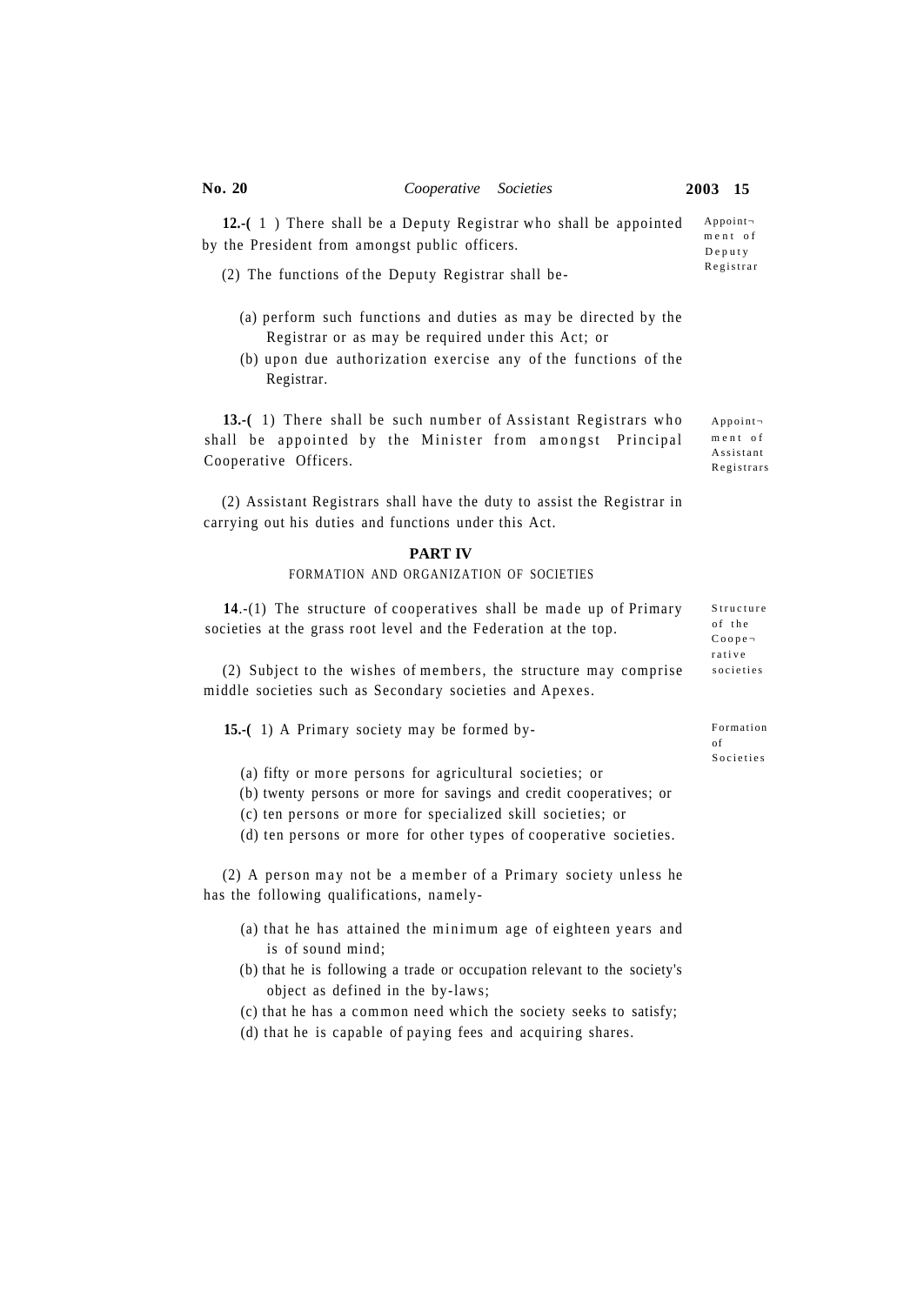(3) Notwithstanding the provisions of sub-section (2), a person who has the minimum age of fifteen years referred to as a minor may become a member of a cooperative society-

Provided that, such a person shall not be eligible to act as a member of a committee until he has attained the age of eighteen years.

 $(4)$  A person who has not attained the age of fifteen years but is attending school may be a member of a school society established for the school.

16.-(1) Primary societies may form Secondary societies and Secondary societies may form Apex societies. A Federation may be formed by Apex societies. Where a Primary or Secondary cooperative society is unable to join into a Secondary or Apex society, due to its nature and/or desire of its members, it may be allowed to become a member of the Federation.

(2) A Financial cooperative society may be formed by savings and credit societies and other types of cooperative societies.

17. where the Registrar considers that, a Secondary society or Apex advise society in relation to any area is economically viable, he may advise any Primary society or Secondary society or category of cooperative societies operating within that area to join the Secondary society or Apex society by notice in writing served on the society or category of cooperative societies as the case may be.

objects of **18.** The objects of a Primary society shall be-

- (a) to strive to raise the standard of living of its members;
- (b) to facilitate the operations of the individual members;
- (c) to provide services to its members, including supplying agricultural inputs, collecting, processing and marketing of the products of its members.

objects **19**.-(1) The objects of Secondary societies shall be-

and Func tions of Societie s

 $A p^d$ 

Secondary (a) to facilitate the operation of member Primary societies;

 (b) to provide services to Primary societies as will be provided for in the by-laws of the Secondary societies;

 $a - f^*$ 

Societie s

Registra r societie s

Primar y Societie s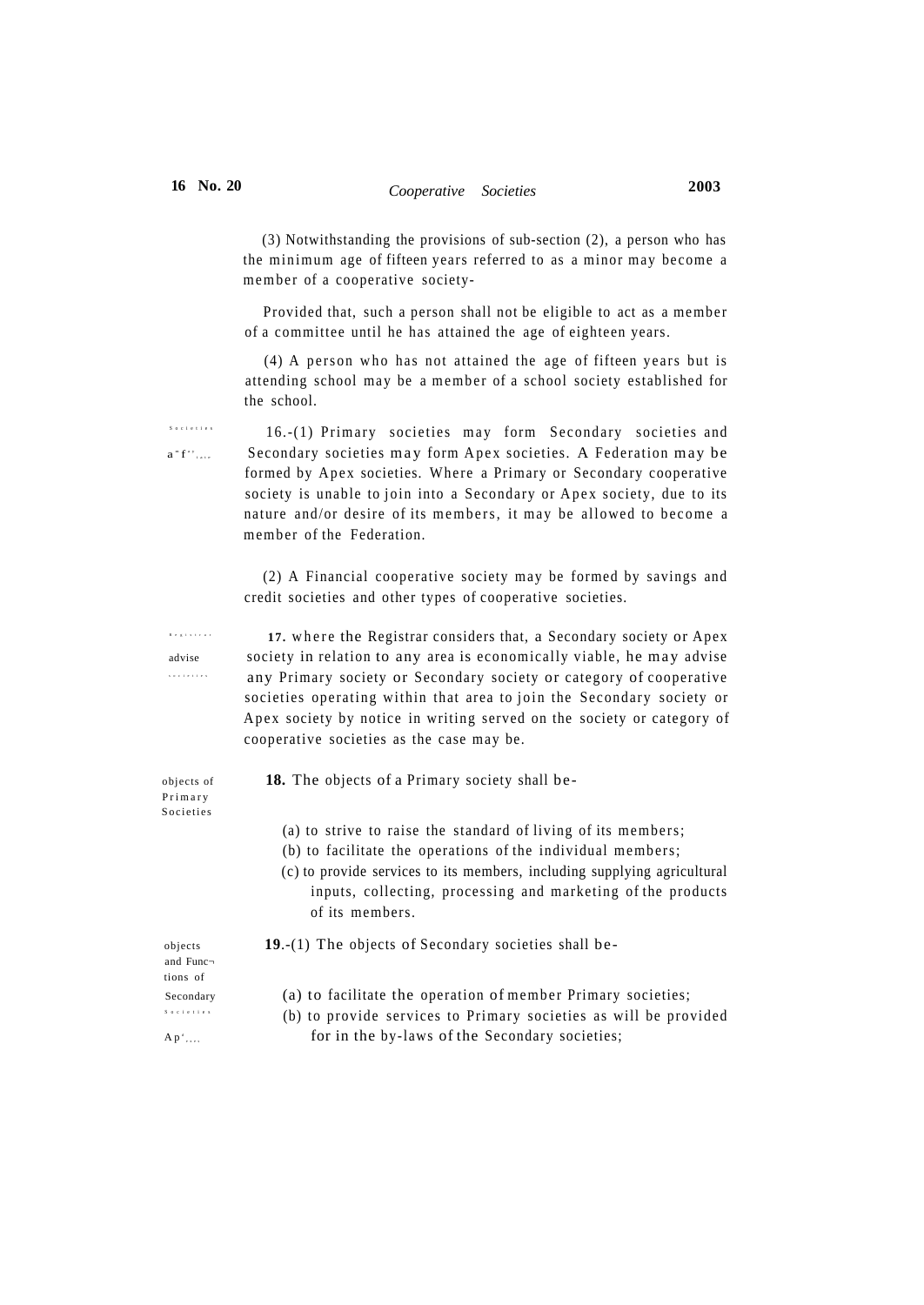# **No. 20** *Cooperative Societies* **2003 17**

- (c) to collect, process and sell products of member societies;
- (d) to provide consultative services to member societies.

(2) The objects of Apex societies shall be-

- (a) to facilitate the operation of Secondary societies which are its members;
- (b) to provide services to Secondary societies as will be provided for in the by-laws of the Apex societies;
- (c) to collect, process and sell products of member Secondary societies;
- (d) to provide consultative services to member Secondary societies.

**20.**-(1) Where the Federation is formed and registered, shall provide, objects of organize and supervise effective centralized services for the member

th e

societies and for cooperative education and training and such other services  $\mathbf{r}_{\text{time}}$ as may be necessary or expedient for its members.

(2) Without prejudice to the generality of subsection  $(1)$ , the Federation may perform any of the following functions-

- (a) to render services designed to ensure efficiency and uniformity in the business of its member societies;
- (b) to print, publish and circulate any newspaper or other publication designed to foster or increase interest in cooperative enterprises, principles and practices;
- (c) to coordinate the economic plans of the member societies and to forward them to the Minister for the incorporation in the national plan;
- (d) to carry on, encourage and assist educational and advisory work relating to cooperative enterprise, and without limiting the generality of the foregoing, to advice the government on cooperative education and operating methods and for that purpose may prepare and provide correspondence courses regarding cooperative principles and operating methods and may disseminate information on cooperative development, principles and practices;
- (e) to represent its member societies m international conferences;
- (f) to do any other thing which in its opinion is connected with or is ancillary to the above enumerated objects.

Federa -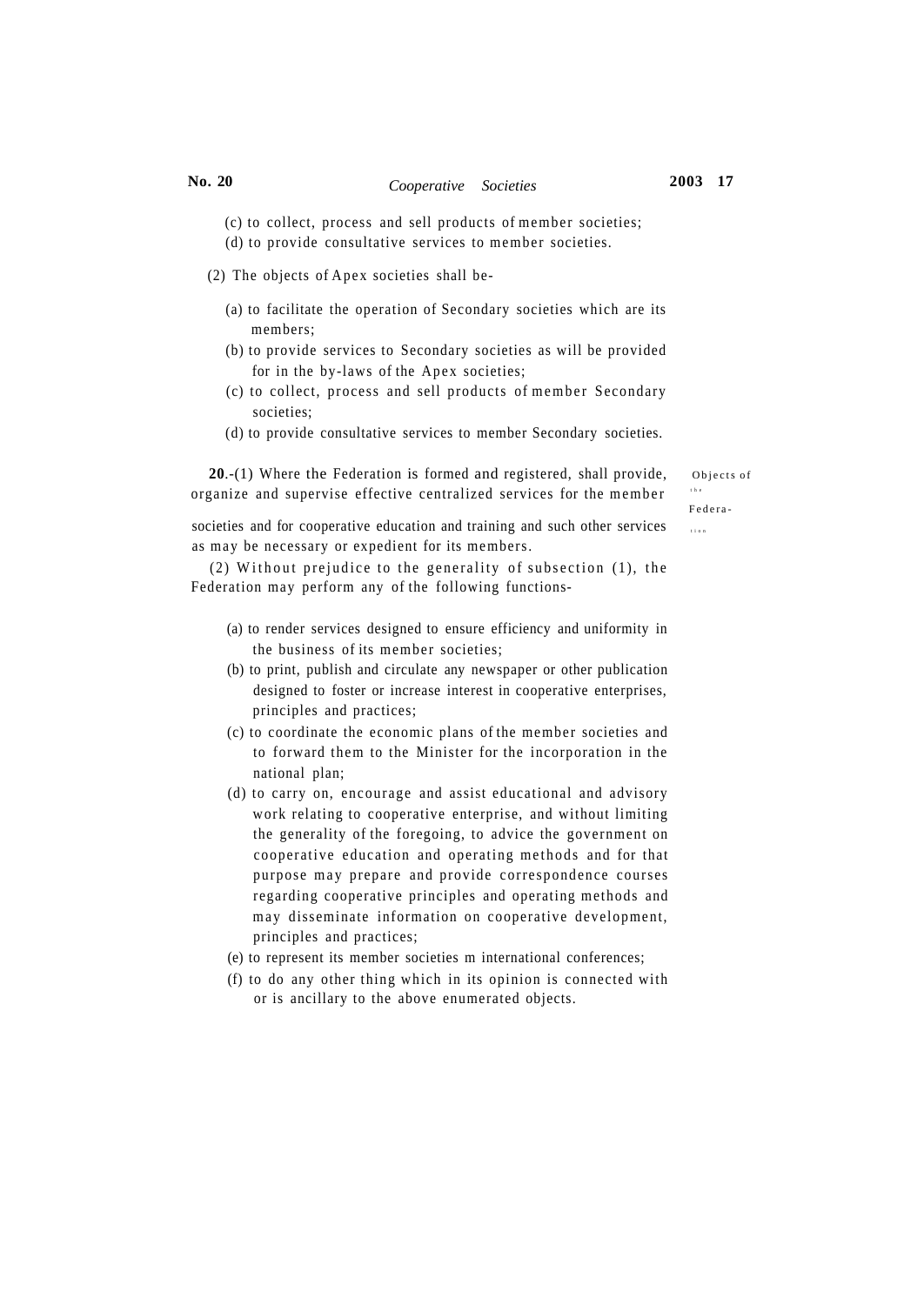## *Cooperative Societies<sup>200</sup> <sup>3</sup>*

**Societies** m a y for m ioint enterpri**ses** 

 $1^8$  **rVo.**  $2^0$ 

21.-(1) Where it is necessary or desirable for the efficient operation of a business or economic enterprise that it be operated by two or more societies, such societies may join in an association and form a joint enterprise, subject to the approval and such limitations as the Registrar m ay generally or in relation to any association of societies or category of them impose , for the purpose of operating and carrying on such a business and the Registrar may register such a body under this Act.

 $(2)$  A cooperative society may join with private or public company in the interest of the parties concerned provided that the Registrar shall signify approval in writing; and the agreement shall be registered under this Act.

 $(3)$  The societies which form an association for the purpose of operating and carrying on a joint enterprise as provided for under subsection (1), may form a joint Board for the purpose of managing that joint enterprise but such an association shall have no right of separate representation either in the Secondary society or the Federation.

Types of **Societies** 

**22.** The Registrar may register the following types of societies-

- (a) agricultural cooperatives which are designed to deal with crop production, purchasing, processing, marketing, distribution, and any such activity as may be provided for in the rules and by-laws;
- (b) savings and credit societies, Financial Cooperatives, Microfinance Institutions, and Cooperative banks whose primary activities are to mobilize savings and furnish secured and unsecured loans or credit to households, smallholder producers and market entrepreneur, micro-enterprises in rural and urban areas;
- (c) consumer cooperatives designed to deal with wholesale and retail business amongst members;
- (d) industrial cooperatives for production, manufacturing and sale of goods;
- (e) housing cooperative designed to deal with building, construction and housing programmes for members;
- (f) livestock cooperative societies designed to deal with the needs of members in animal husbandry, livestock keeping and diary farming;
- (g) fisheries cooperative societies designed to deal with fishing, processing and marketing of fish and other sea products;
- (h) producers' cooperatives for agricultural, forestry or other natural products;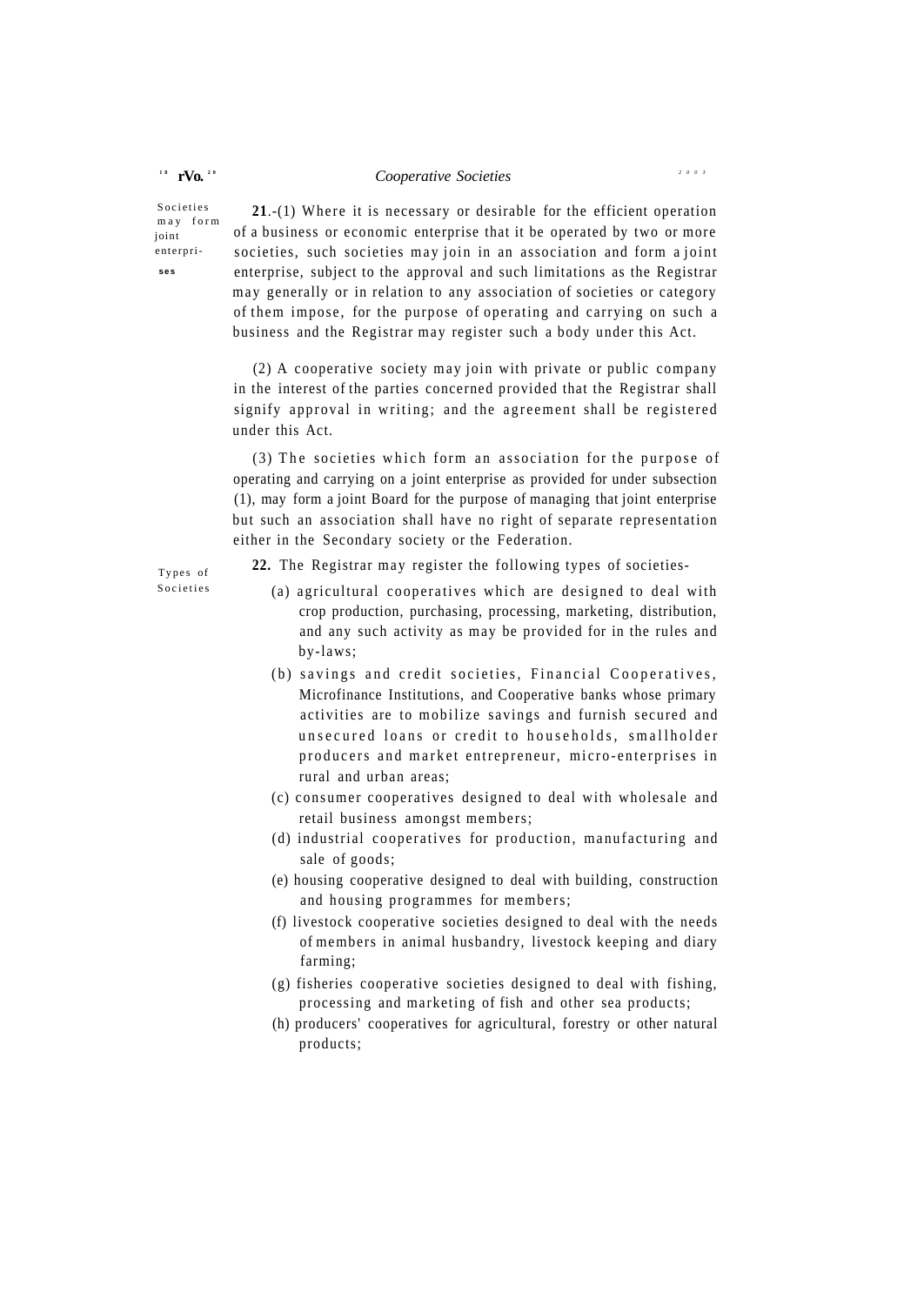- (i) mining cooperatives designed to deal with mining operations and mineral marketing; and
- 0) such other society as may be established.

#### **PART V**

#### REGISTRATION OF SOCIETIES

 $23.-(1)$  No society other than a society of which a member is a conditiregistered society shall be registered under this Act unless it consists of at least the minimum number of persons each of whom is qualified for membership as provided for under section 15 of this Act.

(2) No Secondary society or Federation shall be registered under this Act unless it consists of at least twenty or ten respectively members as registered societies.

**24.**-(1) Application for registration shall be made to the Registrar in  $A_{PP}$ the prescribed form and shall be accompanied by -

- (a) four copies of the proposed by-laws of the society, signed by  $\qquad$  tion the applicant;
- (b) a report of a feasibility study or project write-up indicating the viability of the society; and
- (c) such other information in regard to the society as the Registrar may require.
- (2) The application forms shall be signed by-
	- (a) if the application is for Primary society registration, the forms must be signed by fifty persons or such number of persons as the Registrar may approve, who are qualified in accordance with the requirement of section 15;
	- (b) if the application is for Secondary society registration, the forms must be signed by authorized persons of at least twenty registered Primary societies;
	- (c) if the application is for Apex society registration the forms must be signed by authorized persons of at least five Secondary societies and specialized primary societies;
	- (d) if the application is for registration of the Federation, the forms must be signed by ten registered Secondary Apex or specialized Primary societies.

25.-(1) The Registrar shall after receiving applications under section 24 Registraconsider and decide on an application for registration within ninety days from the date of the application.

tio n

 tio n fo r registra -

on s fo r

 $80$  sistra -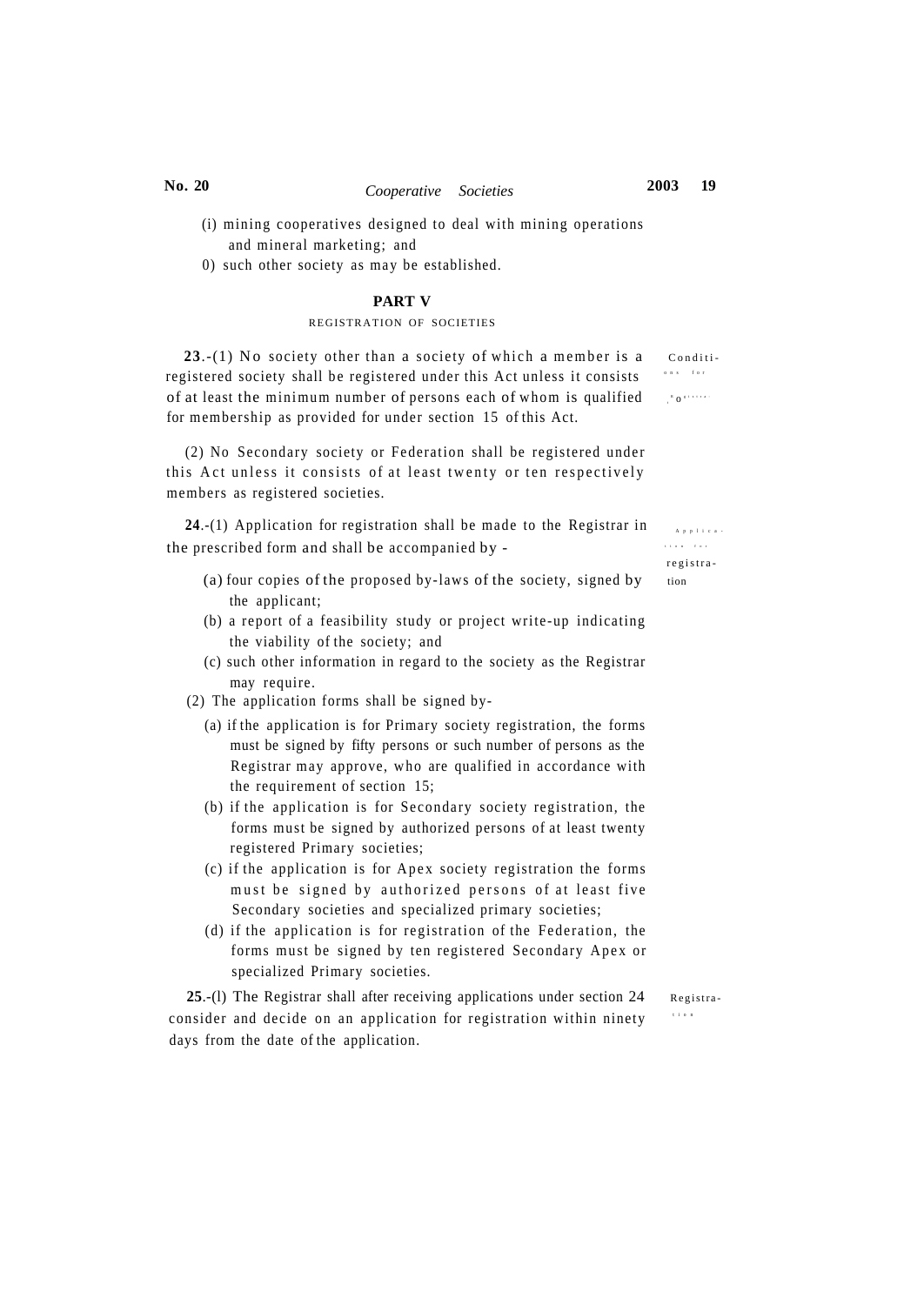# **20 No. 20** *Cooperative Societies* **2003**

(2) The Registrar may before effecting registration to any society or its by-laws require the society to amend the by-laws so as to conform with such directions as he may give in that behalf

(3) The society shall upon registration pay such registration fees as m ay be prescribed by the Registrar.

(4) No society shall be registered unless the Registrar is satisfied that-

- (a) the volume of business from members of the society is sufficient to cover its costs;
- (b) Proper provision has been made for the financing of the society;
- $(c)$  no society exists in the same locality performing similar activities for people of the same class or occupation, and that the registration of another society would serve no useful purpose.

Refusal of **26**.-(1) The Registrar may, if he is satisfied that the society has failed to meet the prescribed requirements for registration, refuse to register the society.

> (2) Any person who is aggrieved by the decision of the Registrar for refusing to register a society under subsection (1) shall within sixty days from the date of notification of the decision of the Registrar, appeal to the Minister whose decision shall be final.

c ertificat e

registra-<br>tion

27. Where the Registrar approves registration he shall issue a Re Fig. certificate of registration to the society, together, with the copy of the tion by-laws certified by him as having been approved and registered.

Evidence  $of$ Registra tio n

**28.** A certificate of registration signed by the Registrar shall be conclusive evidence that the society mentioned in that certificate is duly registered unless it is proved that the registration of the society is cancelled.

**Societies** to be body cor porat e

29.-(1) The registration of a society shall render it a body corporate by the name under which it is registered, with perpetual succession and a common seal, and with power to hold property, to enter into contracts, to institute and defend suits and other legal proceedings, to do all things necessary for the purposes laid down in its constitution.

(2) All records or papers of the society, and seal shall not be removed from the premises of the society except in the accordance with the provisions of this Act.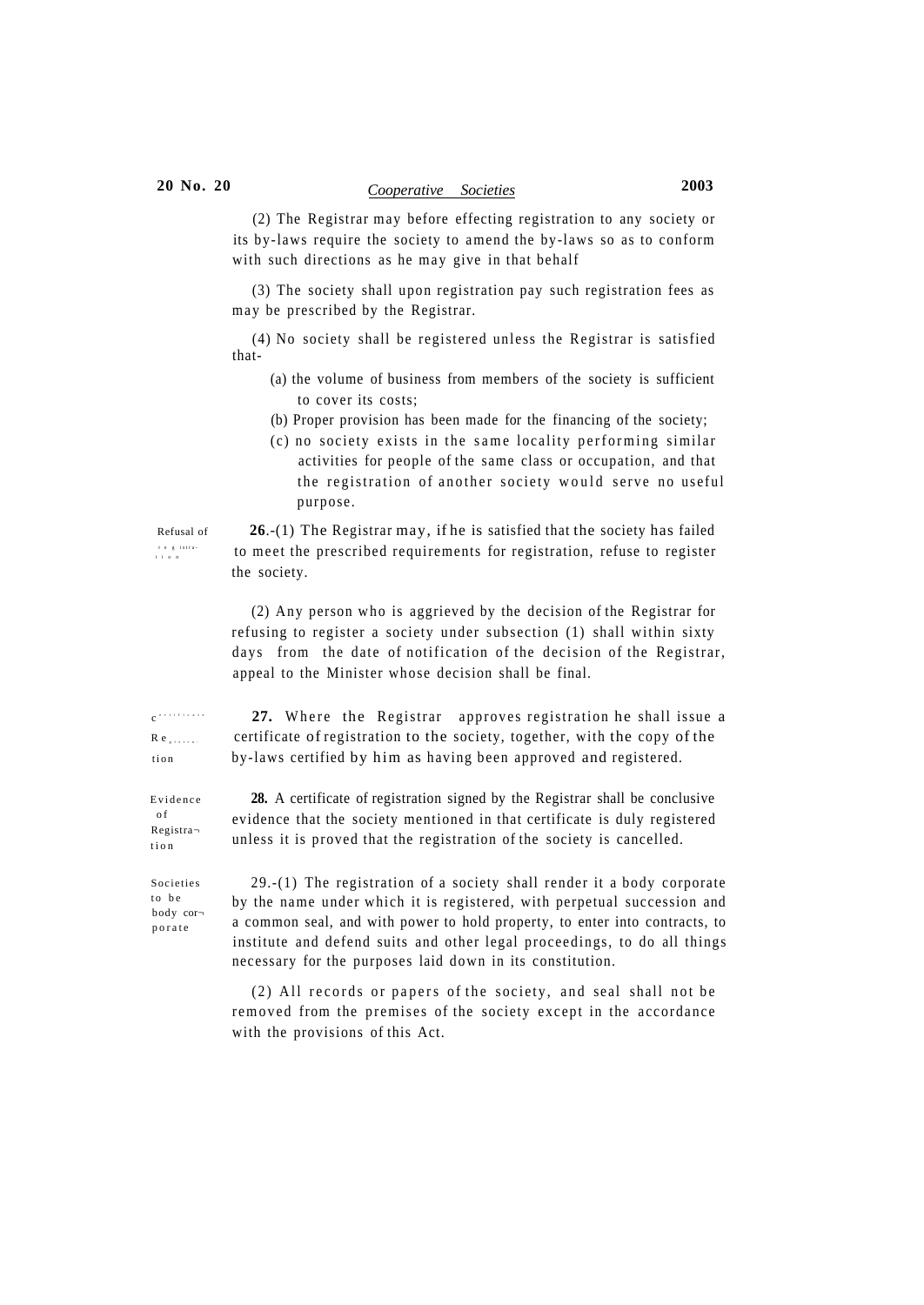Probationar y Societies

**30.**-(1) Where by reason of non-compliance with any provision of this Act or of the rules or any direction given by him, the Registrar, is unable to register a society but is satisfied that measures can be taken by the applicants to comply with such provision or direction, he may, by notice in writing -

- (a) defer the registration of that society pending compliance with such provision or direction;
- (b) transmit the notice of deferment to the persons by whom or on whose behalf application of registration is made.

(2) A notice of deferment shall, subject to the provisions of this section and any condition specified in that notice, entitle the society in respect of which it is issued to operate as a registered society.

 $(3)$  A society entitled to operate as a registered society under the sub-section (2), shall be termed as Probationary society and shall, while so entitled to operate, be deemed to be a body corporate with perpetual succession and common seal, and with power to hold movable and immovable property of every description, to enter into contracts, to institute and defend suits and other legal proceedings and to do all things necessary for the purpose for which it is constituted:

Provided that, no Probationary society shall be entitled to operate as such society for a period exceeding two years and if after that period the Registrar is satisfied that a society registered under this section has failed to comply with any provision of this Act or any direction given under subsection (1), he shall cancel a notice of deferment of that Probationary society.

(4) Where a Probationary society is duly registered under section 25, its certificate of registration shall supersede its notice of deferment which shall thereafter cease to have effect and the society shall be deemed for all purposes to have been registered from the date on which the notice of deferment in respect thereof was issued by the Registrar.

**31.-(** 1) The Registrar may cancel a notice of deferment by notice in writing to be addressed to the Probationary society concerned and such cancellation shall from the date thereof, operate as a refusal to register the society for the purpose of section 25.

Cancella tion of notic e deferment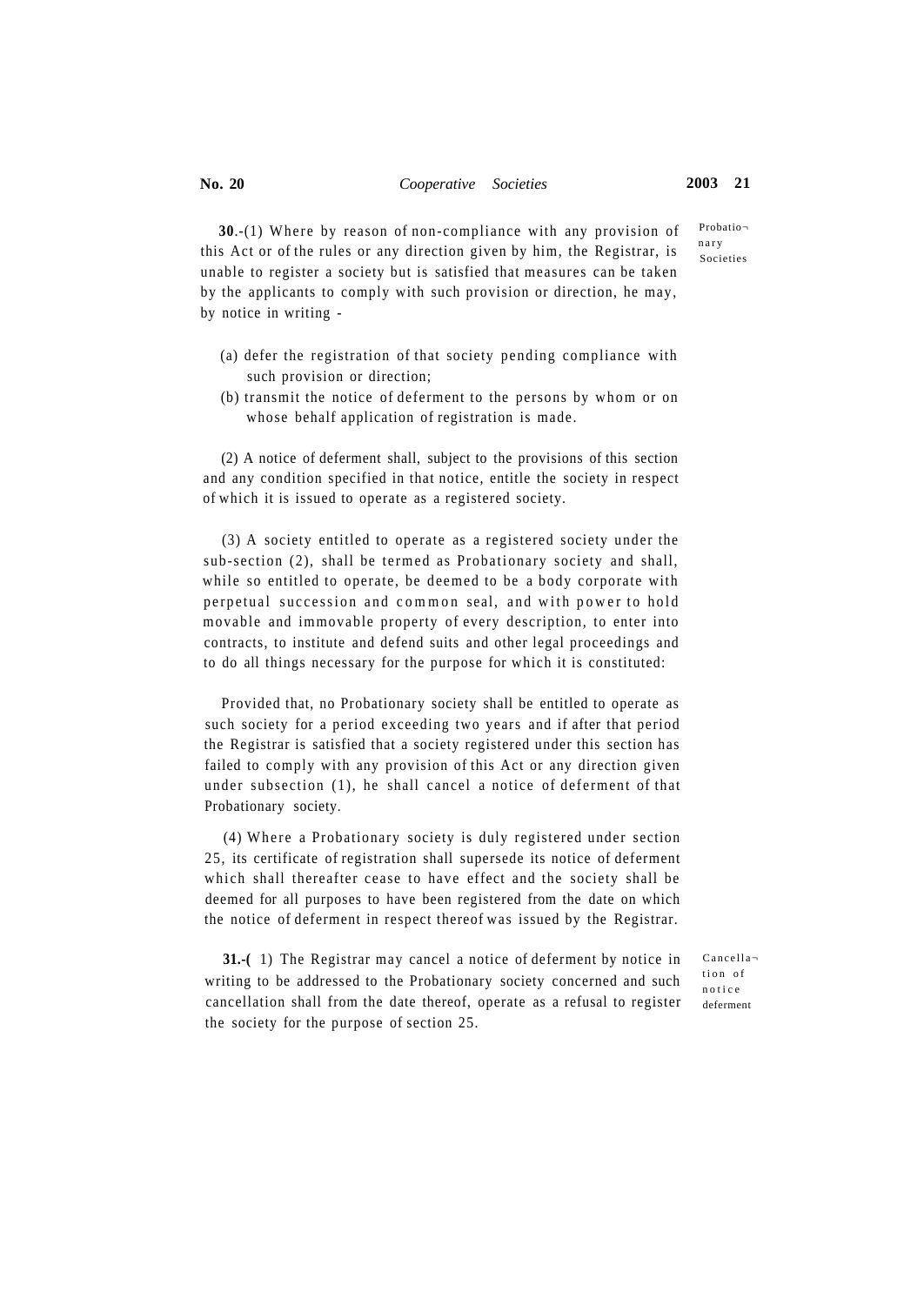# **22 No. 20** *Cooperative Societies* **2003**

Provided that, such cancellation shall not affect the validity of any transaction entered into by or with the society while notice of deferment was in force.

(2) Where the notice of deferment of a Probationary society is cancelled under subsection (1) of this section, the Registrar may appoint a competent person to be a liquidator of the society.

(3) The Provisions of section 3, section 35 subsection (3) and 4, section 23, 25, 28, subsection (2) and (3) of section 45,51,58,76,92,95, 96, and 98 shall not apply to a Probationary society.

(4) A Probationary society shall cause the fact that it is Probationary society to be stated in legible Roman letters in all bill heads, letter papers, notices, advertisements and other official publications of the society and on a signboard in a conspicuous position outside any premises in which it operates.

(5) A Probationary society which contravenes any of the provisions of subsection (4) and every office of a Probationary society which contravenes any such provisions, commits an offence and shall on conviction be liable to a fine of ten thousand shillings and in the case of a continuing offence, to a fine of one thousand shillings for each day during which the default continues.

Pre-coo- 32.-(1) Pre-cooperative groups shall be formed by a declaration in writing during a constituent meeting of at least five persons, which shall be submitted to the Registrar.

> (2) Pre-cooperative groups shall be the only representatives to act for and on behalf of their members who shall have exclusive rights to their services.

> (3) Pre-cooperative groups shall adopt their by-laws, which shall be in writing and shall have Provisions providing for-

- (a) objects, main activities, area of jurisdiction, name, head office and duration of the groups;
- (b) duties, of its officials, duration of their term of office and their mode of appointment;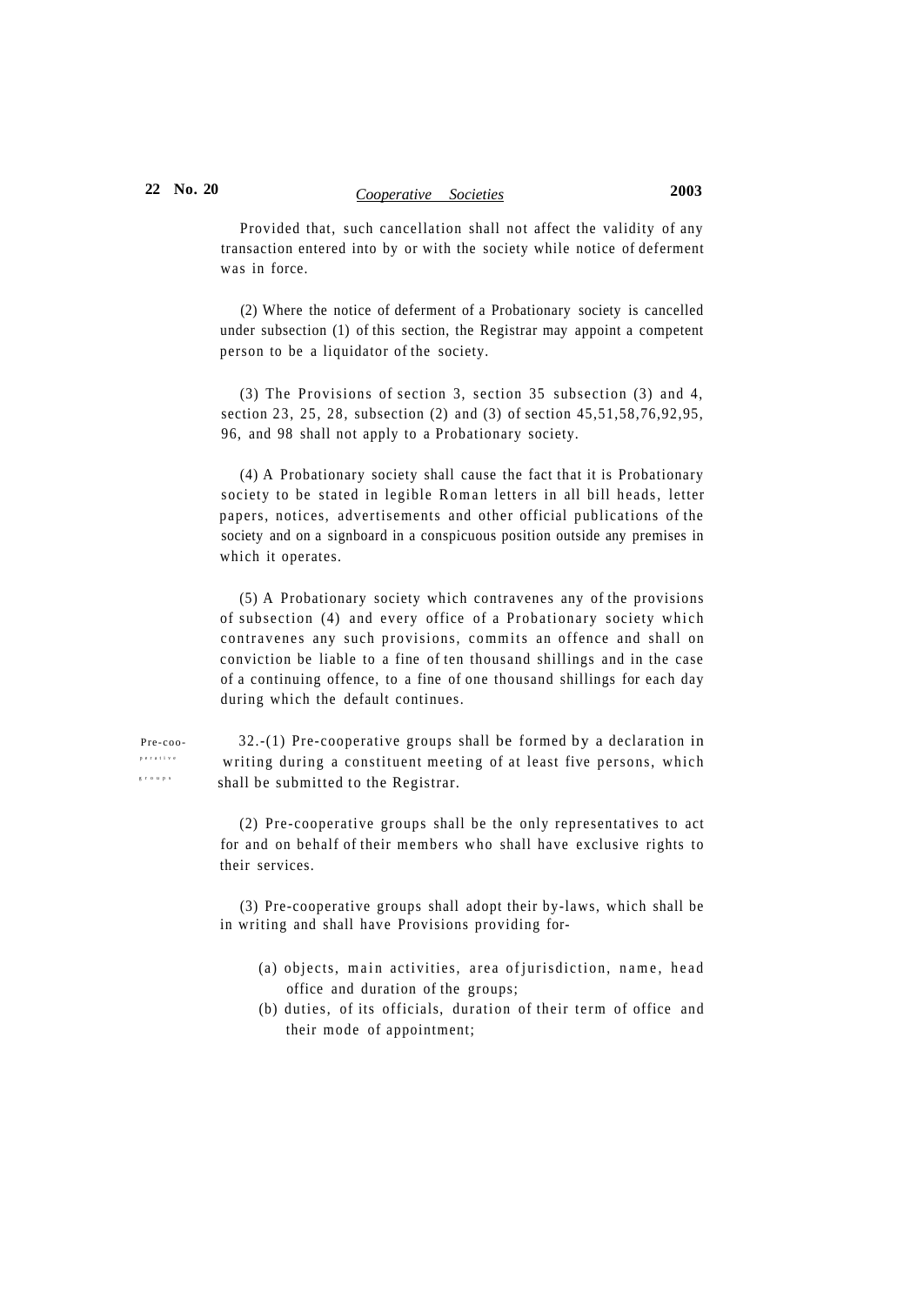## **No. 20** *Cooperative Societies* **2003 23**

- (c) conditions for the admission and withdrawal of members;
- (d) the organization and functioning of the groups, in particular the appointment of officials, how decisions on loan applications are taken, investment decision, amendment of by-laws the dissolution of the groups or its change of legal status;
- (e) the extent of members' activities with the groups;
- (f) the liability of a member in respect of the debts of the groups and the basis on which it is calculated.

**33.**-(1) Each pre-cooperative group shall appoint a delegate in charge to represent it in all civil matters within the limits of the powers conferred on him by the regulations and discussions of the said groups;

(2) Officials of each pre-cooperative group shall keep simplified accounts to permit the periodic assessment of the reserves of the said groups and justify any changes. The intervals between such assess ments shall not exceed two years;

(3) Officials of each. pre-cooperative group shall keep a register of the members and accounts of individual contributions to the reserves of the said groups.

**34**.-(1) The Registrar shall upon being satisfied of the fulfillment of the conditions under section 33, issue a letter of recognition of the precooperative group formation and register the pre-cooperative group for a term not exceeding three years.

(2) A pre-cooperative group may become a cooperative society after fulfilling conditions of registration of a cooperative society-

Provided that, if the pre-cooperative group fails to fulfill conditions of registration within three years, the letter of recognition shall be cancelled.

(3) For the purpose of this Act, Savings and Credit Associations (SACAS) are recognized as pre-cooperative groups.

#### **PART VI**

#### RIGHTS AND LIABILITIES OF MEMBERS

**35.**-(1) No person shall exercise the rights of a member unless or

Appoint ment for pre-coop erativ e group s

> Recogni tion and Registra tion of pre coopera tiv e group s

Restricti on regard ing membets an d societie s liabilite s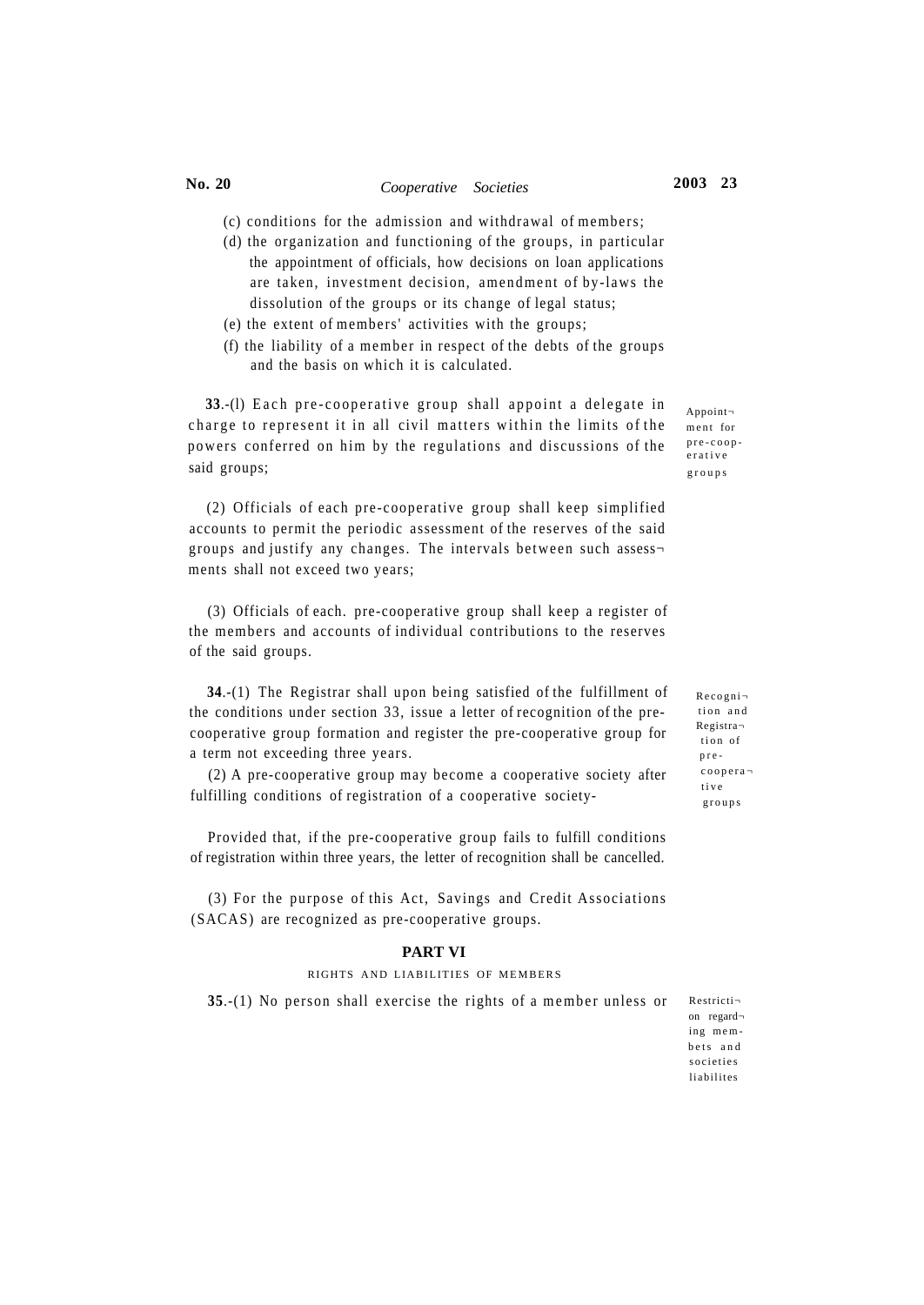until he has made such payment to the society in respect of shares, entry fees and any other dues as may be prescribed by the rules or By-laws of the society.

 $(2)$  No person other than a registered society shall be a member of more than one registered society with similar objectives except with the sanction of the Registrar.

(3) The liability of a Primary society, joint venture, Secondary society, Apex and Federation shall be limited.

Vote of members

36. Every member of a registered society shall have one vote only as a member in the affairs of the society and shall be entitled to attend the general meeting of the society and to record his vote in regard to any matter for decision of such meeting.

Provided that, the by-laws of a Secondary society or a Federation may provide for the attendance at general meetings of delegates from the member societies or other bodies who are members of such societies or Federation and the member societies and such other bodies shall each be entitled to such number of votes and to vote in such manner, as may be prescribed by the rules and the by-laws of such societies or Federation.

minors

Rights of **37**.-(1) A society may receive money on share account, or on deposit account, from or for the benefit of a minor, and it shall be lawful for the society to pay such minor dividend or interest which may become due on such shares of deposits.

> (2) Any payment or deposit made on behalf of a minor pursuant to subsection (1) may, together with any dividend or interest, be paid to the guardian of that minor for the use of the minor.

> (3) The receipt of any minor or guardian for money paid to him under this section shall be sufficient discharge of the liability of the society in respect of that money.

> (4) The Minister may make rules prescribing the rights that a minor m ay have in a society.

Contract wit h minors

**38.** Notwithstanding the provisions of this Act or of any other written law to the contrary that, any person being a minor who has been admitted as a member of a society shall not be prevented from executing any instrument or giving any acquaintance necessary to be executed or Cap. 433 given under this Act or the rules, and any contract entered into by such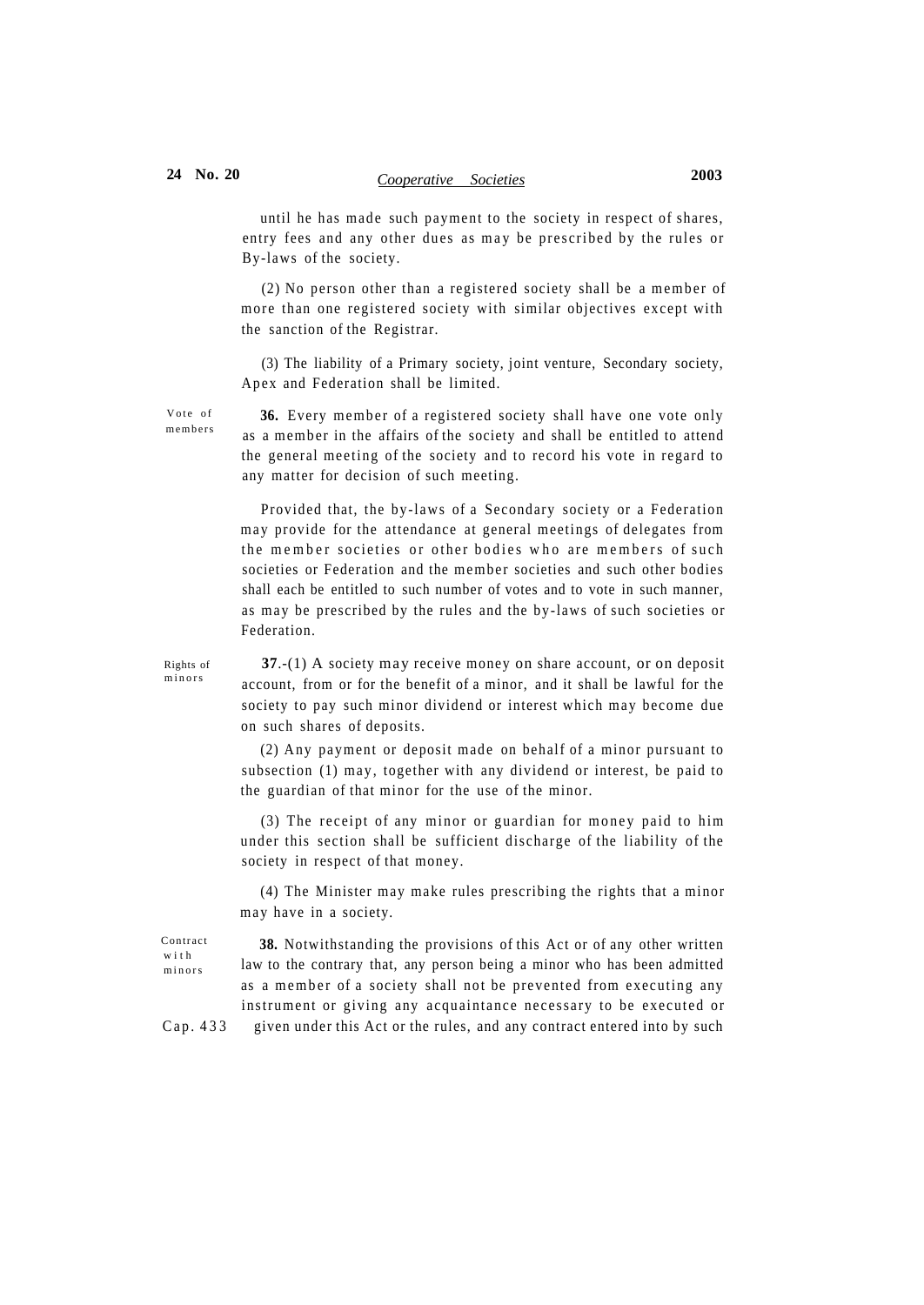Restricti-

ing shares

person with the society, whether as principal or as surety, shall be enforceable at law as against such person.

**39.-(1)** No member other than a registered society shall hold more than one fifth of the share capital of any cooperative society, on regard-

 $(2)$  A member of a registered society shall not transfer any share held by him or his interest in the capital of the society or any part thereof unless-

- (a) such a member has held such share or interest for not less than five years;
- (b) the transfer is made to the society or to a member of the society or to a person whose application for membership has been accepted by the committee; and
- (c) such a person has ceased to have any of the qualification laid down in section *15.*

(3) No transfer of a share or other interest shall be valid and effective unless -

- (a) such transfer and the name of the transferee has been registered on the directions of the committee of the society;
- (b) the valuation thereof has been done.

**40.-(1)** Except as provided for in subsection (2) of this section, Liability the liability of a member, if any, unpaid on the shares held by him, and his liability shall be known as liability limited by shares.

(2) Where in the by-laws of the society the amount of liability of a member is expressed to be greater than the nominal value of the share held by him and such amount is expressly stated that the liability of such a member shall extend to such greater amount, and his liability shall be known as liability by guarantee.

**41.** The liabilities of a past member for the debt of a registered society Liability as they existed at the time when he ceased to be a member shall, notwithstanding the provisions of any written law to the contrary, continue for such period as the by-laws of the society shall provide from the date of his ceasing to be a member.

Provided that, in the case of a cooperative society with limited liability, if the first audit of the accounts of such society after ceasing to be a member discloses that the society is solvent, the financial liability of such past member shall cease forthwith.

of a Membe r

of past membe r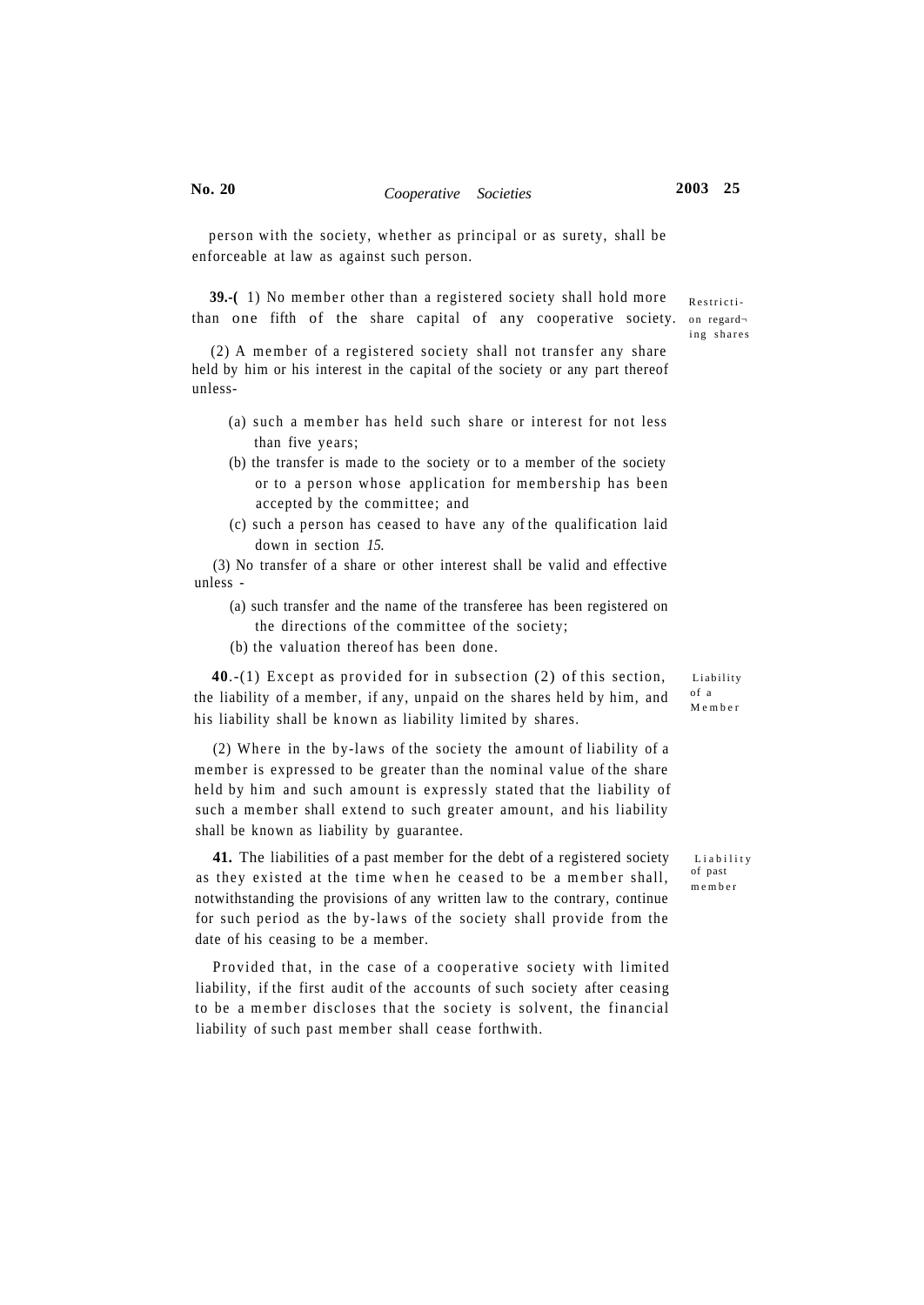o festates  $\overline{\phantom{a}}$ deceased

Liability **42.** The estate of a deceased member, shall, notwithstanding the provisions of any written law to the contrary be liable for a period of one year from the time of his death for the debt of the registered society

member as they existed at the time of his death;

Provided that, in the event a society is wound up immediately after a period of two years, the liability of such estates of the deceased or past member shall continue until the liquidation proceedings of the society are completed but such liability shall extend only to the debt of the society as at the time of his death or of his ceasing to be a member.

shi p o f compan y

Member-<br>**43.-(1)** No company incorporated or registered under the Companies Ordinance and no unincorporated or registered body of persons shall be entitled to become a member of a registered society Cap. 212 except with the written permission of the Registrar and subject to such rules as may be made under this section.

> (2) A company registered under the Companies Ordinance may, by a special resolution as defined in that Ordinance, and with the prior ap proval of the Registrar, determine to convert itself into a cooperative society.

## **PART VII**

## DUTIES OF REGISTERED SOCIETIES

Duties of registered societies

**44.** Every registered society shall -

- (a) have an address registered in accordance with the rules, to which all notices and communications shall be sent, and shall send to the Registrar a notice of every change thereof;
- (b) keep a copy of this Act, Rules and its by-laws open to inspection free of charge, at all reasonable times at the registered address of the society;
- (c) maintain a register of its members in such manner as may be prescribed by the rules and shall enter therein any particulars as prescribed by the rules.

m a ke byla w s law s Power to

45.-(1) Every registered society shall have power to make by-laws for any such things as are necessary or desirable for the purpose for which such a society is established.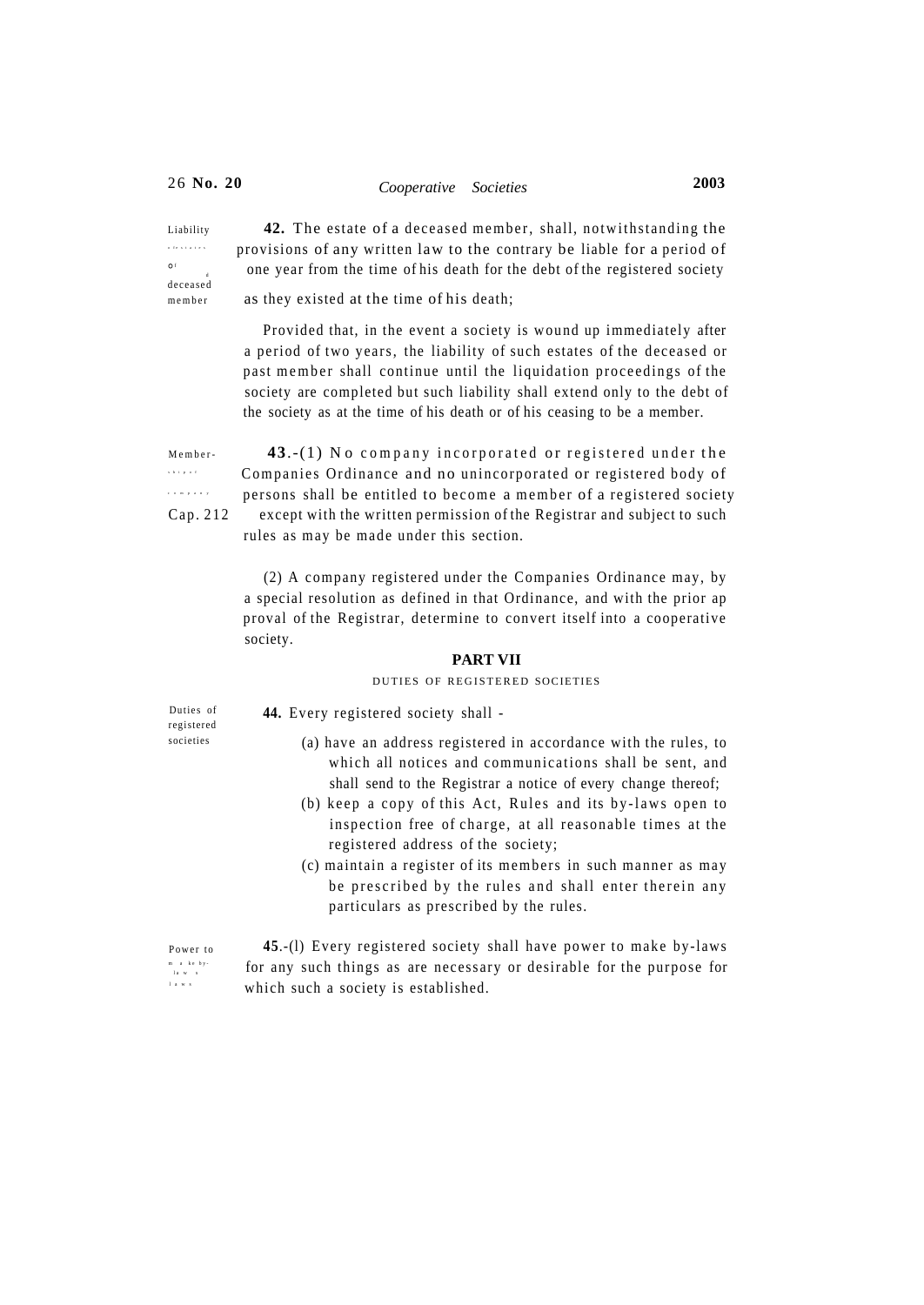(2) Without prejudice to the generality of subsection  $(1)$ , every registered society may make by-laws prescribing -

- (a) the name and registered address of the society;
- (b) the area of the operation of the society;
- (c) the object for which the society is established;
- (d) the purpose to which the funds of the society may be applied and the mode of custody and investment of such funds;
- (e) the qualifications for membership of the society, the terms of admission of members shares, the entrance fees, and the mode of election;
- (f) the nature and extent of the liability of members;
- $(g)$  the withdrawal and expulsion, suspension of members and the payment, if any to be made to such members;
- (h) the transfer of shares or interest of members;
- (i) the manner of conducting meetings of the society and the powers of such meetings;
- (j) the appointment, suspension and removal of members of the Board and officers and the powers and duties of the Board and officers:
- (k) the authorization of an officer to sign documents and to use the seal on behalf of the society.

(3) Where the objects of the registered society include the creation of funds to be lent to the members, additional by-laws shall be made in respect of -

- (a) conditions on which loans may be made to members which shall include-
	- (i) the rate of interest;
	- (ii) the maximum period which can be granted for the re $\neg$ payment of a loan;
	- (iii) the maximum amount of money which may be lent to a member;
	- (iv) the purpose of loans;
	- (v) security for payment;
	- (vi) the consequences of default in payment of any sum due on account of shares or deposits or loans and the conse quences of failure to use a loan for the purpose for which it was granted.
- (b) the disposal of the annual net surplus;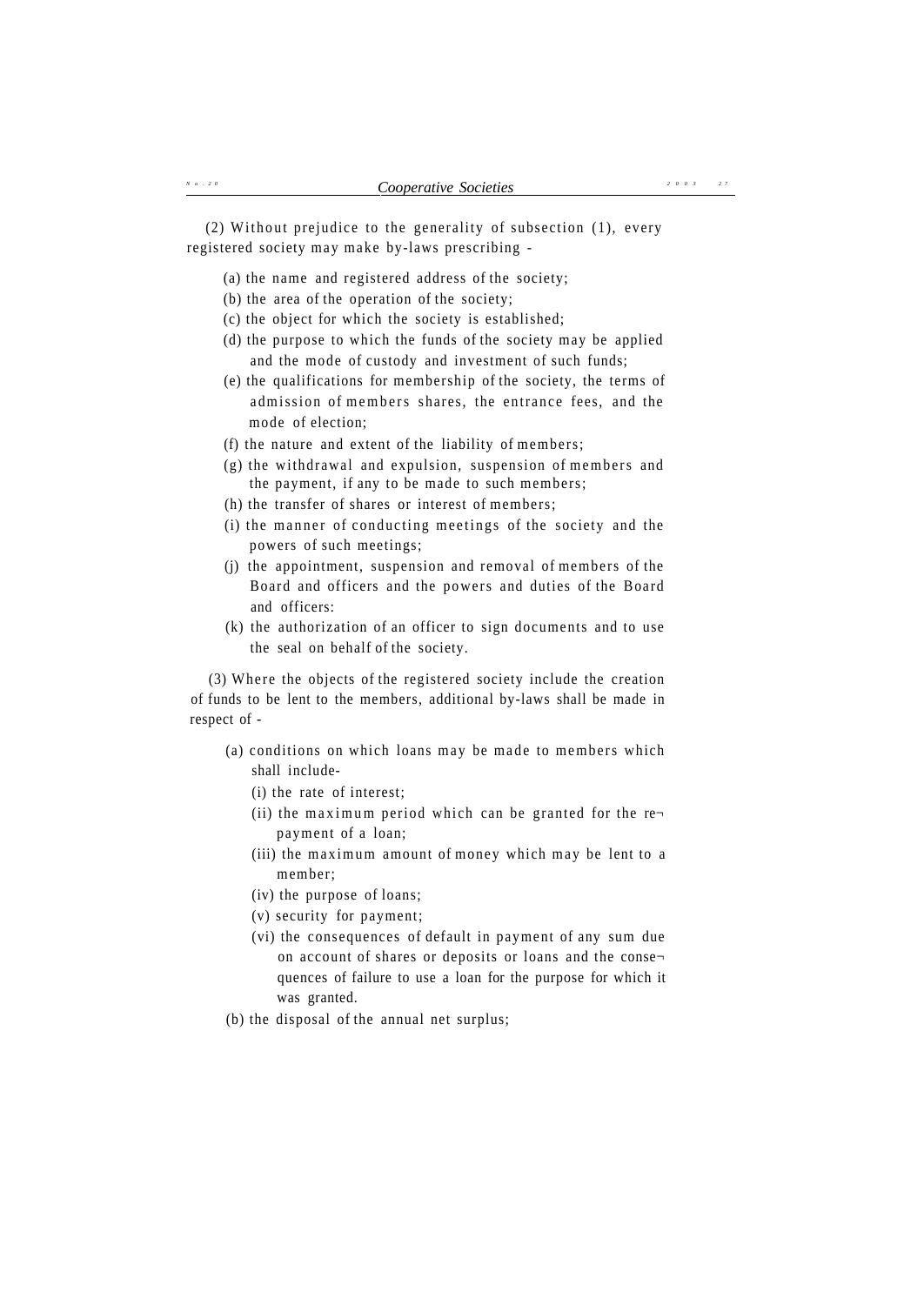# **28 No. 20** *Cooperative Societies* **2003**

 $(c)$  other matters consonant with regulations pertaining to Microfinance Companies and Financial Cooperatives.

 $(4)$  A by-law made under this section may empower a registered society to impose a fine upon a member of the society for the breach of the by-law which fine shall be recoverable by the society as a civil debt:

Provided that, no fine may be imposed under the by-laws, on any member unless-

- (a) the member on whom the fine is intended to be imposed has been served with a notice, in writing, of the intention to impose the fine; and
- (b) the member has failed to show cause within the time prescribed in the notice as to why the fine may not be imposed on him.

**46**.-(1) Any registered society may, subject to the provisions of this section amend its by-laws and submit the amendments to the Registrar laws of a for registration.

registered societ y

Amend ment of the by-

(2) The Registrar shall -

- (a) if he is satisfied that the amendments of the by-laws are not contrary to this Act, register the amendments; or
- (b) refuse to register the amendments and notify the society accordingly.

(3) Where the Registrar registers an amendment of the by-laws of a registered society, he shall issue to the society a copy of the amendments certified and scaled by him, and such copy so certified and sealed shall be conclusive evidence of the fact that the amendments have been duly registered.

(4) An amendment which changes the name of the society shall not affect any right or obligation of the society or any of its members or past members, and any legal proceedings pending may be continued by or against the society under its new name.

(5) No amendment of the by-laws of a registered society shall be valid until that amendment has been registered under this Act.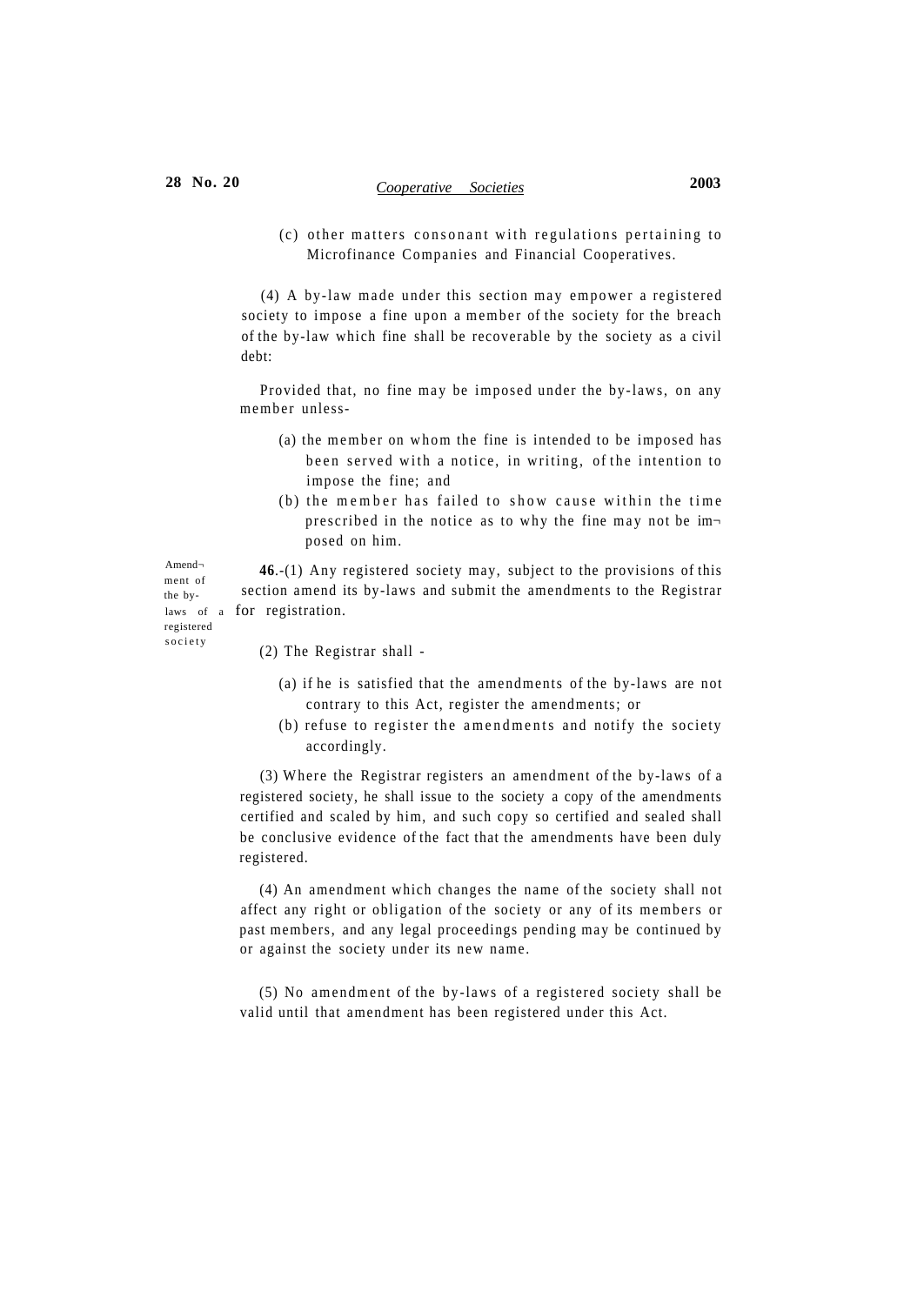$(6)$  A society may, within two calendar months from the date of notification to it by the Registrar of his refusal to register an amendment of any by-laws appeal to the Minister against that refusal.

**47**.-(1) Every by-laws of a registered society shall upon registration be binding upon the society and the members thereof to the same extent as if the by-law was signed by each member of the society and contained covenant by each such member to observe the provisions of the by-laws.

(2) Any dispute arising out of the interpretation of a by-law of registered society shall be referred to the Registrar.

**48**.-(1) Every registered society other than a Primary society shall, with the approval of the general meeting, employ an Internal Auditor or such number of Internal Auditors as are necessary for the efficient checking of the accounts of the society.

(2) Every registered society shall, keep proper accounts and other records in relation thereto and shall within three months prepare in respect of every year a statement of accounts in a form which conforms to the best accounting standards.

(3.) The accounts of every registered society shall be audited at least once in a year by the corporation or any such competent and registered auditor appointed by the general meeting and approved by the Registrar.

(4) As soon as the annual accounts of a registered society have been audited the society shall cause to be sent to the Registrar a copy of the audited balance sheet and statement of income and expenditure prepared in respect of that year together with any report made by the auditors thereon.

(5) The auditor's report referred to under subsection (4) shall include an examination of the balance sheet and related income statement and a valuation of assets and liabilities of the registered society.

(6) Where the accounts of a society have been audited and adopted by the general meeting of the society and approved in accordance with

By-law s of a regis tered soci e ty to bin d member s

> Accounts and Audit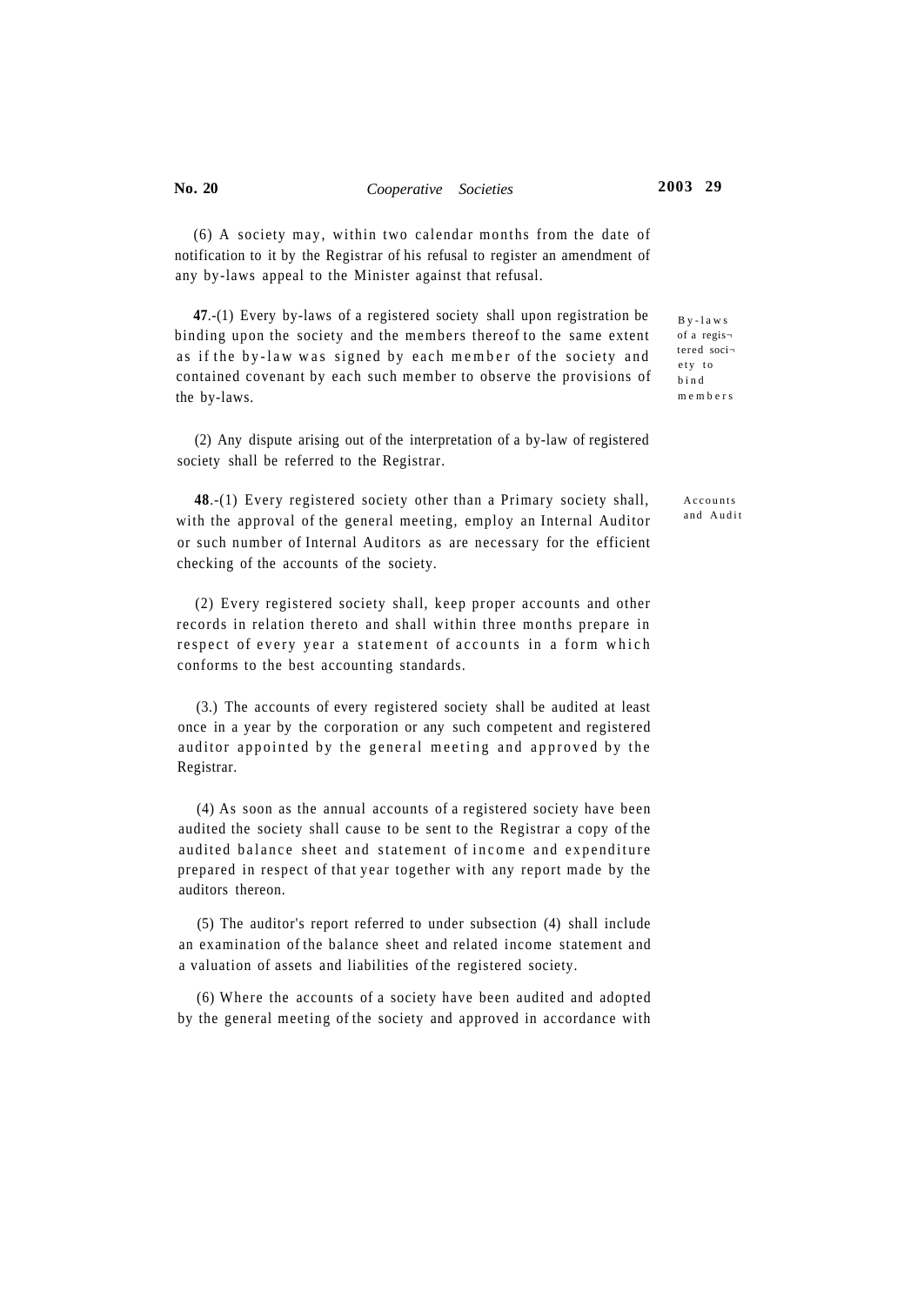sub- section  $(3)$ , they shall be conclusive, except as regards any error discovered therein within six months following the date of such approval and except as regards any allegation of fraud, and whenever any such error is discovered within that period the accounts shall forthwith be corrected with the approval of the Registrar and thereafter shall be conclusive.

(7) In the event a society fails to prepare a statement of accounts within a period of three months in respect of the business of its previous financial year, the members of the relevant committee of the society shall lose their membership of the committee and shall not be eligible for re-election to the committee for the next six years.

(8) Without prejudice to the generality of subsections  $(1)$ ,  $(2)$ ,  $(3)$ ,  $(4)$ ,  $(5)$  and  $(6)$ , the management board shall be held responsible for any loss occasioned to the society and every officer who is a part to the loss commits an offence and shall be liable on conviction to a fine not exceeding one hundred thousand shillings and in addition shall be required to compensate the loss so occasioned.

**49.** Notwithstanding anything in any other written law, the Registrar may, if he considers it necessary to do so require any bank-

- (a) to furnish any information regarding the transactions of any, registered society with the bank;
- (b) to produce a copy showing the accounts of the society with the bank from the ledger kept by the bank;
- (c) to produce any cheques paid to the credit of the society or endorsed by the society.

50.-(1) If any audit, inquiry or inspection made under this Act discloses any defect in the working of a registered society, the Registrar shall bring such defect to the notice of the society and if the society is affiliated to another registered society he shall bring such defect to the notice that other society as well.

(2) The Registrar may make an order directing the society or its officers to take such action as shall be specified in the order and within such time as he may direct in that order as will remedy any defect disclosed in the audit, inquiry or inspection and the society shall comply without delay.

Registrar m a y require bank to produce informa tio n

Commu nication of defects in the operations of a regis tered soci ety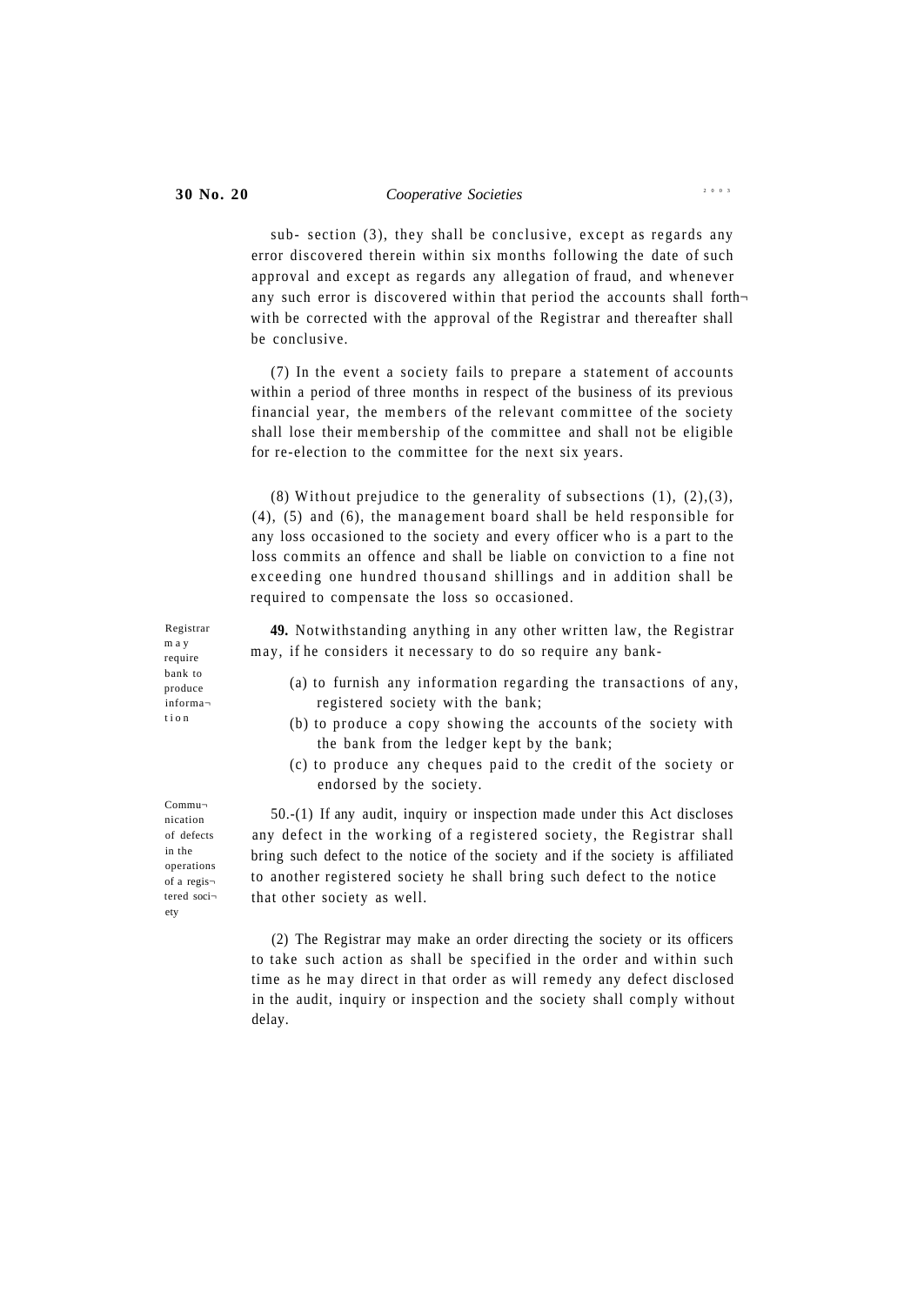## **No. 20** *Cooperative Societies* **2003 31**

Returns to be made  $b \vee r e \circ i s$ tered soci etie s

**51.**-(1) The registered society shall submit an annual return to the Registrar.

(2) The Registrar may prescribe the returns to be submitted by registered societies to the Registrar and the persons who have to submit those returns and the form in which those returns are to be made.

#### **PART VIII**

#### PRIVILEGES OF REGISTERED SOCIETIES

**52.** No act of a registered society or of any persons purporting to act on behalf of the society in good faith, shall be deemed to be invalid by reason only of the existence of any defect in the constitution of the registered society or of a committee of such registered society or in the appointment or election of an officer of such a society on the ground that such officer was disqualified for his appointment.

**53.**-(1) A registered society which one of its objectives is the disposal of any article which is the produce of agriculture or animal husbandry, shall provide in its by-laws-

- (a) that every such member who produces any such articles has entered into an implied contract to dispose of the whole or any specified amount, proportion or description thereof to or through the society; and
- (b) that any member who is proved or adjudged to be guilty of a breach of by-laws shall pay to the society as liquidated damages a sum ascertained or assessed in such manner as may be prescribed by the by-laws.

(2) A contract implied in the by-laws of a registered society under subsection (1)(a) shall create in favour of the registered society a first charge upon all articles as referred to under subsection (1) whether these articles have been produced or are about to be produced.

(3) In any legal proceedings arising out of a contract implied in the by-laws of a registered society under subsection (1)(a), it shall not be a defence that the contract is in restraint of trade.

(4) A member of a registered society shall be deemed not to have contravened the by-laws of the society which requires him to deliver any produce to the society if the failure to deliver such produce to the society was due to the fact that he had, prior to becoming a member of the society, contracted to deliver the produce to some other person.

Defect in the consti tution not to render act of a registered society invali d

Disposa l of pro duce to or throug h a registere d societ y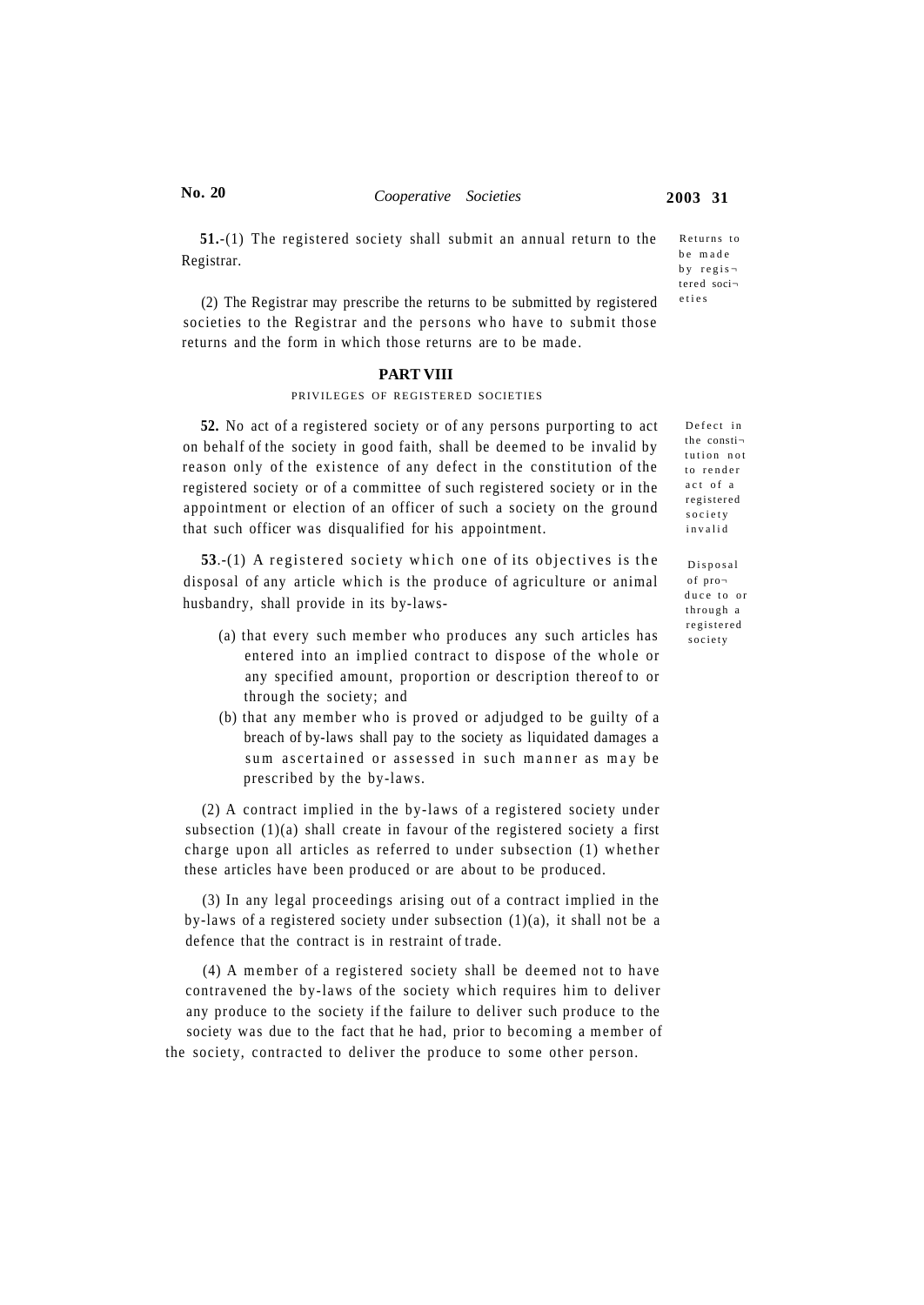# **32 No. 20** *Cooperative Societies* **2003**

(5) Every person who applied for membership of a registered society shall, if required so to do, disclose in his application particulars of all contracts made by him for the delivery of any produce to any other person.

o f charge show of regisetie s

Creation **54**.-(1) Subject to any prior claim of the government on the property of the debtor and to the lien or of claim of a landlord in respect of rent or any money recoverable as rent and in the case of immovable property tered soci- to any prior registered charge thereon-

> (a) any rent or outstanding demand payable to a registered society by any member or past member shall be a first charge on all produce of agriculture, animal husbandry, fisheries or any industry and generally all produce of labour and things used in connection with production raised, purchased or produced in whole or in part from any loan whether in money or in goods given to him by the society:

Provided that, nothing herein contained shall affect the claim of any bonafide purchaser or transferee without notice;

(b) any outstanding demands or dues payable to a registered housing society by any member or past member in respect of rent, shares, loans or purchase money or any other rights or amounts payable to such society shall be first charge upon his interest in the immovable property of the society.

 $(2)$  No person shall transfer any property which is subject to a charge under subsection  $(1)$  except with the previous permission in writing of the cooperative society which holds the charge.

Charges and setoff in respect of share or interest of members

**55.** A registered society shall have a charge upon the shares or interest in the capital and on the deposit of a member or past member and upon any dividend, bonus, or accumulated funds payable to or due from such member or past member to the society and may set off any sum credited or payable to a member or past member or towards payment of any such debt.

Shares or interest not liable to attach men t

**56.** Subject to the provisions of section 55, the share or interest of a member in the capital of a registered society shall not be liable to attachment or sale under any decree or order of a court in respect of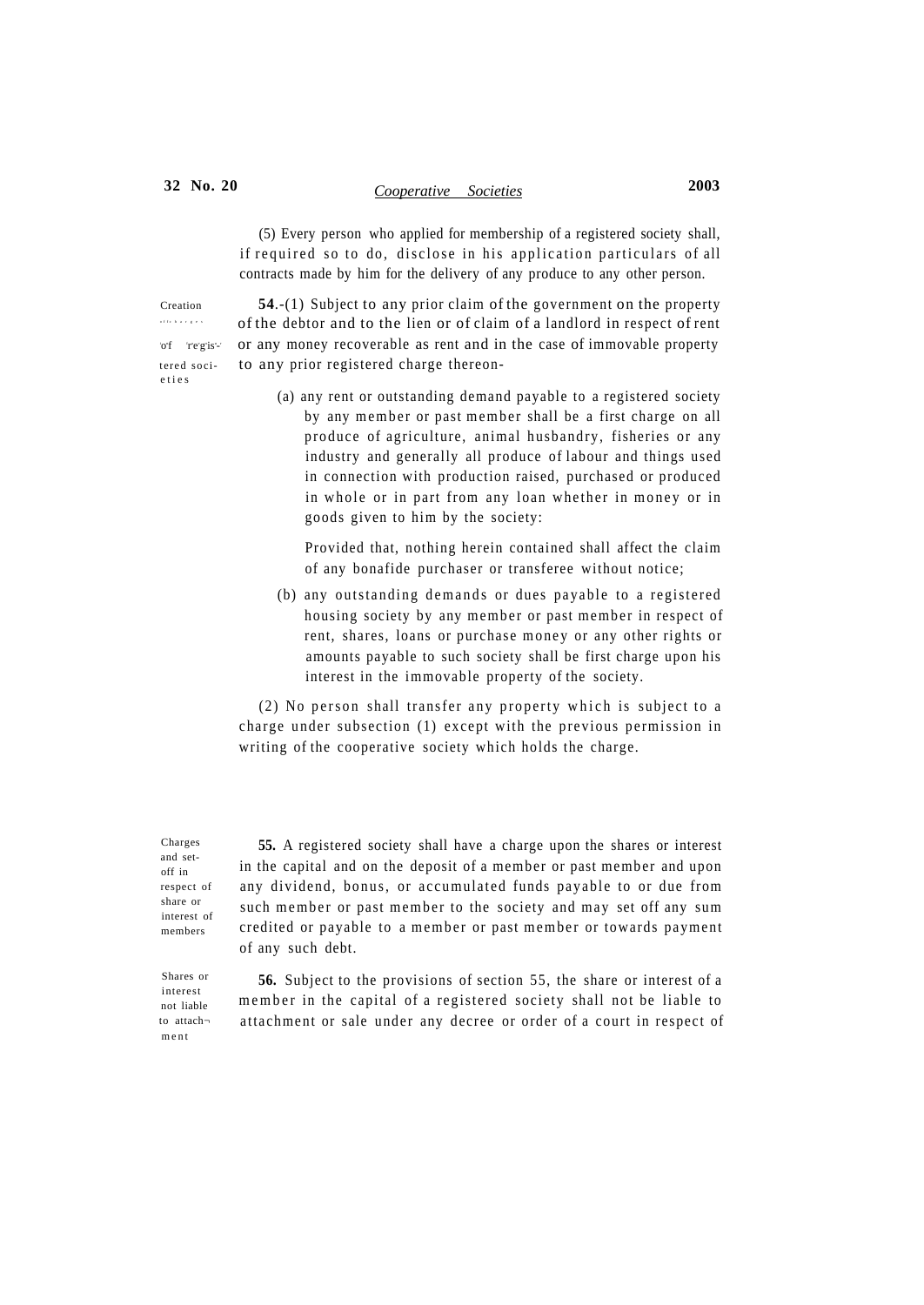## No. 20 *Cooperative Societies* **2003 33**

any debt or liability incurred by such member, and the official receiver under the law relating to bankruptcy for the time being in force shall not be entitled to or have any claim on such share or interest.

57.-(1) On the death or declaration of permanent insanity of a member, a registered society may transfer the share or other interest of the member to of interest the person nominated in accordance with the by-laws of the society or if there is no person so nominated, to such person as may appear to the committee to be the heir or legal representative of the member or may pay to such nominee, heir or legal representative as the case may be, a sum representing the value of such member's share or interest, as ascertained in accordance with the rules or by-laws.

Provide that-

- (a) in the case of a registered society with unlimited liability such nominee, heir, or legal representative, may require payment by the society of the value of the shares or interest of the deceased member ascertained as aforesaid;
- (b) in the case of a society with limited liability, the society may transfer the share or interest of the member to such nominee, heir or legal representative, as the case may be, being qualified in accordance with the rules and by-laws for member ship of the society, or on his application within six months of the date of the death or declaration of permanent insanity to any person specified in the application who is so qualified.

 $(2)$  Any registered society shall pay other moneys due to the deceased member from the society to such nominee, heir or legal rep $\neg$ resentative, as the case may be.

(3) All transfer and payment made by a registered society in accordance with the provisions of this section shall be valid and effective against any demand made upon the society by any other person.

(4) The Registrar shall be consulted for arbitration in case of misun $\neg$ derstanding between a member and a society under this section.

 $58-(1)$  A copy of any entry in a book of a registered society Proof of regularly kept in the course of business shall, if certified in such manner as may be presented by the rules, be received in any suit or books legal proceedings civil or criminal as prima facie evidence of the existence of such entry and shall be admitted as evidence of the matters,

Transfe r  $f'$  m  $\cdot$   $\cdot$   $\cdot$ <br>of a mernb e r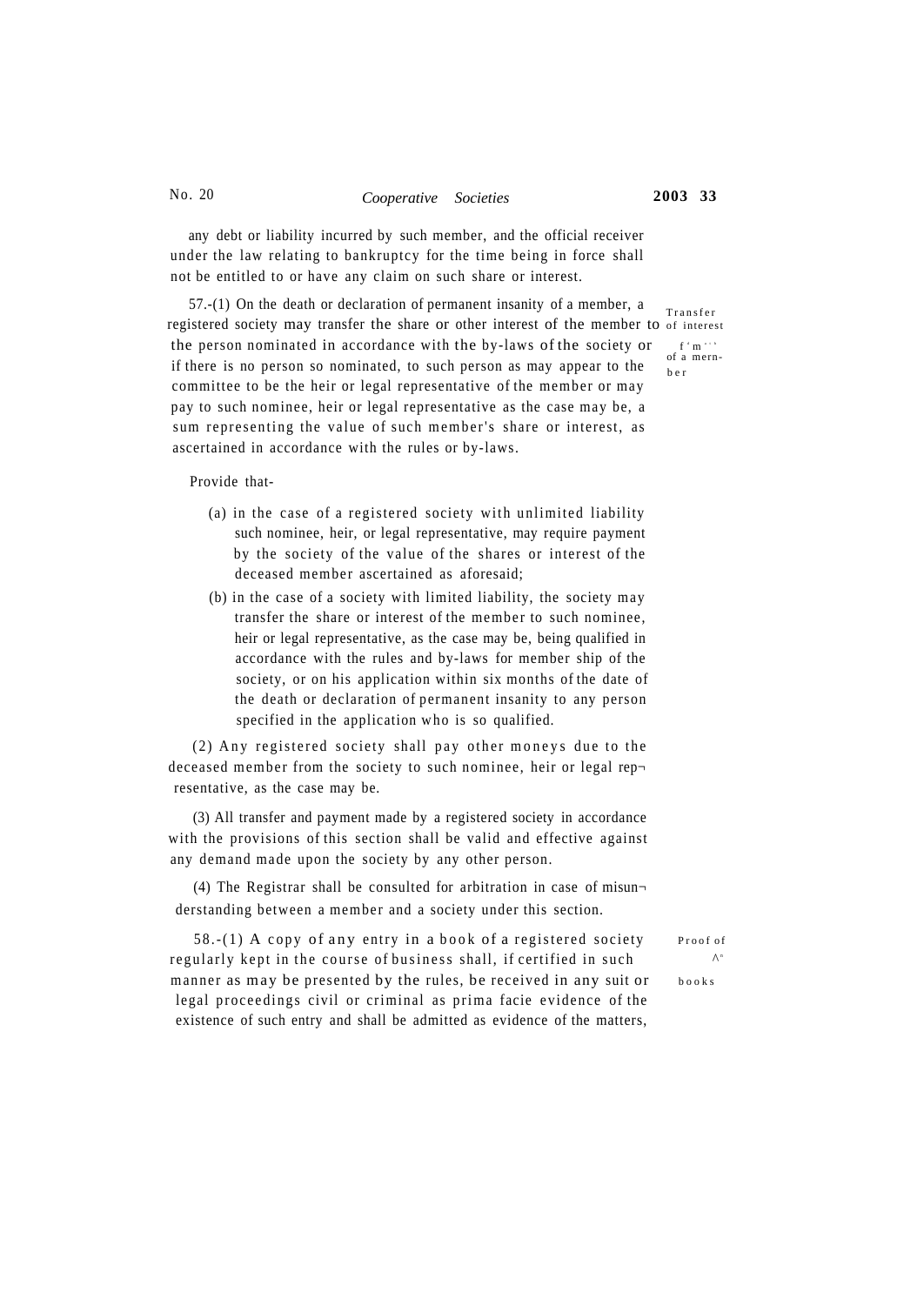(2) No officer of any registered society shall, in any legal proceedings to which the registered society is not a party be compelled to produce any of the society's books the contents of which can be proved under subsection (1) or to appear as a witness to prove any matter, trans $\neg$ action or accounts therein recorded unless the court for special reasons so directs.

**59.** Subject to the provisions of Part XI, nothing in any written law requiring registration of instruments relating to shares and debentures shall apply to-

- (a) any instrument relating to shares in a registered society, notwithstanding that the assets of such society consist in whole of any part of immovable property; or
- (b) any endorsement upon or transfer of any debentures issued by any such society; or
- (c) any debentures issued by such society and not creating, declaring, assigning, limiting or extinguishing any right, title, or interest to or an immovable property except in so far as instrument whereby the society has mortgaged, conveyed or otherwise transferred the whole or part of its immovable property or any interest there in to trustees upon trust for the benefit of the holders of such debentures.

Power to exempt from duty or tax

**60**.-(1) Notwithstanding the provisions of any law to the contrary, the President may, by notice in the Gazette, in the case of any registered society or class of registered societies reduce or remit-

- (a) the duty, tax or value added tax which under any laws for the time going in force may be payable in respect of the accumu lated funds of the society or of the dividends or other pay $\neg$ ments received by the members of the society on account of the accumulated funds;
- (b) the stamp duty payable under the Stamp Duty Act, on instru ments executed by or on behalf of a registered society or by an officer or member and relating to the business of such society of any class of such instruments, are respectively chargeable;
- (c) any registration fee payable under any law.

Exempti on from compulso ry regis tration of instru ments relating to shares and deben tures of registere d society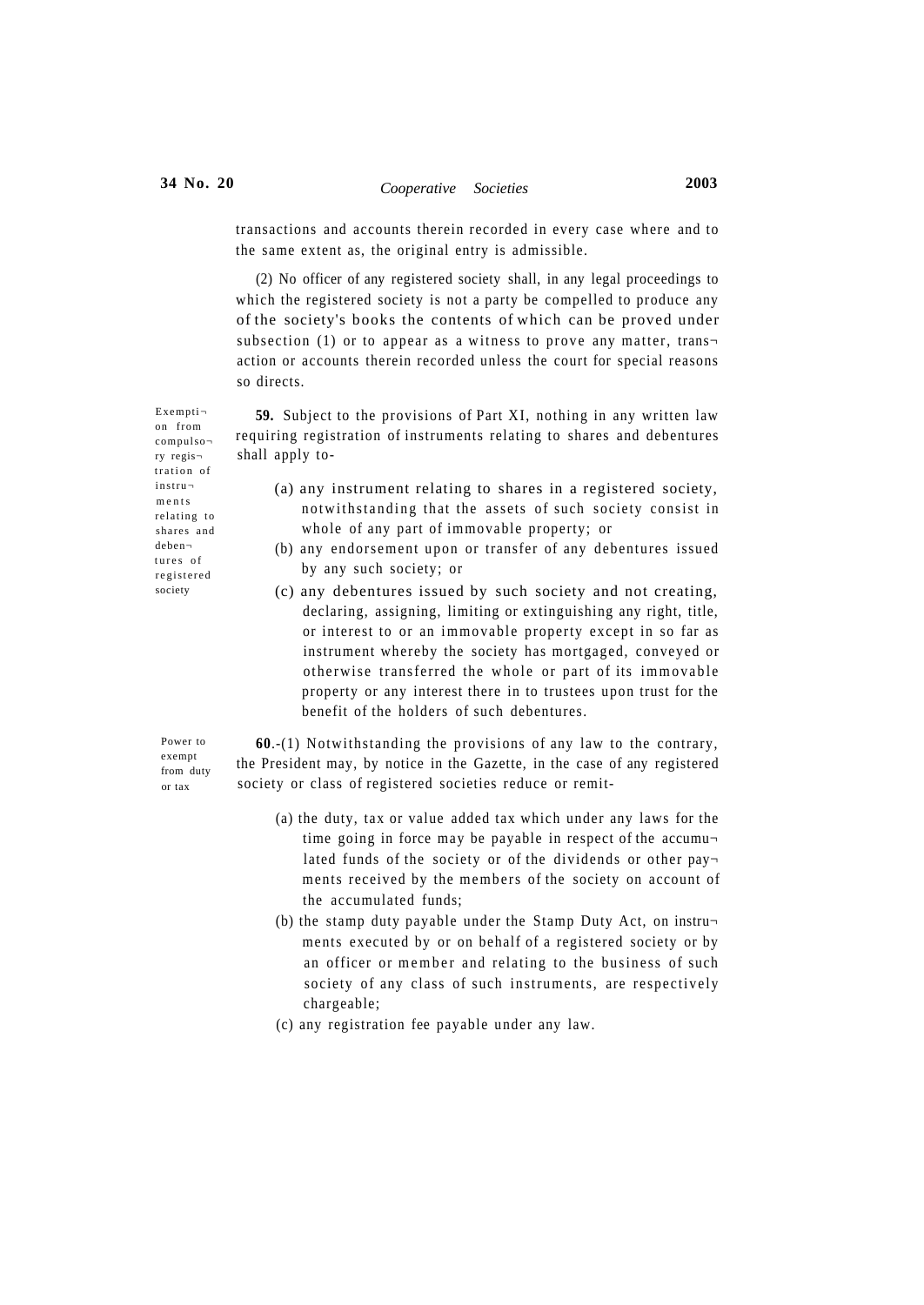(2) Nothing, in subsection (1) shall be construed as restricting or  $C_{\text{max}}$ limiting any power conferred on any authority to grant exemption from any tax duty, stamp duty, value added tax or fee by the written law imposing the tax, duty, stamp duty, value added tax or fee.

## **PART IX**

#### MANAGEMENT OF REGISTERED SOCIETIES

**61.-(1)** The control of the affairs of a registered society shall be vested General in the general meeting summoned in accordance with the by-laws of the society and the rules.

(2) Without prejudice to the generality of the provisions of subsection (1), the general meeting shall have the following functions-

- (a) the election, suspension or removal of members of the Board
- (b) the consideration and adoption of the annual balance sheet;
- (c) the disposal of sums available for distribution;
- (d) determining the amount of honoraria, if any, for unsalaried officers and Board members;
- (e) receiving the report from the Board;
- (f) the acquisition or disposal by the society of all immovable property and of movable property of such value as provided for in the rules.
- (3) Every society shall hold a general meeting at least once in a year.

(4) The Registrar or any other person authorized by him may summon a special general meeting of the society in such a manner and at such a time and place as he may direct. The Registrar may also direct what matters shall be discussed at the meeting. Such meeting shall have all the powers and subject to the same rules as meeting called in accordance with the by-laws of the society.

(5) A special general meeting shall be held by a society where -

- (a) at least one third of members signify in writing their intention to hold such meeting;
- (b) the Board may cause to be convened a Special General Meeting;

Provided that, where the procedure to hold a special general meeting

under paragraph (b) above fails, an application to hold such a meeting shall be lodged to the Registrar.

meetin g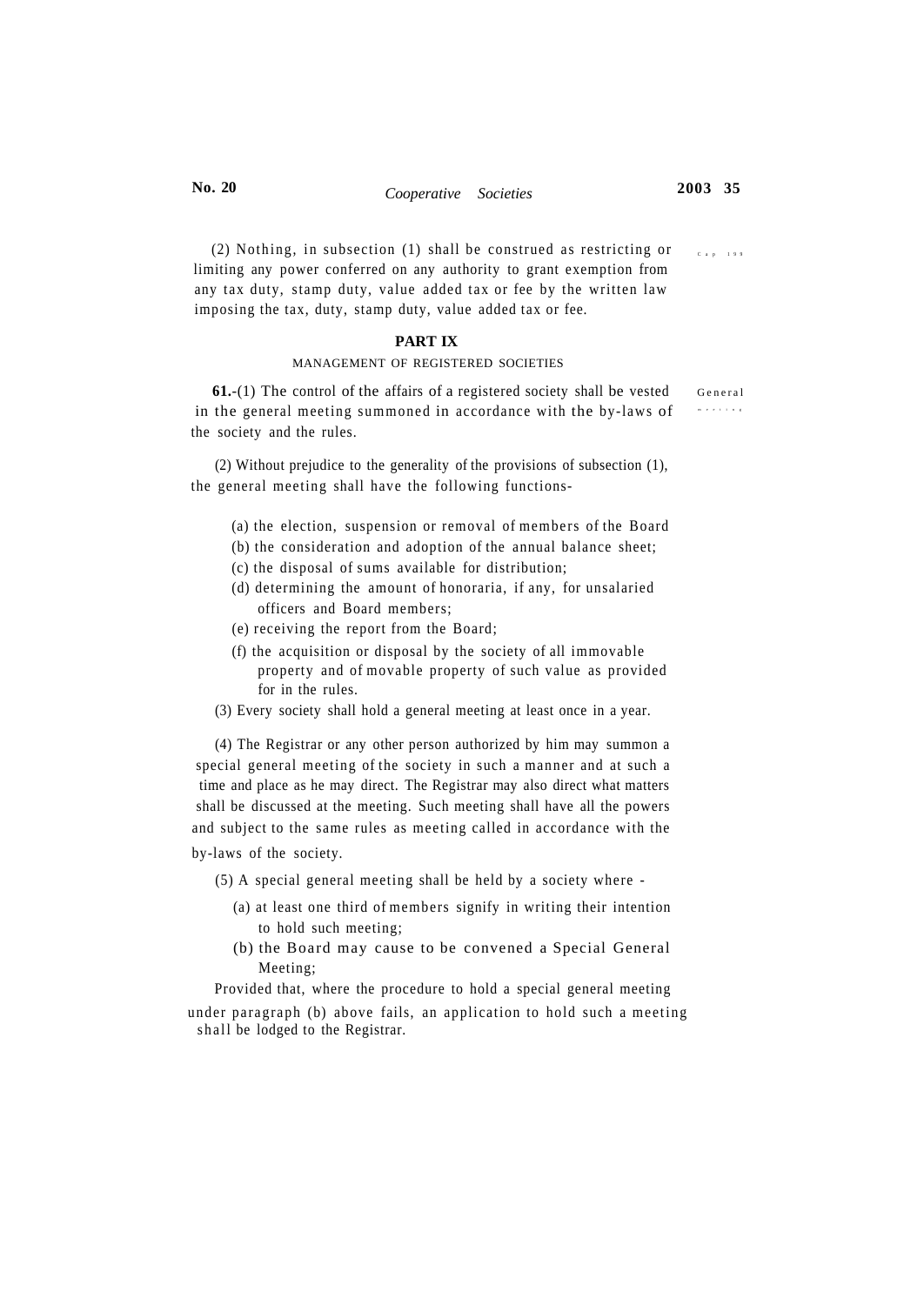(6) Notwithstanding the provisions of this Act, a registered society may owing to its size and scope provided in its by-laws for a constitution of a meeting of delegates in place of general meeting through the creation of basic units to attend general meeting of that society for and on behalf of members.

 $(7)$  Where for the purpose of this Act any question arises as to whether-

(a) a person is following a relevant trade to the society;

(b) a person is a resident in the area of operation;

(c) two or more societies be considered to form a joint venture;

(d) a person has attained the apparent age of eighteen years;

shall be decided by the members at a general meeting.

(8) Any person aggrieved by a decision of the members at a general meeting as given under subsection  $(7)$ , may in writing appeal to the Registrar. If the party is not satisfied with the decision of the Registrar, he shall in writing appeal to the Minister whose decision shall be final.

62. Every registered society shall establish a Board to manage its day to day activities.

63.-(l) Every Board of a registered society shall consist of not less than five members and not more than nine members including the chairman and vice chairman.

(2) The members of the Board shall be elected by the general meeting of the society and shall hold office for a period of up to nine years provided that, in the case of those of members of the Board elected at the first general meeting of the society, one third of such members shall be voted out at the general meeting after the expiration of a period of 3 years from the date of their election, and one half of the remaining members shall be voted out after expiration of a period of 6 years from the date of election, and the remaining half shall leave office at the end of a period of nine years.

(3) For the purpose of the proviso to subsection  $(2)$ , the general meeting shall vote one third of new Board members at the end of a period of 3, 6 and 9 years.

(4) For the purpose of the proviso to subsection (2), the expression "one third" shall mean, where the number of members is not three or multiple of three the nearest whole number below one third and the expression "one half 'shall mean, where the number of the members is not an even number the nearest whole number below one half.

Establish ment of Boar d Constitu tion of the Board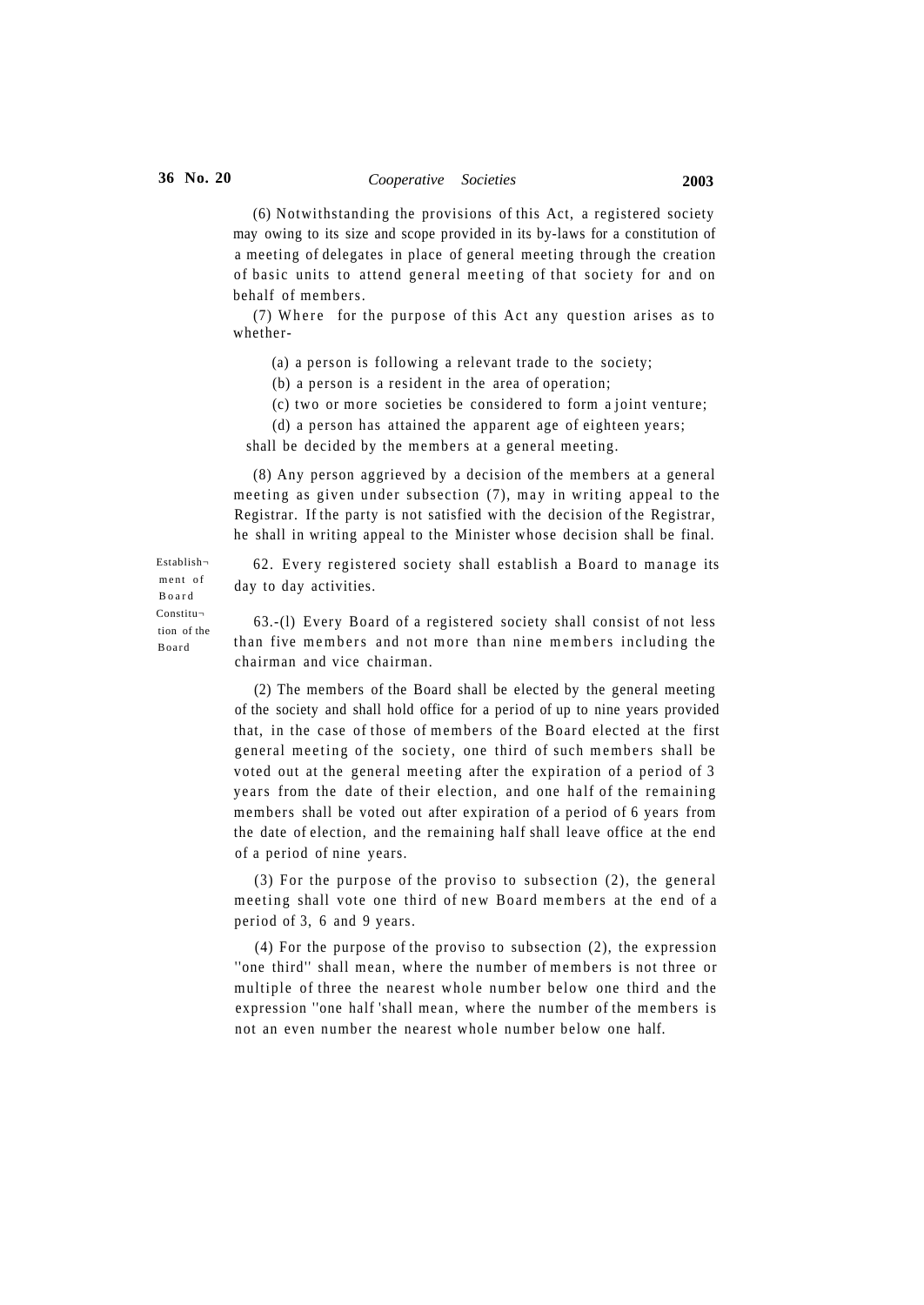# **No .20** *Cooperative Societies* **2003 37**

(5) Where any person is elected to the Board to fill a vacancy caused by death, resignation or removal of a member of the Board, such person shall hold office for the remainder of the term of office of his predecessor.

(6) No member of the Board shall serve for more than three consecutive terms but may be eligible for re-election after the expiration of one term of three years during which such member was not part of leadership.

**64.-(1)** The Board shall exercise all powers necessary to ensure the  $P_{\text{SUSC}}$ full and proper administration of the society subject to the by-laws of the society, the rules and any resolutions passed at the general meeting.

(2) The Board may, appoint a suitable person to administer and manage affairs of the society and may employ such number of persons as the may think fit to assist such person in the discharge of his functions:

Provided that, such person shall not have a record of previous conviction on a criminal charge involving dishonesty or by a person who has in the past been dismissed from public service on ground of mismanagement or on any disciplinary ground.

(3) Where a person employed under subsection (2) is not performing his functions satisfactorily, the Board shall terminate the employment of that person subject to any law for the time being regulating termination of Employment.

**65.-(** 1) No member of the Board of a registered society shall hold any office of profit under the society.

 $(2)$  A member of the Board of a registered society may receive an honorarium from the society as determined and authorized by the general meeting, subject to the provision of subsection (4).

( 3 ) A member of the Board or who is in the employment of a registered society other than the society to which he is a member and is in receipt of emoluments for such employment shall not be entitled to receive any honorarium as a member of the Board.

(4) The honorarium if any may be paid only by Primary and Secondary societies.

Restricti o n relat i n g t o members of the Boar d

Boar d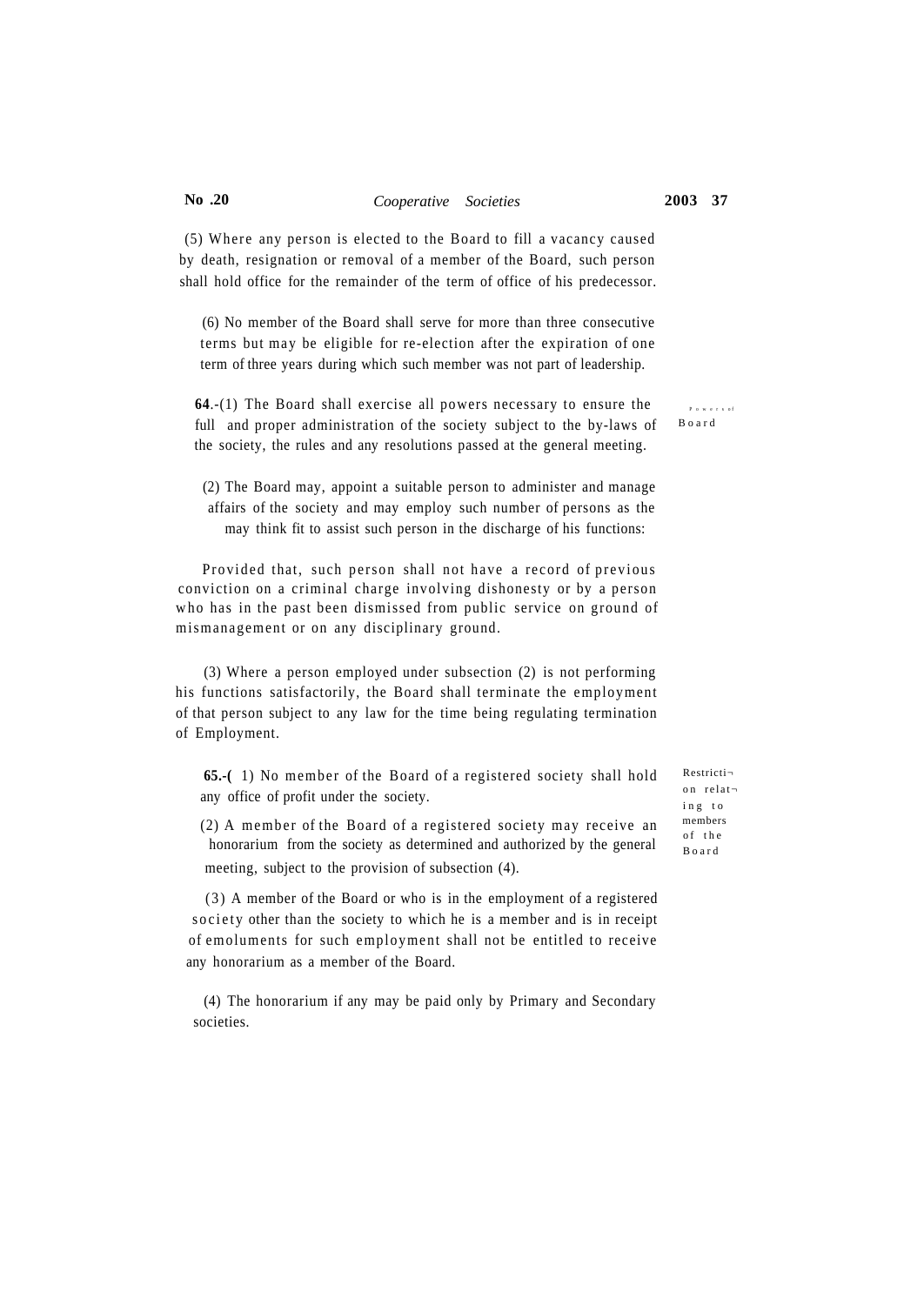a p n e d

 $(5)$  No member shall be elected as a member to the Board if owns, controls or influences businesses or activities like that of the Cooperative society.

n e w Board **66.**-(1) Where the Registrar after giving consideration to the inspection  $\ddot{\ }$  n  $\ddot{\ }$  i. and audit report or after giving an order under section 50 is of the opinion <sup>of the</sup> that the Board of a registered society is not performing its duties properly he shall cause to be held a special general meeting by notice in writing and advise it as appropriate.

> (2) Where the special general meeting resolves to suspend members of the Board, it shall-

- (a) elect a caretaker Board from amongst the delegates to admin ister the affairs of the society;
- $(b)$  require the suspended member to state there objections if any in writing jointly and severally in the next general meeting.

(3) Where after giving an opportunity to the Board to state its objections, if any, of its suspension in the general meeting and the latter disapproves the objections, then a new management Board shall be elected to that effect by the general meeting. The Registrar shall publish in the Gazette the decision in favour any change made by the general meeting.

(4) Subject to subsection (1) where the special general meeting resolves to disagree with the advise of the Registrar on financial malpractices the effects of which the society is rendered unable to settle its liabilities the members shall be liable for the payment of the debts.

 67.-(1) Subject to the provisions of sections 66, where the Registrar after consultation with the Minister is satisfied that it is in the interest

of the members and the public, he shall remove the Board and appoint a care taker Board which shall have the duty to manage the affairs of a registered society and to comply with the directions which the special general meeting may give and the appointed caretaker Board shall, serve for the period of not exceeding three years.

(2) Where the Registrar removes the Board under subsection (1), the member of the Board so removed may appeal to the Minister and the decision of the Minister shall be final.

t R h e e Registrar

Power s o f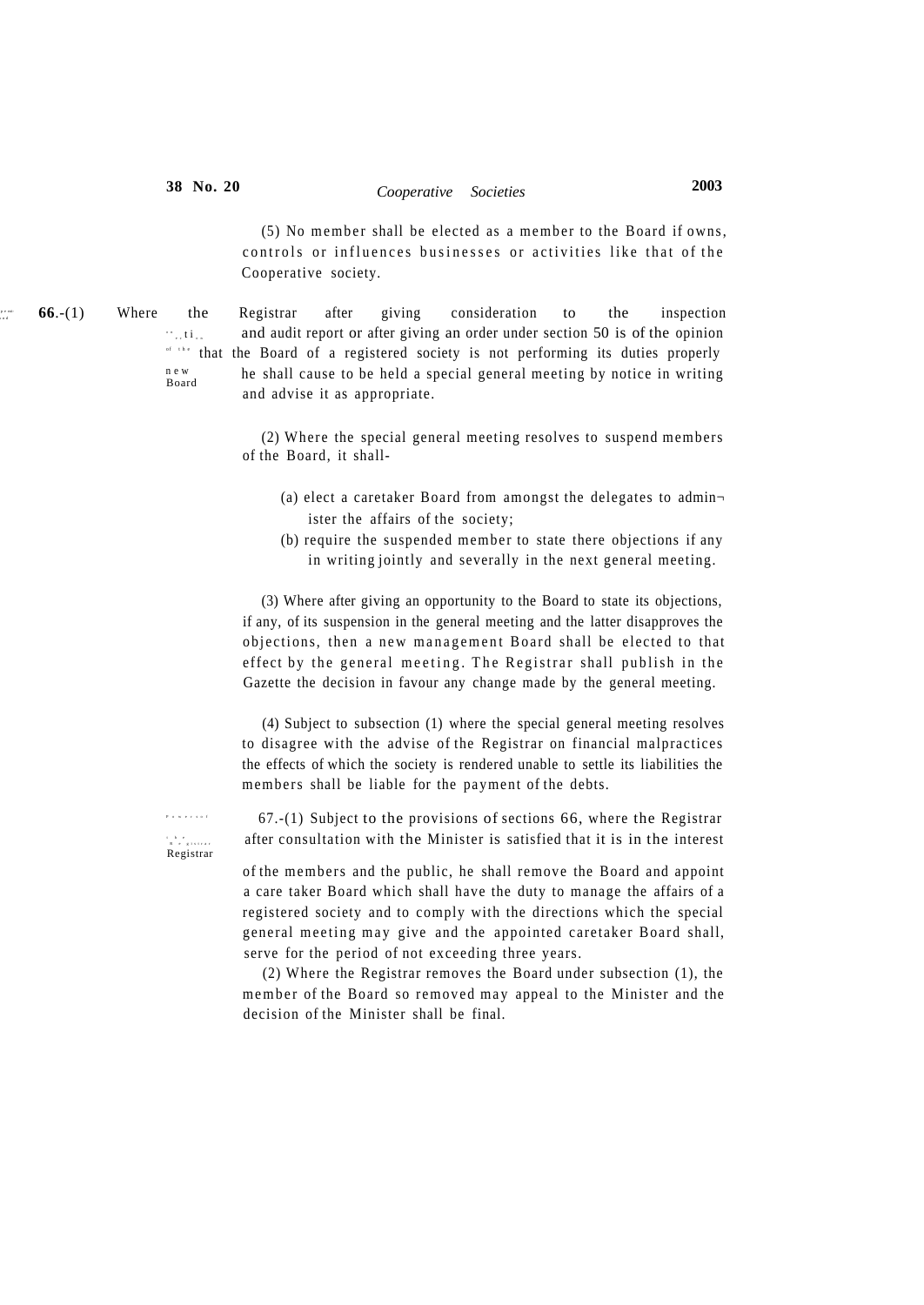person s

appointed<br>ndersee

(3) Nothing in this section shall be deemed to affect the power of the Registrar to cancel the registration of the society under section 98.

**68.** Subject to the general direction and control of the special general Powers of meeting any person or persons appointed under section 67 to assume the functions of the Board of any registered society shall have all the powers' rights and privileges of a duly constituted Board of the society. tion 67

### **PART X**

#### PROPERTY AND FUNDS OF REGISTERED SOCIETIES

**69.-(** 1) The funds of registered society shall include -

- (a) all money derived from fees or charges specified by the by-laws of the society;
- (b) all moneys derived from Payment of subscription where this is applicable;
- (c) all moneys derived from issue of shares;
- (d) all revenue accruing to the registered society from deposits and loans from persons who are not members as provided for under the by-laws of registered society;
- (e) all revenue accruing to the registered society from savings and deposits made by its members;
- (f) all moneys derived from the sale of any produce of the registered society;
- (g) all moneys which a registered society may borrow from lending institutions or any other source under its general powers of raising money by borrowing;
- (h) all moneys derived from fines imposed in respect of contravention of any by-law made by a registered society.
- (2) Any other money lawfully derived by a registered society from source not mentioned specifically in subsection (1) shall be and shall form part of the revenue and funds of that registered society.

(3) All revenue of a registered society shall be paid into the general fund of the registered society.

Provided that, any receipt derived from any trade, industry. works, service or undertaking carried on or belonging to registered society may, be paid either in whole or in part into a separate fund.

revenues and funds ensure that **70.-(** 1) A registered society shall for the purpose of managing its Manage ment of

Revenu e of Registe r e d **Societies** 

the  $rev\neg$ enue and funds of registered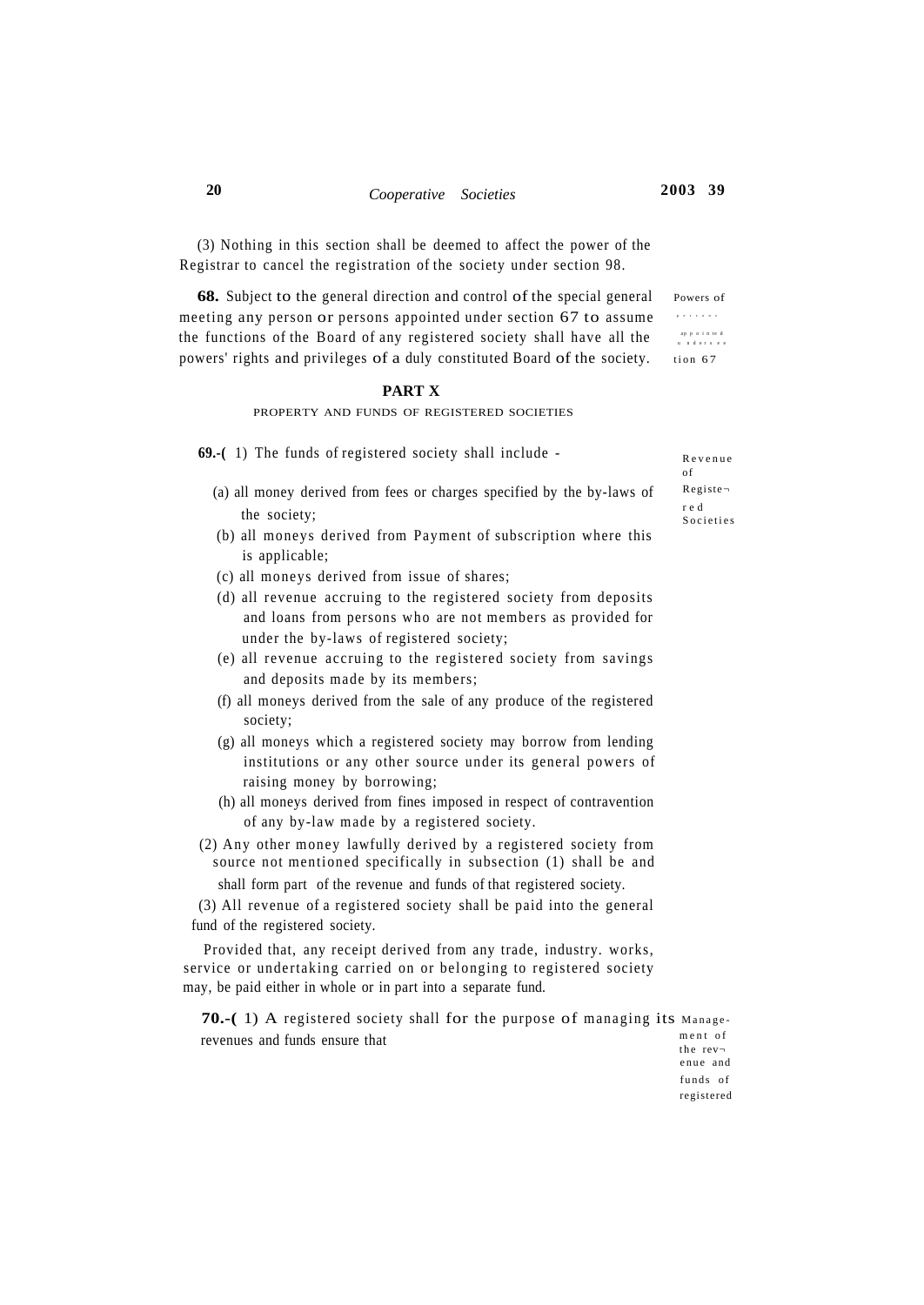- (a) an admission fee is not refundable except in the case where an application for membership has been rejected;
- (b) a regular obligatory deposit is made in accordance with the by-laws of the society and is not withdrawn except for purposes and in accordance with conditions specified in the rules or on termination of membership, or for the purposes of securing a loan taken by or a guarantee given by a member, voluntary deposits may be withdrawn, subject to any conditions or restriction specified in the by-law of the registered society;
- (c) deposit or loans from persons who are not members of the registered society are subject to the provisions of this Act and of the by-laws of the society;
- (d) a share shall not be redeemed except in accordance with the provisions of by-laws of the society where such by-laws allow such redemption and in which case the said by-laws shall also specify the minimum number of shares, a member shall hold while is a member.

(2) A society shall not issue bonds or debentures without the authority of the Registrar and shall in any such issue comply with any conditions prescribed by the general meeting.

(3) A registered society which under this Act is required to maintain a reserve fund shall maintain the fund in accordance with the provisions of this Act and of the by-laws of the registered society.

**71.-(1)** A registered society shall not make a loan to any person Restriction other than a member. o n o n

loa n

Provided that, subject to the provisions of its by-laws a registered society may with the approval of the Registrar and in accordance with any conditions which the Registrar may prescribe, allow normal business credit to *bona-fide* persons to whom goods have been sold or services rendered by the registered society.

(2) Except with the permission of the Registrar, a society shall not tend money on the security of any movable property other than produce or goods in which the society is authorized to deal.

(3) The Registrar may by a general or special order, prohibit or restrict the lending of money by any society or class of societies on the security of immovable property.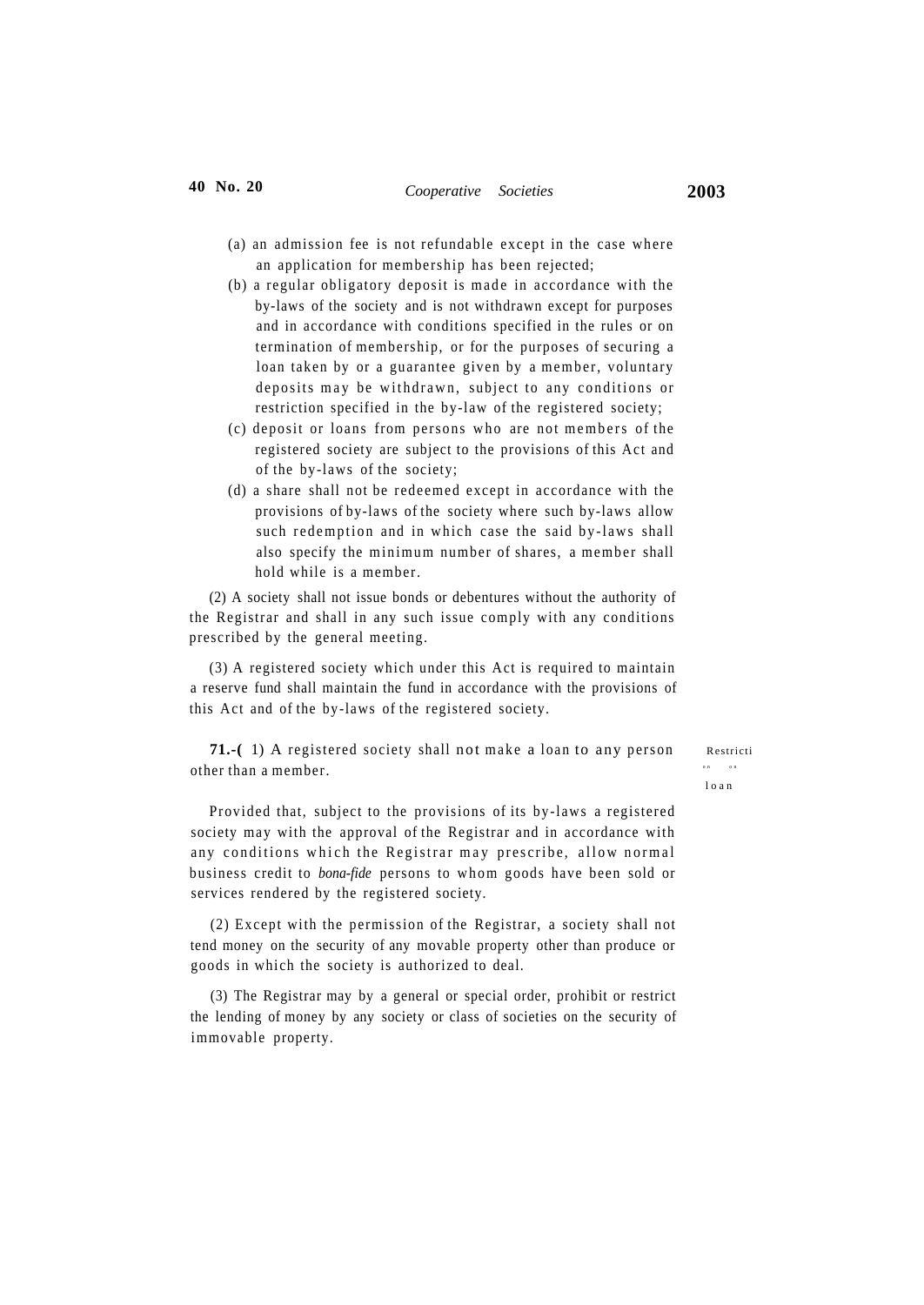(4) A registered society whose main object is to supply commodities to its members shall not make any loan nor allow any credit without the sanction of the Registrar who may impose such limits on loans or

Investment of Funds (6) A registered society may with the approval of the general meeting, make loans to another registered body. Restrict -  **72.** A registered society shall receive deposits and loans from persons who are not members only to such extent and under such conditions as from non- may be prescribed by the rules or by this Act. members **73**.-(1) A registered society may invest its funds- (a) in interest bearing deposit in a cooperative financial institution, or any financial institution as may be approved by the Registrar; (b) in the shares of any other registered society; (c) in government bonds and other securities; or (d) in such other investments as the Registrar may by order with approval of the Minister published in the *Gazette* declare to be authorized investments for the purpose of this section. (2) The Registrar may advise any registered society to invest its funds or any portion of its funds in any one or more of the investments authorized by or under subsection (1). (3) Where there is any loss occasioned, every officer who is a part to the loss commits an offence and shall be liable on conviction to a fine not exceeding one hundred thousand shillings and in addition shall be required to compensate the loss so occasioned. Inspectio n  **74.** Every society shall contribute to a fund established by the Public (5) A registered society which markets the agricultural produce or handicrafts or mineral products of its members may make advances only up to a limit not exceeding 75 per centum of the local value as estimated by the committee of agricultural products or handicrafts or mineral products delivered to the society for marketing.

credit as he thinks fit.

Fund Act<br>No. 6 of

*N o . 2 0*

ro

 $\frac{N_{0.6}}{2001}$  Finance Act and be administered by the Registrar for the purpose of meeting the expenses of inspection and promotion of cooperative societies.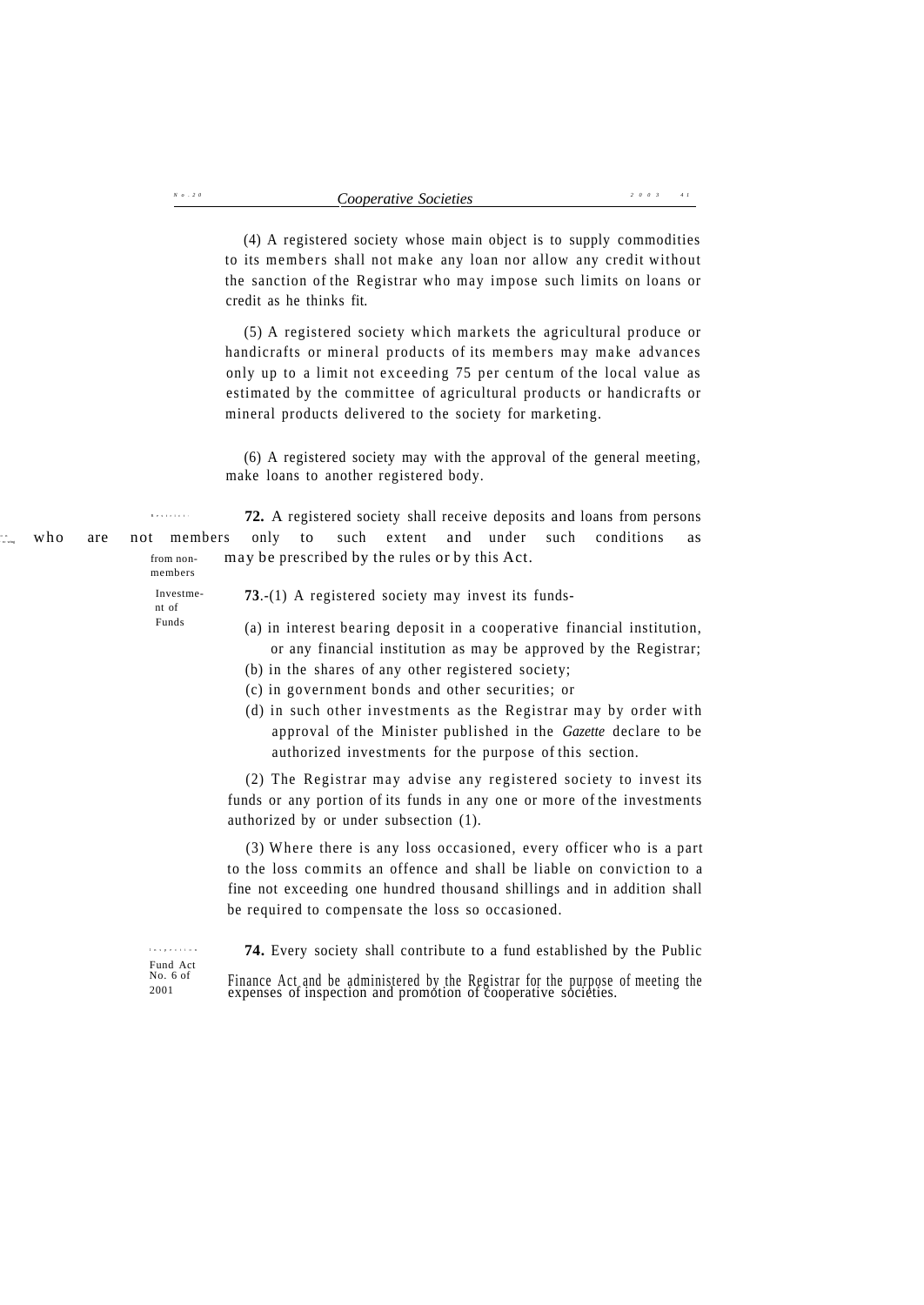Financial provisions

**75**.-(1) The by-laws of a registered society shall provide for the raising of funds to finance its activities either by the issue of shares or by imposing a cess or levy on agricultural or other produce or handicraft marketed through the society or by other means as may be approved by the Registrar.

(2) A registered society shall where its funds to finance its activities are obtained by the issue of shares, ensure that -

- (a) the share capital shall not be reduced without the consent of the Registrar;
- (b) unless the Registrar otherwise in writing directs, a fund which shall be known as the share transfer fund shall be formed and maintained to meet expenditure which may be incurred by the society in purchasing the share of members whose membership has terminated with the consent of the committee ;
- (c) no payment from the share transfer funds shall be made for the purchase of the share of any member who has terminated his membership without the consent of the committee;
- $(d)$  no purchase of the shares of a member whose membership has been terminated by reason of any causes other than death shall be made except with monies then available in the share transfer fund;
- (e) the amount standing to the credit of a share transfer fund shall not exceed ten per centum of the subscribed share capital;
- (f) where the share of a member is purchased by the society under the foregoing provisions, the amount paid therefore shall not exceed the par value of the share, and it shall be lawful for the society to pay such less sum than the par value as it considers reasonable, regard being made to the financial position of the society at the time of purchase;

the shares of members purchased as aforesaid shall be re-issued before any new allocation of shares is made .

**76**.-(1) No society shall pay a dividend or bonus or distribute any part of its accumulated funds before the balance sheet has been audited by a duly authorized auditor and approved by the general meeting.

Dividen d a n d Bonu s

(2) No society with unlimited liability which advances money or goods to any member in excess of the money or the value of the goods deposited by him shall pay a dividend during the period of ten years from the date of its registration.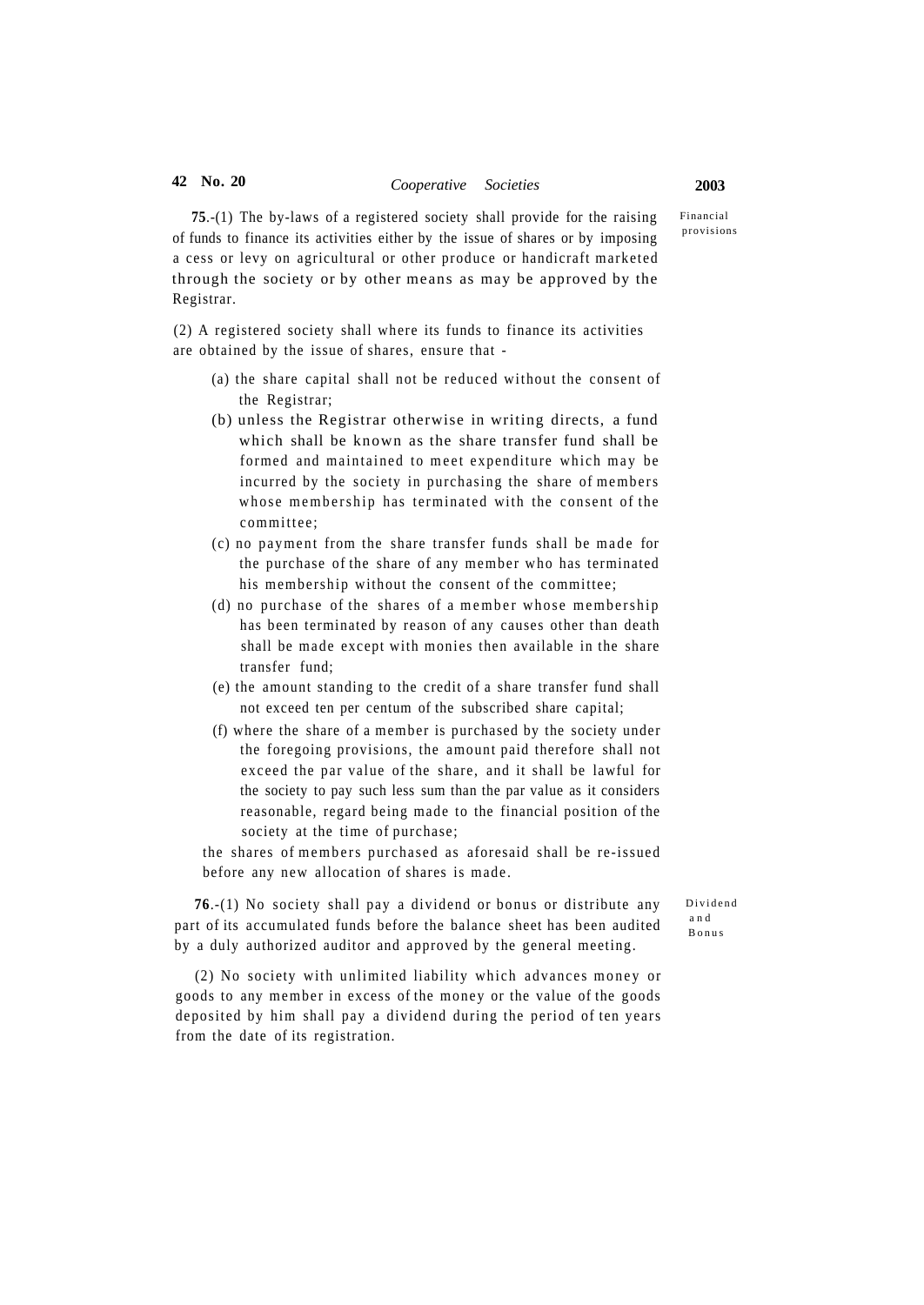# **20** *Cooperative Societies* **2003 43**

Reserv e Fund

 **77.-(** 1) Every society which derives a profit from its transaction shall maintain a reserve fund.

(2) A society with unlimited liability, which advances money or goods to any member in excess of the money or the value of goods deposited by him, shall carry one fourth of the annual net surplus to the reserve fund.

(3) All other societies shall carry to the reserve fund such portion or annual net surplus as may be prescribed by the rules and by-laws.

Distribution of Balances

Contribution for charitable, education al and medical purposes

**78.** Subject to the provisions of this Act and of any rules made there under, a registered society may apply the annual net balance together with any sum available for distribution from previous years to payment of bonus and to any staff incentive bonus scheme in such manner and in such proportion as may be prescribed by the rules or its by-laws.

79. A registered society may, by resolution in general meeting appropriate from its funds and expend on any charitable, educational or medical purposes or such other objects.

#### **PART XI**

#### CREATION AND REGISTRATION OF CHARGES

on of<br>charges

Registrati-<br>**80.-(1)** A cooperative society may from time to time, charge the whole or any part of its property, if its by-laws expressly empower it to do so, subject to approval by the annual general meeting.

> (2) Subject to the provisions of this Part, every charge to which this section applies created by a registered society, shall so far as any security on the society's property is thereby conferred, be void against the liquidator and any creditor of the society unless the prescribed particulars of the charge, together with the instrument if any, by which the charge is created or evidenced, or a copy thereof verified in the prescribed manner, are delivered to the Registrar for registration within thirty days after the date of the creation of the charge, but without prejudice to any contract or obligation for payment of the money thereby secured, and when the charge becomes void under this section, the money secured thereby shall immediately become payable.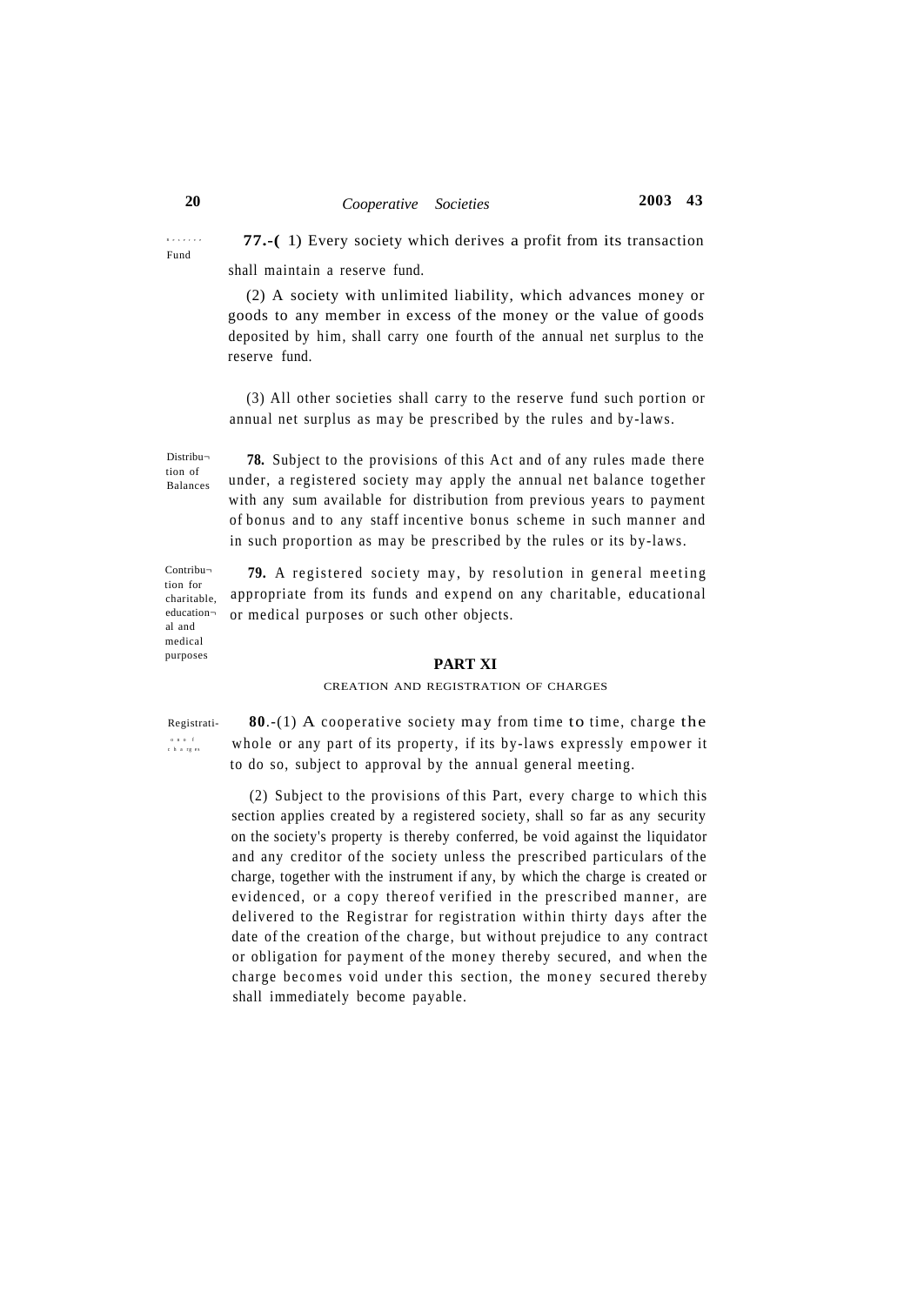- (3) This section applies to the following charges-
	- (a) a charge for the purpose of securing any issues of debentures;
	- (b) a charge created or evidenced by an instrument which, if executed by an individual, would require registration under the Chattels Transfer Ordinance;
	- (c) a charge on immovable property, wherever situate, or any interest therein;
	- (d) a charge on book debt of the society;
	- (e) a floating charge on the property of the society;
	- (f) any other document which may be used as a security.

(4) Where a negotiable instrument has been given to secure the payment of any book debts of a registered society, the deposit of the instrument for the purpose of securing an advance to the society shall not for the purpose of this section be treated as a charge on those book debts.

Cap. 210

(5) The holding of debentures entitling the holder to a charge on immovable property shall not for the purposes of this section be deemed to be an interest in immovable property.

(6) Where a series of debentures containing or giving by reference to any other instrument, any charge to the benefit of which the debenture holders of the series are entitled *pari passu* is created by registered society, it shall, for the purposes of this section be sufficient if there are delivered to or received by the Registrar, within forty five days after the execution, of the deed containing the charge, or, if there is no such deed after the execution of any debentures of the series, the following particulars-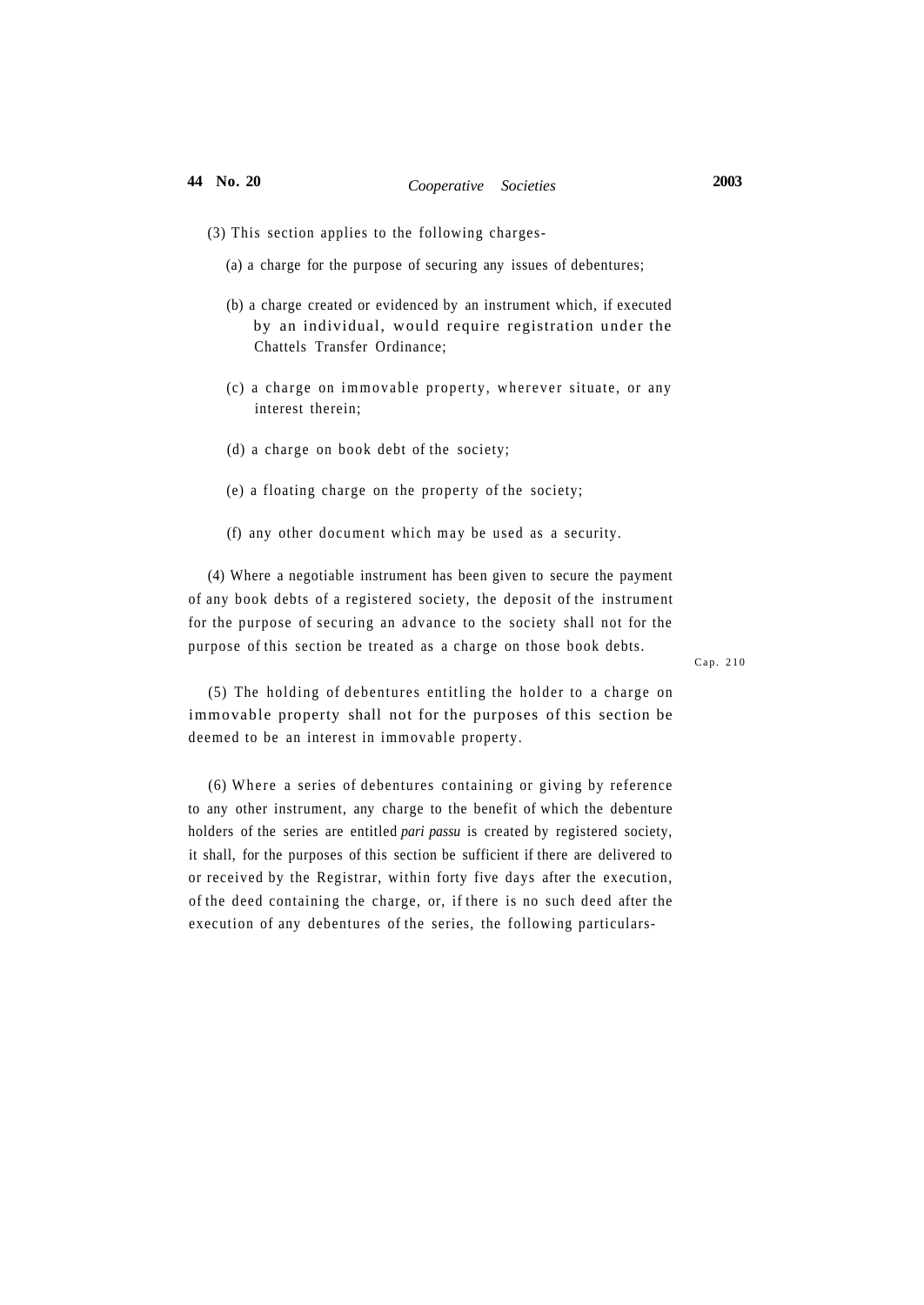- (a) the total amount secured by the whole series;
- (b) the date of any resolution authorizing the issue of the series and the date of the covering deed, if any by which the security is created or defined;
- (c) a general description of the property charged; and
- (d) the names of the trustees, if any of the debenture holders together with the deed containing the charge, or, if there is no such deed, one of the debentures of the series;

Provided that, where more than one issue is made of debentures in the series, there shall be sent to the Registrar for entry in the register particulars of the date and amount of each issue but an omission to do this shall not affect the validity of the debentures issued.

(7) In this and the succeeding provisions of this Part ''charge'' includes a mortgage and a letter of hypothecation, and references to the property and assets of a registered society include property and assets which the registered society is authorized to charge.

**81**.(1) It shall be the duty of the registered society to send to the Registrar the particulars of every charge created by the society to which section 80 applies, but registration of any such charge may be effected on the application of any person interested therein.

 $(2)$  Where registration is effected on the application of some person other than the society, that person shall be entitled to recover from the society the amount of any fees properly paid by him to the Registrar on registration

(3) Where any registered society makes default in sending to the Registrar the particulars of any charge for registration to which section 80 created by the society then unless the registration has been ef fected by some other person, the society and every officer thereof who is knowingly party to the default shall be liable, on conviction to a fine not exceeding ten thousand shillings for every day during which the default continues.

**82**.-(1) Where a registered society acquires any property which is subject to a charge to which section 80 would apply if the charge had been created by the society after the acquisition of the property, the so ciety shall cause the prescribed particulars of the charge, together with a certified copy of the instrument, if any, by which the charge was

Duty of society to register charge s created by societ y

Duty of society to register charges ex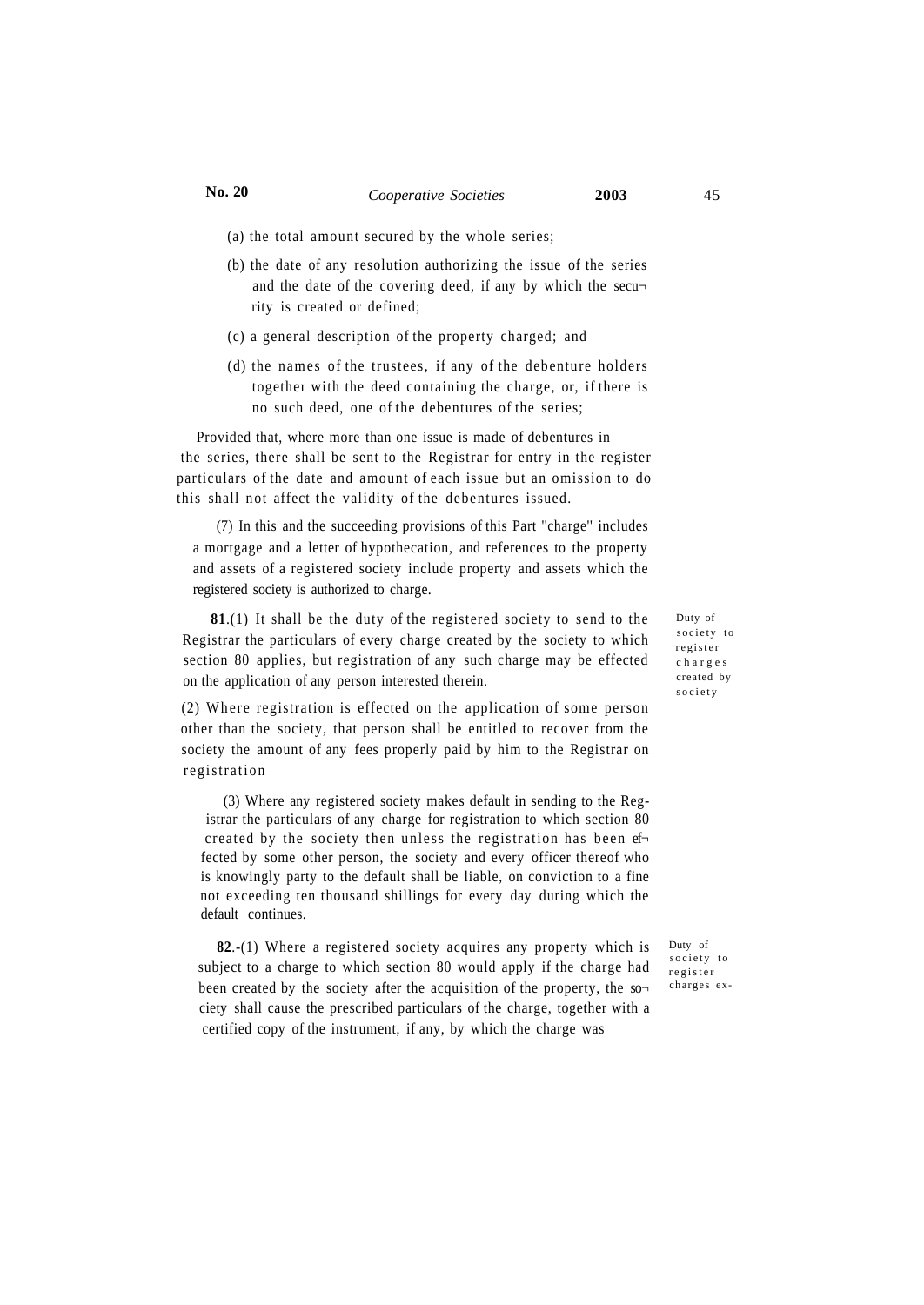Charges

created or is evidenced to be delivered to the Registrar for registration within forty-five days after the date of which the acquisition is completed.

 $(2)$  Where the default is made in complying with the provisions of this section, the society and every officer thereof who is knowingly a party to the default, commits an offence and shall be liable on conviction to a fine not exceeding ten thousand shillings for every day during which the default continues.

**83**.-(l) The Registrar shall keep, with respect to each registered society a register in the prescribed form of all charges requiring registration under the provisions of this Part, and shall on payment of the prescribed fee, enter in the register with respect to any such charge the following particulars- Register of

- (a) in the case of a charge to the benefit of which the holders of a series of debentures are entitled, such particulars as are specified in subsection (6) of section 80;
- (b) in the case of any other charge-
	- (i) if the charge is a charge created by the society, the date of its creation, and if the charge was a charge existing on the property acquired by the society, the date of the ac. quisition of the property;
	- (ii) the amount secured by the charge;
	- (iii) short particulars of the report charged; and
	- (iv) the persons entitled to the charge.

(2) The Registrar shall issue a certificate of registration of any charge registered in pursuance of the provisions of this Part, stating the amount thereby secured, and the certificate shall be conclusive evidence that the requirements of this Part as to registration have been complied with.

(3) The register kept in pursuance of this section shall be open to inspection by any person on payment of the prescribed fee, as may be determined from time to time by the Registrar.

(4) The Registrar shall keep a chronological index, in the prescribed form and containing the prescribed particular, of the charges entered in the register.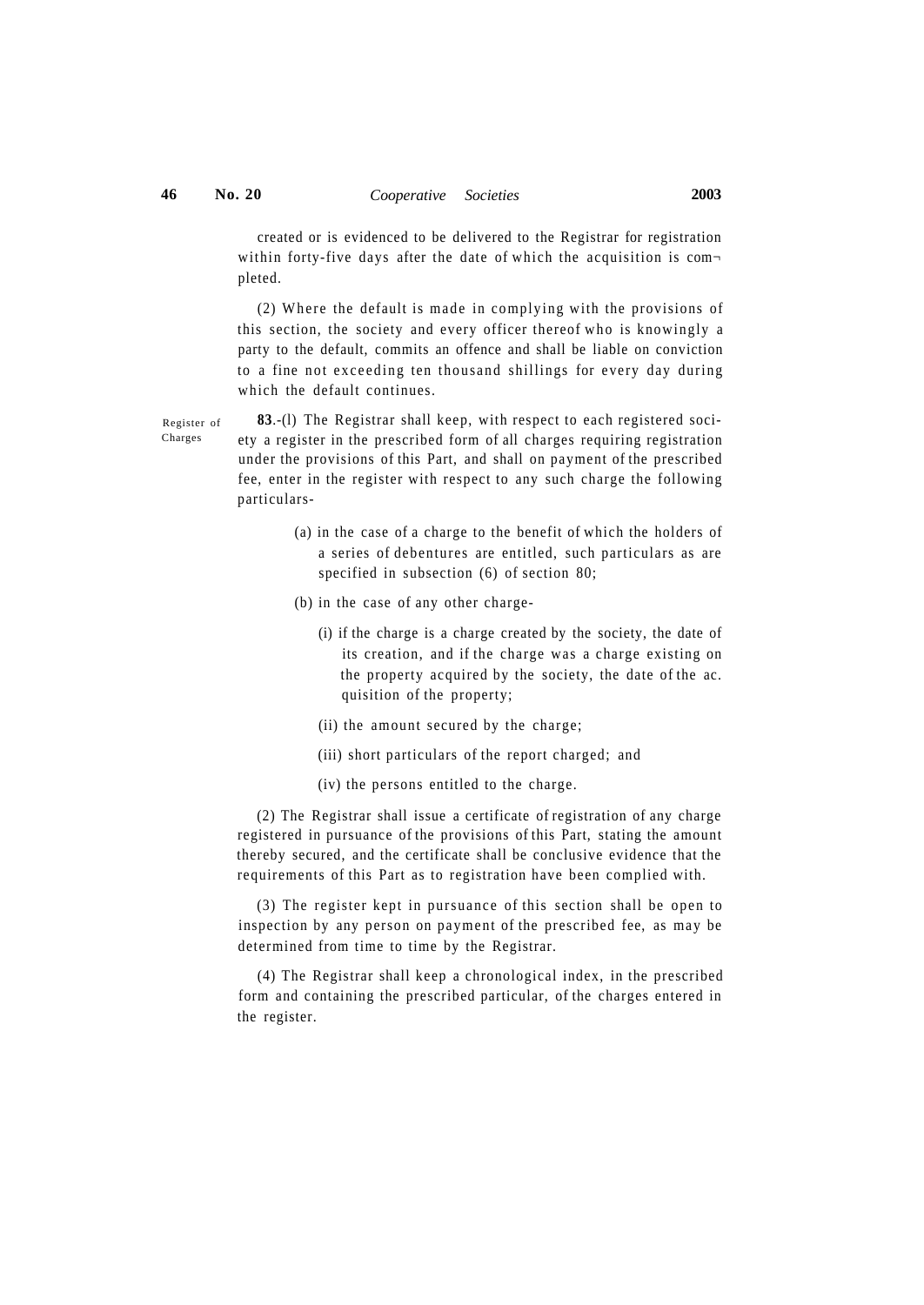|  | No. 20 | Cooperative Societies |  | 2003 | 47 |
|--|--------|-----------------------|--|------|----|
|--|--------|-----------------------|--|------|----|

**84.-** (1) Every registered society shall cause a copy of every certificate of registration given under section 84 to be endorsed on every debenture certificate of debenture stock which is issued by the society, and the payment of which is secured by the charge so registered-

Provided that, nothing in this subsection shall be construed as requir ing a society to cause a certificate of registration of any charge so given to be endorsed on any debenture or certificate of debenture stock issued by the society before the charge was created.

(2) If any person knowingly and willfully authorizes or permits the delivery of any debenture or certificate of debenture stock which under the provisions of this section is required to have endorsed on it, a copy of a certificate of registration without the copy being so endorsed on it, commits an offence and shall without prejudice to any other liability, be liable on conviction to a fine not exceeding ten thousand shillings.

**85.**-(1) The Registrar may, on evidence being given to his satisfaction that, the debt for which any registered charge was given has been paid or satisfied, or that a memorandum of satisfaction be entered on the register, and shall, if required, furnish the society with a copy thereof.

(2) The Registrar, on being satisfied that, the omission to register a charge within the time required by this Part, or that the omission or misstatement of any particular matter with respect to any such charge or in a memorandum of satisfaction, was accidental or due to inadvertence or to some other sufficient cause, or is not of a nature to prejudice the position of creditors or members of the society or that on other grounds it is just and equitable to grant relief may, on the application of the reg $\neg$ istered society or any person interested and in such terms and conditions as seen to him just and expedient, order that the time for registration shall be extended, or, as the case may be, that the omission or mis-state $\neg$ ment shall be rectified..

**86.**-(1) If any person obtains an order for the appointment of a re ceive or manager of the property of a registered society or appoints such a receiver or manager under any powers contained in any instrument, he shall, within seven days from the date of the order or of the appointment nt under the said powers, given notice or the fact to the Registrar and the Registrar shall, on payment of the prescribed fee, enter the fact in the register of charge.

Endorse men t o f certificate of registra tio n o f debenture s

Entry of satisfac tion and rectifica tio n o f register

Enforce ment of securit y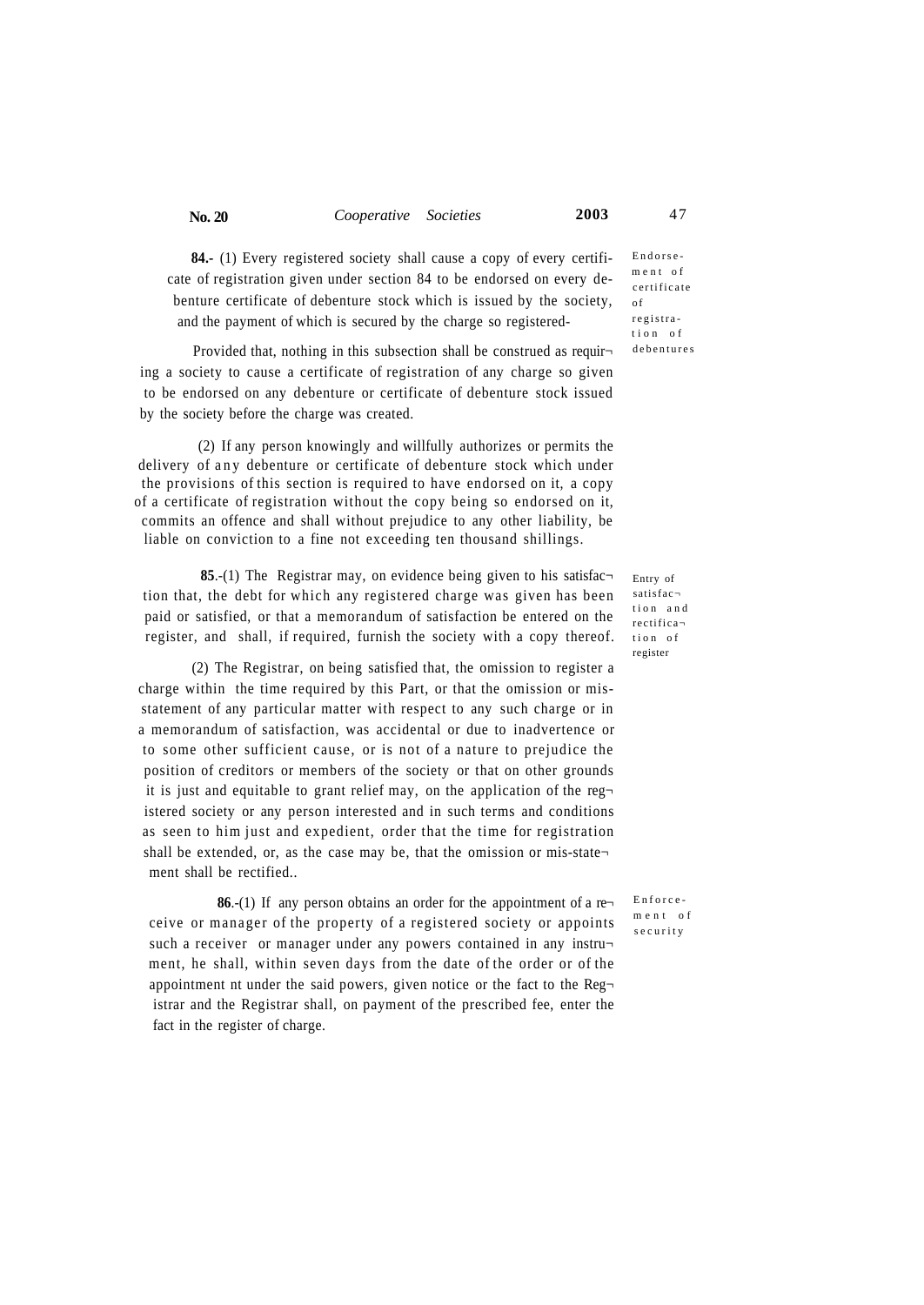$(2)$  Where any person appointed receiver or manager of the property of a registered society under the powers, contained in any instrument ceases to act as such receiver or manager, he shall on so ceasing, give the Registrar notice to that effect, and the Registrar shall enter the notice in the register of charges.

 $(3)$  Where any person makes default in complying with any of the requirements of this section, he shall be liable on conviction to a fine not exceeding five thousand shillings for every day during which the default continues.

Copies of instrument creating charges to be kept by society

**87.-(** 1) Every registered society shall cause a copy of every instru ment Creating any charge requiring to be registered under the provisions of this part to be kept at the registered address of the society.

 $(2)$  Where any registered society fails to comply with the provisions of subsection (I ), the society and every officer thereof who is knowingly a party to the default shall be liable on conviction to a fine not exceeding one thousand shillings for every day during which the default continues.

Society's register of charge s

**88**.-(1 ) Every registered society shall keep at registered address of the society a register of charges and enter therein all charges specifically effecting property of the society and all floating charges on the property or assets of the society giving in each case a short description of the property charged, the amount of the charge and the names of the persons entitled thereto.

(2) Where any officer of the society knowingly and willfully authorizes or permits the omission of any entry required to be made in pursuance of this section in any such register he shall be guilty of an offence and shall be liable on conviction to a fine not exceeding ten thousand shillings.

Right to inspect copies of instru ment s creating mortgages, charge s a n d society's register of charge s

**89**.-(1) The copies of the instrument creating any charge required to be registered with the Registrar under the provisions of this Part and the registered society in pursuance of section 83 shall be open during business hours subject to such reasonable meeting restrictions as the society in general meeting may impose, for the inspection of any creditor or members of the society without fee, and the register of charges shall also be open to the inspection of any other person on payment of such fee as may be determined by the general meeting.

 $(2)$  Where inspection of the said copies or register is refused, any officer of the society refusing inspection or who knowingly and willfully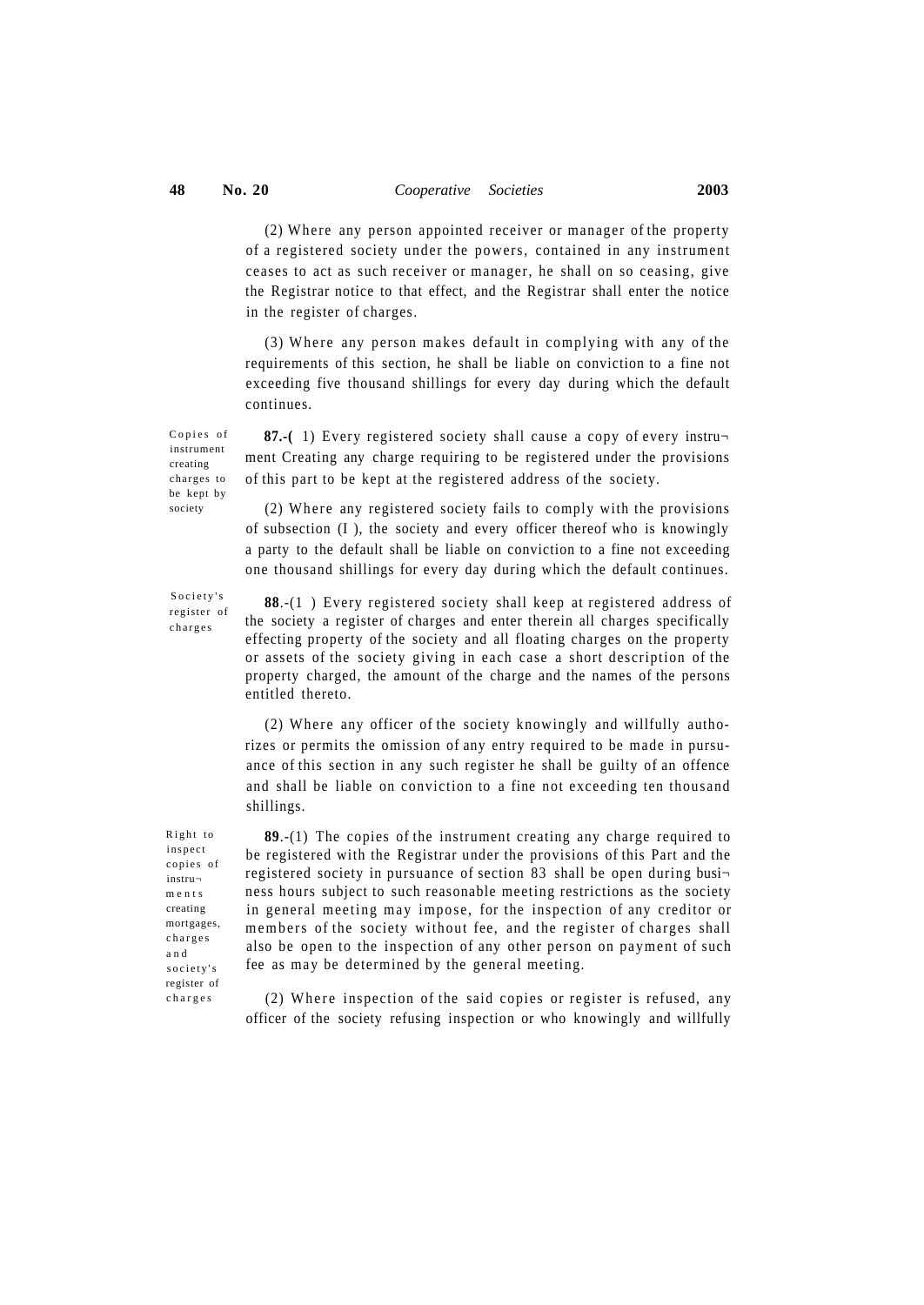permits such refusals commits an offence and shall be liable on conviction to a fine not exceeding one hundred thousand shillings for every day during which such refusal continues and any court may by order, compel an immediate inspection of the copies or register.

## **PART XII**

### INSPECTION OF AFFAIRS

**90**.-(1) The Registrar may, in his own motion, or, on the application of the majority of the members of the Board of not less than one-third direct and authorize some persons in writing to hold an inquiry into the constitution , activities and financial affairs of the registered society.

(2) All officers and members of the society shall produce such books and documents of the society and furnish such information in regard to the affairs of the society, as the person authorized by the Registrar may required .

(3) The general meeting may decide to hold an enquiry into the affairs of their registered society.

**91.-** (1) The Registrar shall make or cause to be made a continuous inspection on the constitution, activities and financial affairs of a regis $\neg$ tered society.

(2) Without prejudice to the generality of subsection (1), the Registrar shall, on the application of a creditor of a registered society, inspect or direct some person authorized by him by order, in writing in his behalf to inspect the books of the society-

Provided that, no inspection under subsection (2) shall be carried out or directed unless-

- (a) the creditor satisfies the Registrar that the debt is a sum then due, and that he has demanded payment thereof and has not received satisfactory explanation within a reasonable time; and
- (b) the creditor deposits with the Registrar such sum as security for costs of the proposes inspection as the Registrar may re $\neg$ quire.

(3) The Registrar shall communicate the results of any inspection carried out under subsection  $(2)$  to the creditor.

 $\mathbb{E} \left[ \mathbf{n} \right]_{\mathbf{z}} \mathbf{m}^{(r)}$ egis rar

Inspectio n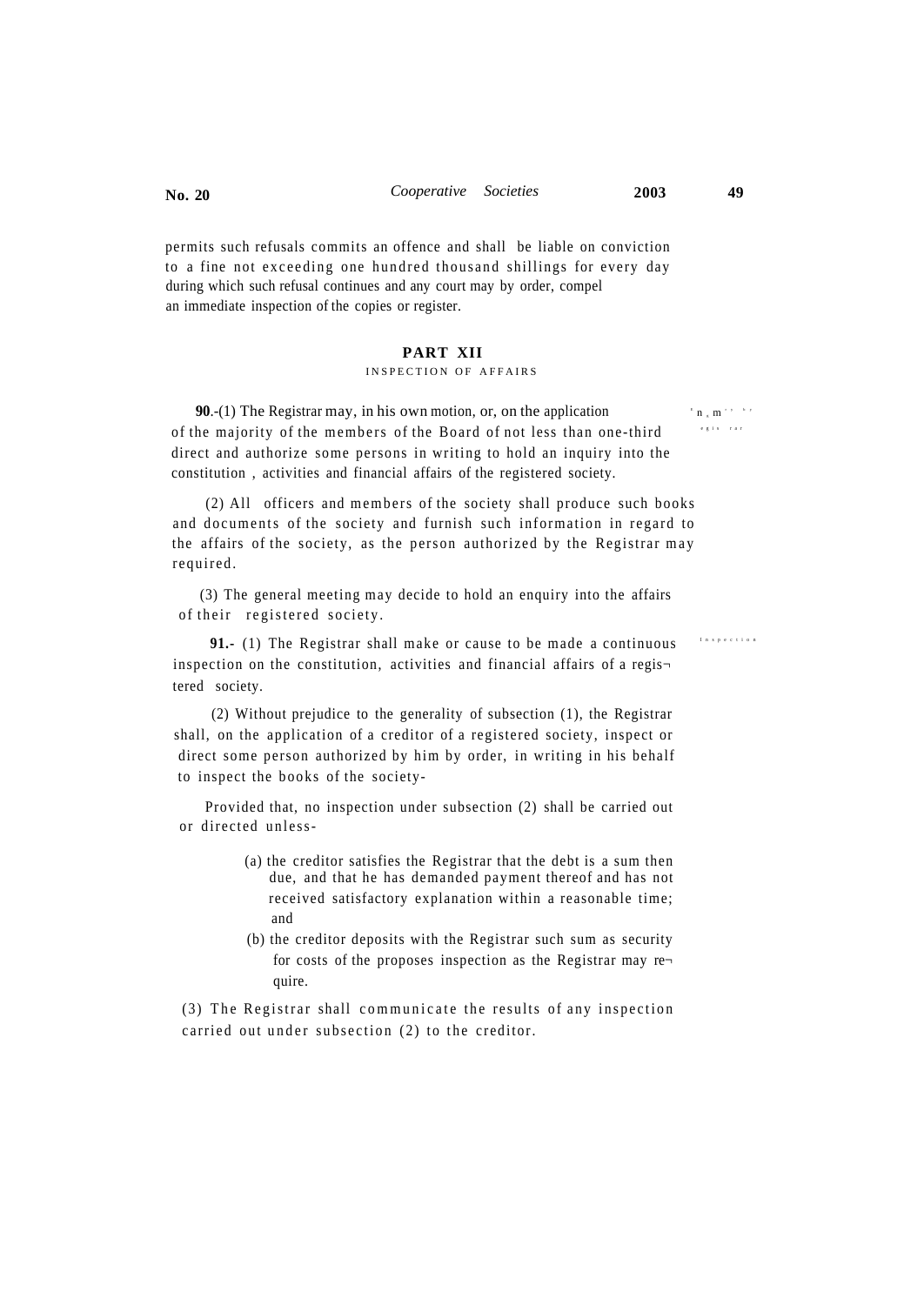costs °f **92**.-(1) Wher e an inquiry is held under section 90 or an inspection is Enquiry made under section  $91$ , the Registrar may, by a certificate under his hand and sea], make an award apportioning the costs, or such part of the costs as he may think right, between the society, the members or creditor de- manding an inquiry or inspection, and the officer or former officers of the society.

A c t No4 9 o f 196 6

 (2) The Registrar may lodge a certified copy of a certificate issued by him under subsection (1) In a Court of a Resident Magistrate or a District court and upon being so lodged such certificate shall be deemed to be a decree passed by such Court for the payment by the person named in the certificate to the Registrar of the sum specified in the certificate and such sum may be recovered in any manner prescribed by the Civil Procedure Act, for the enforcement of decrees and the provisions of that Act relating to executions of decrees shall apply, *mutatis mutandis*, to proceedings for the recovery of costs awarded under this Act.

Surcharge **93.-**(1) Where upon an inquiry under section 90 or upon an inspection under section 91 or upon audit under section 48 the Registrar is satisfied that a past or present officer or member has made or authorized an unlawful payment or has by negligence or misconduct caused a defi ciency or a loss or failure to bring to account or has by negligence or misconduct caused loss of or damage to any property of the registered society, the Registrar shall surcharge such person with the unlawful payment, deficiency or loss, or the sum which ought to have brought to account or the value of the property lost or damaged or portion of such unlawful payment, deficiency, loss, sum, value or cost as the Registrar m ay consider reasonable having regard to all the circumstances of the case.

> (2) The Registrar shall give notice in writing to every person surcharged under the provision of subsection (1) of the amount surcharged and the ground upon which the surcharge is made and every such person may, not later than thirty days from the receipt of such notice, appeal to the Minister.

 $(3)$  Where a person surcharged-

- (a) fails to pay such amount within thirty days after the service of the notice upon him in accordance with subsection (2); or
- (b) has appealed to the Minister and he fails to pay the amount of the surcharge, if any, decided upon by the Minister on appeal within fifteen days from the date of the decision of the Minister,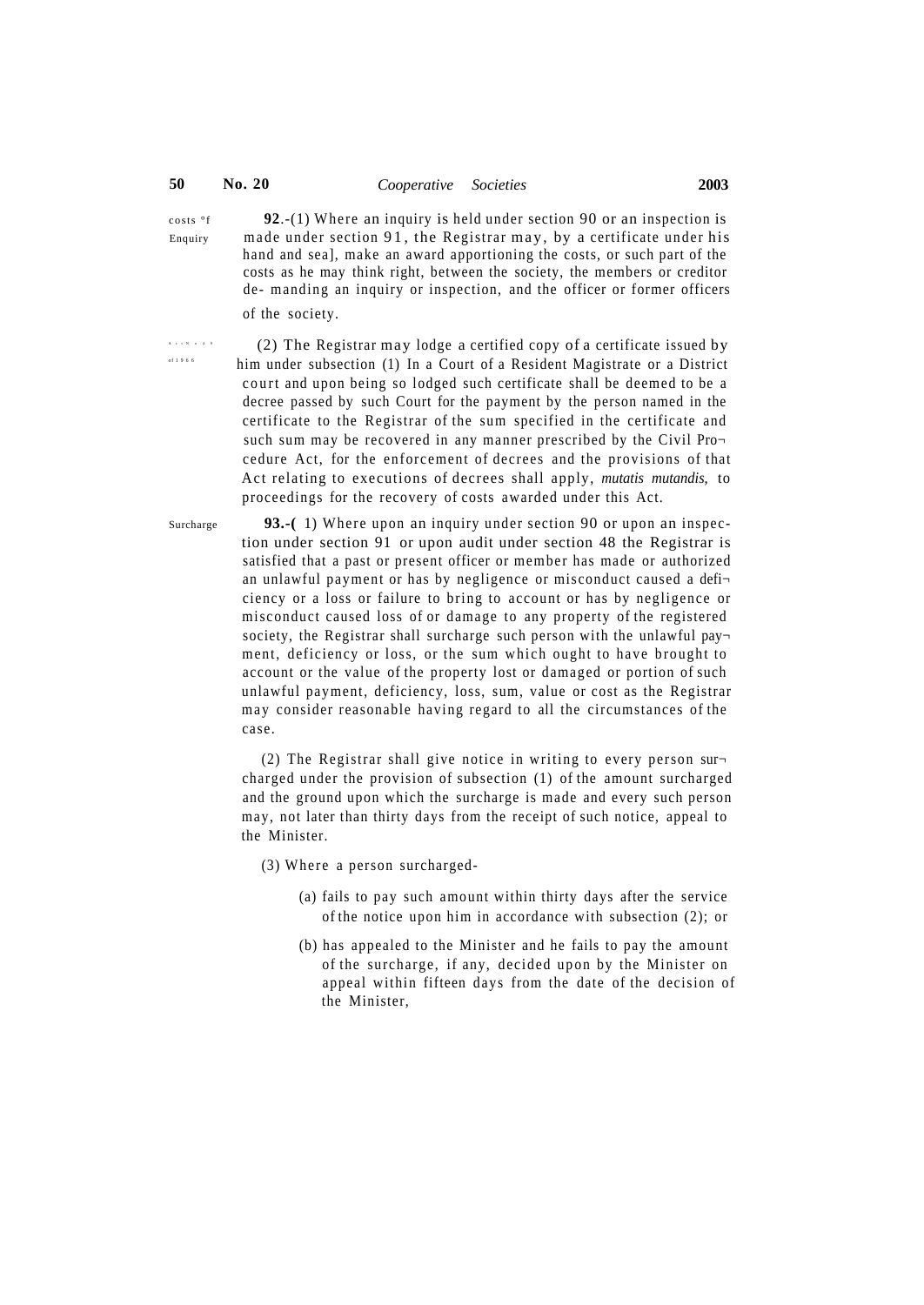**No. 20** *Cooperative Societies* **2003 51** 

the Registrar shall issue a certificate under his hand and seal specifying the name and address of the person who has been surcharged and the amount of the surcharge and such certificate or a certified copy thereof shall be lodged in a Court of Resident Magistrate or a District Court and Act No.49 upon being so lodged it shall be deemed to be a decree passed by such a Court be for the payment by the person named in the certificate to the Registrar of the sum specified in the certificate and such sum shall be recovered in any manner prescribed by the Civil Procedure Act, for the enforcement of decree and the provisions of that Act relating to execution of decrees shall apply, *mutatis mutandis.* to proceedings for the recov ery of such amount specified in the certificate.

#### **PART XIII**

### AMALGAMATION AND DIVISION

**94.**-(1) Any two or more registered societies may, resolve, by a resolution approved at a general meeting of each of the societies at which not less than two thirds of the members or delegates of the society are present and held after reasonable notice given of the place and time of the meeting and of the intention to move such resolution thereto, to amalgamate as a single society.

- (2) Where the Registrar is satisfied that-
- (a) two or more registered societies have resolved to amalgamate as a single society in accordance with the provisions of subsection  $(1)$ ;
- (b) the proposed by-laws of the proposed amalgamated society are unobjectionable; and
- (c) the proposed amalgamation is not against the interest of the members of the societies proposing to amalgamate or against the public interest, he may, by order published in the *Gazette,*  amalgamate the societies.
- (3) Every order made under subsection (2), shall specify-
- (a) the date on which the societies shall amalgamate (hereinafter referred to as ''the effective date'');
- (b) the names of the amalgamating societies; and the name of the amalgamated society and may contain such directions as the Registrar may consider necessary for the purpose of giving effect to the amalgamation or for safeguarding the interests of any person.

o f 196 6

Amalgam  $\bar{A}$ ation of **Societies**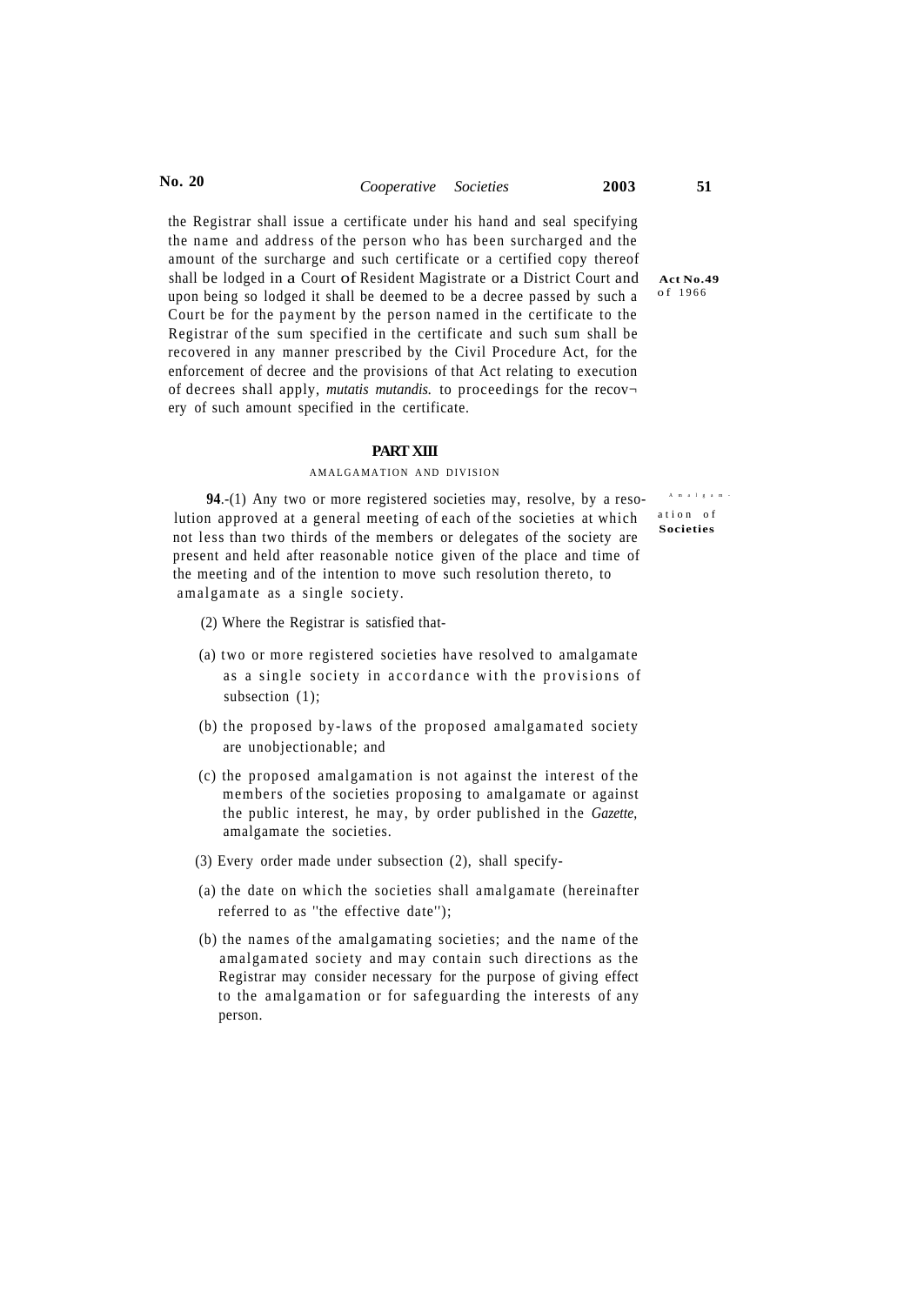- (4) Where an order is made under subsection  $(2)$ -
	- (a) all the assets and liabilities of the amalgamating societies shall, by virtue of such order and without further assurance, vest in the amalgamated society;
	- (b) the Registrar shall cancel the registration of the amalgamating societies and such cancellation shall be effective as from the effective date; and
	- (c) the Registrar shall, notwithstanding the provisions of sections 24 and 25, register the amalgamated society and the by-laws of the amalgamated society.

(5) Notwithstanding subsection (1), the Registrar may by notice in writing advise to amalgamate two or more societies if he is satisfied that, it is in the interest of the societies to do so:

Provided that, where the society does not agree with the advice of the Registrar on amalgamation, the Registrar may dissolve that society un der section 99.

 **95 .** No amalgamation of registered societies or division of a regisk n $\wedge$  T  $\wedge$  tered society shall be invalid by reason only of defect or irregularity in etc. any notice or order required to be given or made under this Part.

> **96.**-(1) An existing registered society (hereinafter referred to as "existing society") may, resolve, by a resolution approved at a general meeting at which not less than two thirds of the members or delegates of the society are present and held after reasonable notice given of the place and time of the meeting and of the intention to move such resolu tion thereat, to divide itself into two or more registered societies (here inafter referred to as ''new societies'').

> (2) A resolution passed under subsection (1) shall contain proposals for the division of the assets and liabilities of the existing society among the proposed new societies, and may prescribe the area of operation of, and specify the members who shall constitute each of the proposes new societies.

> (3) The Registrar may by notice in writing advise on voluntary division if is satisfied that-

> > (a) an existing society has resolved to divide itself into two or more new societies in accordance with subsection (1);

Defect s o r

Division of societies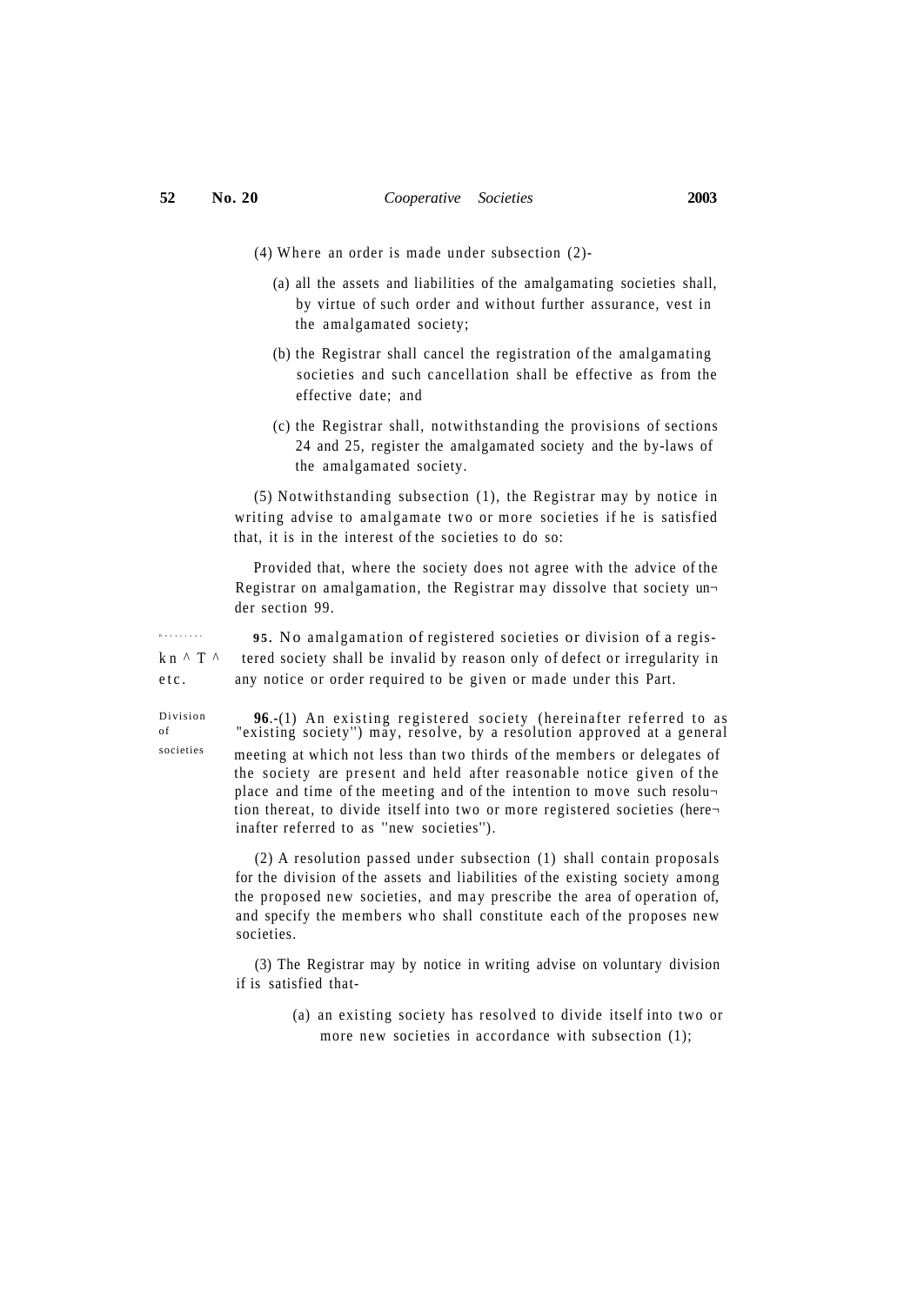- (b) such resolution complies with the provisions of subsection (2);
- (c) the proposed new societies shall be economically viable when registered;
- (d) the proposed division is not against the interests of the members of the existing society or against the public interest, he may, by order published in the *Gazette,* divide the existing society into the proposed new societies.
- (4) Every order made under subsection *(3)* shall specify-
	- (a) the date on which the existing society shall be divided into the new societies (hereinafter referred to as ''the effective date'');
	- (b) the name of the existing society and the names of the new societies into which it is divided;
	- (c) the manner in which the assets and liabilities of the existing society shall be divided among the new societies; and
	- (d) where necessary, the area of operation of each of the new societies, and may contain such directions as the Registrar may consider necessary for the purpose of giving effect to the division or for safeguarding the interests of any person.
- (5) Where an order is made under subsection (3)-
	- (a) the assets and liabilities of the existing society subsisting on the effective date shall, by virtue of such order and without further assurance, vest in the new societies in the manner specified in such order;
	- (b) the Registrar shall cancel the registration of the existing society and such cancellation shall be effective as from the ef fective date; and
	- (c) the Registrar shall, notwithstanding the provisions of sections 24 and 25, register the new societies and their respective by-laws:

Provided that, where the society does not agree with the advice of the Registrar on division, he may dissolve that society under section 97.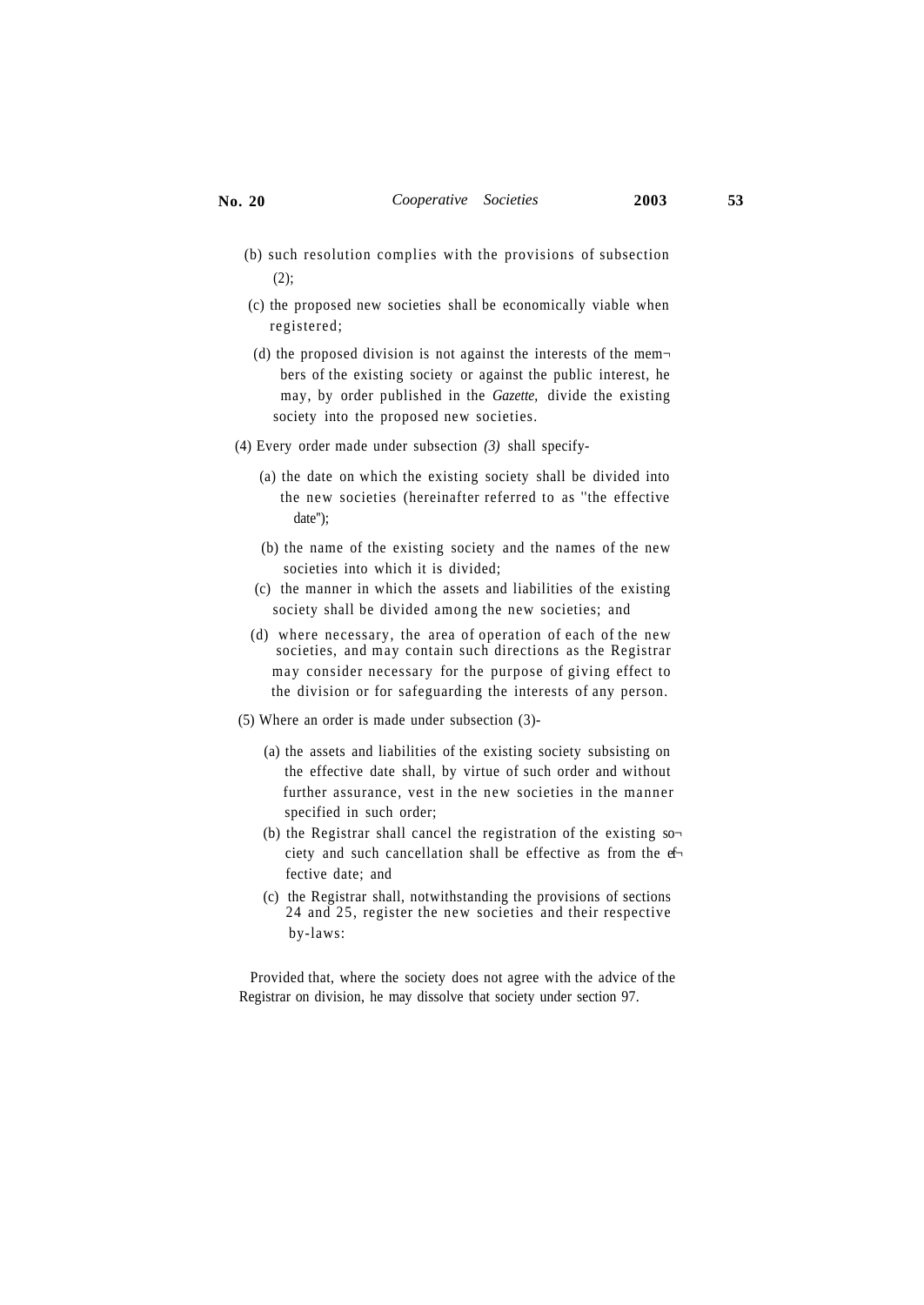### **PART XIV**

#### DISSOLUTION OF SOCIETIES

Dissolu tio n

97. Where the Registrar after an inquiry has been held under section 90 or after an inspection has been made under section 91 or on receipt of an application made by three-fourths of the members of a registered society or failure to comply with the proviso of sections *94* and *96, is* of the opinion that, the society ought to be dissolved he may, by order in writing and after notifying the general meeting of the Federation if any, cancel the registration of the society.

Cancellation o f registration of societ y

**98.**-(1) Where it is a condition of the registration of a society that it should consist of at least required minimum members, the Registrar may, by order in writing, cancel the registration of the society if at any time it is proved to his satisfaction that, the number of the members has been reduced to less than the required minimum as per section *15* of this Act.

(2) Where the Registrar has reasonable cause to believe that a registered society has not commenced within six months of registration, or has ceased to carry on business, he may, after the expiry of three months from the date of publishing a notice to that effect in the *Gazette,* by order in writing, cancel the registration of such society and such cancellation shall be *Gazetted.* 

o f 199 5

(3) The Registrar shall cancel the registration of any savings and credit societies that fail to comply with the requirement to present audited Act No. 1 accounts as required by section 48 of the Bank of Tanzania Act, unless sufficient evidence is given to the effect that, any such savings and credit societies have established a technical and financial assistance linkage with a professionally managed financial services institution or program.

A p n tio n o f r e gistra-<br>tion

99-(1) Where the registration of a society is cancelled under the procancena - visions of section 97 or 98, any member of the society the registration of which is cancelled may, within thirty days from the date of the order canceling the registration, appeal against such order to the Minister.

> $(2)$  Where no appeal is presented within thirty days from the making of an order canceling the registration of a society, the order shall take effect on the expiry of that period.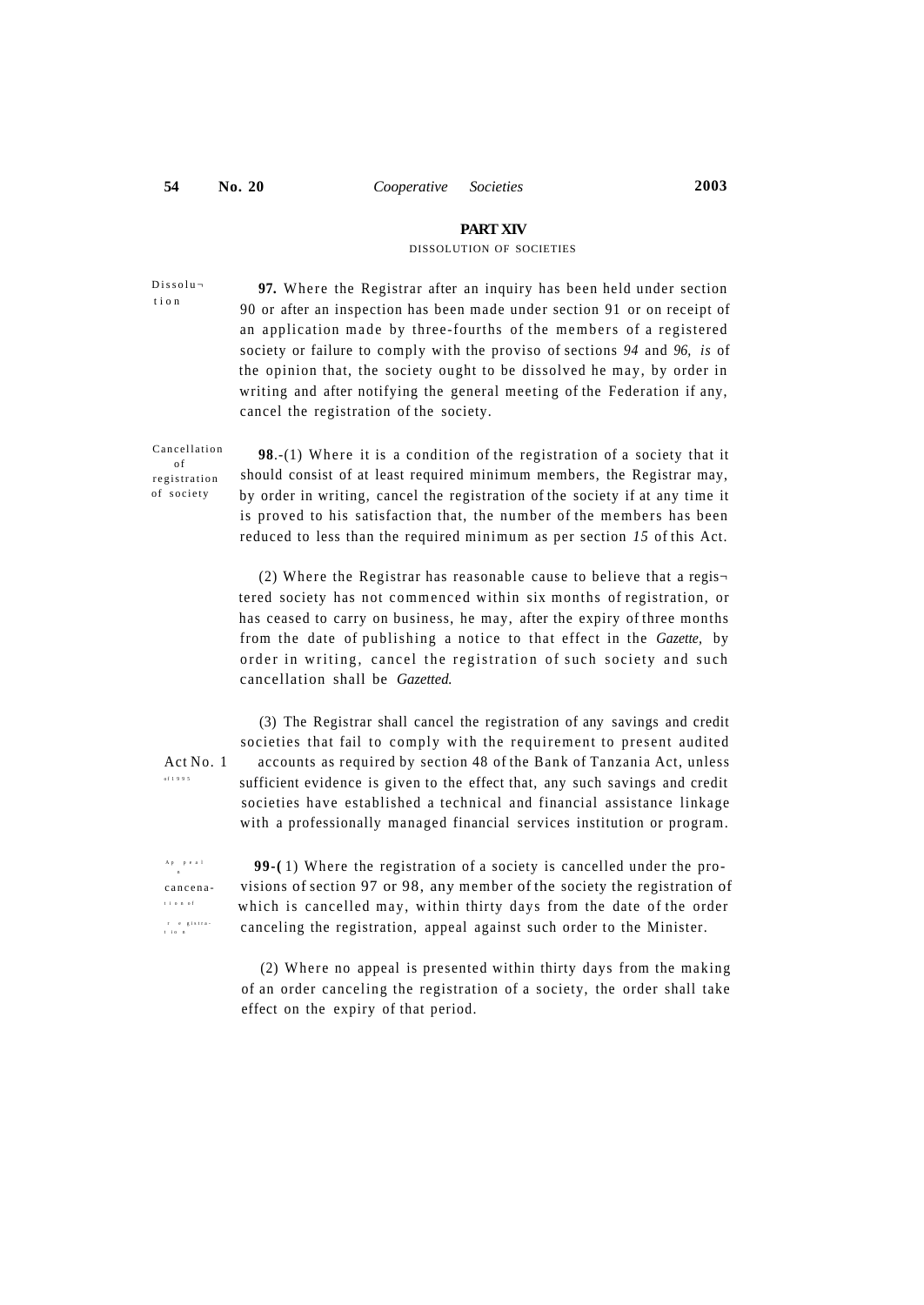(3) Where an appeal is presented within thirty days, the order shall not take effect until it is confirmed by the Minister.

(4) Where an appeal has been presented within thirty days, the Minister may proceed to consider the same and confirm the order notwith- standing that thirty days have not elapsed and where an order is so con- firmed no further appeal shall be allowed against such order.

**100.** -(1) Where the registration of a society is cancelled, the cancel la- Effect of tion shall take effect and the society shall, except for the purposes of the tion of winding-up of its affairs, cease to exist as a corporate body from the date registrawhen the order of cancellation takes effect. tio n

(2) Where the Registrar cancels the registration of a society under any of the provisions of this Act, he shall make such order as he may deem fit respecting the custody of the books and documents and for the protection of the assets of the society until the order canceling the regis $\neg$ tration of the society takes effect.

101. Where the registration of a society is cancelled under any of the Winding sections 97 or 98, the Registrar shall u poznata u poznata u poznata u poznata u poznata u poznata u poznata u poznata u poznata u poznata u poznata

- (a) appoint by order in writing a custodian of assets and liabilities of the society immediately after cancellation is effected;
- (b) within forty days appoint a competent person or persons to be liquidator of the society's assets and liabilities;

Provided that, the persons appointed under paragraph (a) and (b) shall be *Gazetted.* 

**102.**-(1) A liquidator appointed under section 101 shall have the power, Powers of subject to the guidance and control of the Registrar, and to any limita- he liquitions imposed by the Registrar-

- (a) to institute and defend suits and other legal proceedings by his name or office and to appear in Court as a litigant in person on behalf of the society;
- (b) to refer disputes to arbitration;
- (c) to determine the contribution to be made by the members and past members and by the estates of deceased members of the society respectively to the assets of the society;

dator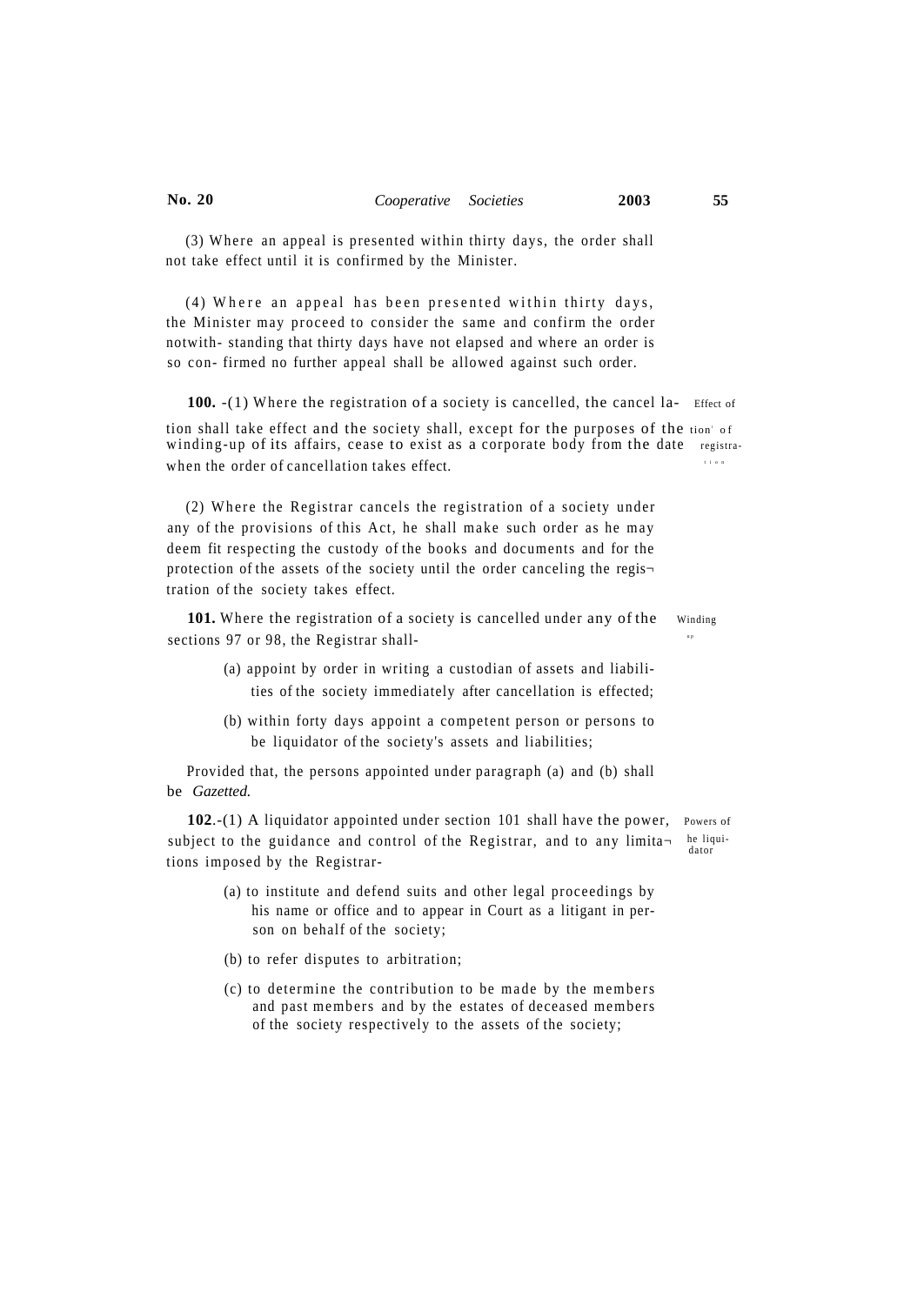- (d) to investigate all claims against the society, and, subject to the provisions of this Act, to decide questions of priority aris- ing between claimants;
- $(e)$  to determine by what persons and in what proportion the costs of the liquidation are to be borne;
- (f) to examine and investigate any claim which the society may have against any person;
- (g) to take possession of the books, documents and assets of the society; and
- (h) to give such directions in regard to the collection and distribution of the assets of the society and the disposal of the books and documents of the society as may appear to him to be necessary for winding-up the affairs of the society.

(2) Subject to any rules made under section 130, a liquidator appointed under this section shall, in so far as such powers are necessary for carry ing out the purpose of this section, have power to summon and enforce the attendance of witnesses and to compel the production of documents by the same means and in the same manner as is provided in the case of a Court under the Civil Procedure Act.

(3) The rules may provide for an appeal to a court of a resident magistrate having jurisdiction over the area in which the headquarters of the society are situated from any decision made by a liquidator under this section and may provide for further appeal to the High Court.

**103.** -(1) A liquidator shall exercise his powers subject to control and revision by the Registrar, who may-

- (a) rescind or vary any order made by a liquidator and make whatever new order is required;
- (b) remove a liquidator from office;
- (c) call for all books, documents and assets of the society;
- (d) by order in writing limit the powers of the liquidator under the provisions of the foregoing section;
- (e) require accounts to be rendered to him by the liquidator;

Powers of the Registra r to control liquidation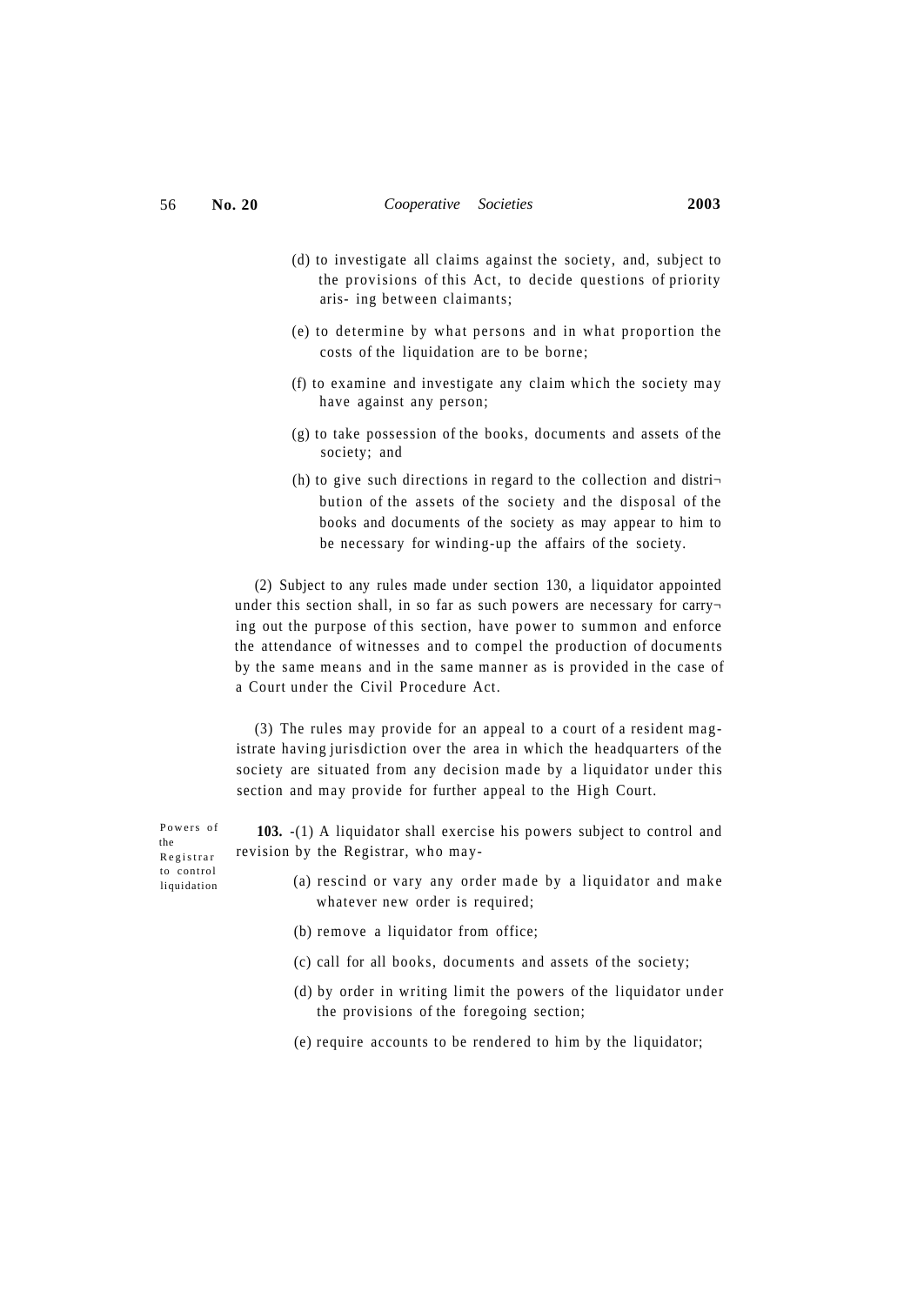- 
- (f) procure the auditing of the liquidator's accounts and authorize the distribution of the assets of the society;
- (g) make or order for the remuneration of the liquidator;
- (h) refer any subject of dispute between a liquidator and any third party to settlement if that party shall have assented in writing to be bound by the decision to be given on the dispute.
- (2) Decisions made under this section may be enforced as follows-
	- (a) when made by a liquidator, by any Court of Resident Magis $\neg$ trate having jurisdiction in the same manner as the decree of such court;
	- (b) when made by High Court or a Court of Appeal, in the manner of any such appeal as aforesaid in the same manner as a decree of such Court in any suit pending therein.

104. At any time after the cancellation of a registered society takes effect, the liquidator, or any creditor member of the society, may, where any suit or proceedings against the society is pending in any court, apply to the court in which the suit or proceedings is pending for a stay of proceedings therein and the court to which such application is made may stay the proceedings accordingly on such terms as it thinks fit.

105. Any disposition of the property including things in action of a registered society and any transfer of shares or alteration in the status of the members of the society made after the cancellation of the registered society takes effect shall, unless such disposition, transfer or alteration is made by the liquidator, be void.

106. Where, the registration of a society is cancelled, any attachment, Avoidance distress or execution put in force against the assets of the society after of such cancellation takes effect, shall be void.

 $107-(1)$  Where, in the case of the winding-up of a society, it appears that any person who has taken part in the organization or management of the society or any past or present chairman, secretary member of the committee or other officer of the society has disapplied or retained or become liable or accountable for any money or property of the society or has been guilty of misfeance or breach of trust in relation to the society, Power to stay or restrai n proceedings against society

> Avoidance of dispo sition of property , afte r cancella tio n

attach -<br>ent, etc

Power of Registrar to assess damage s against delinquent promoters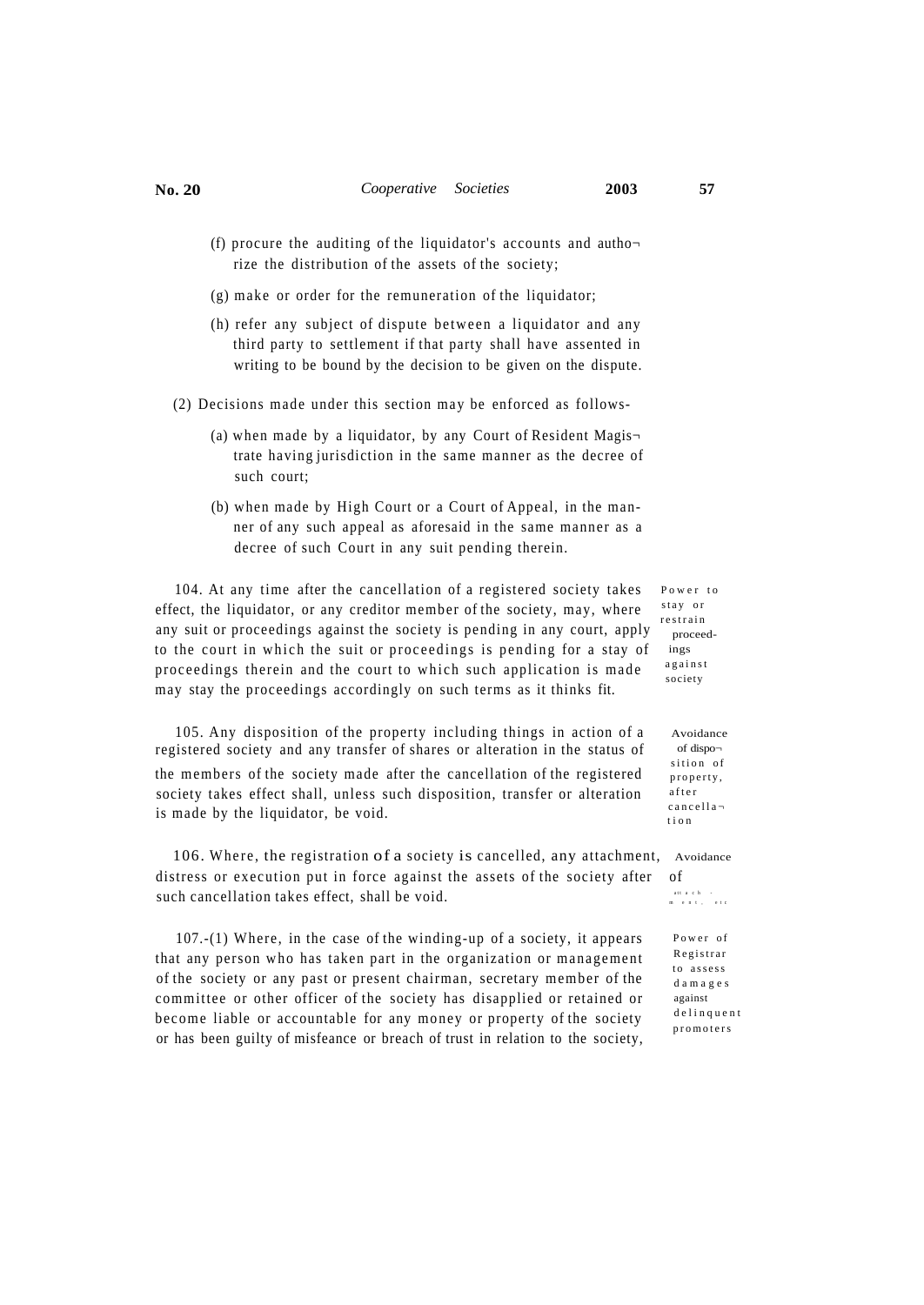the Registrar may, on the application of the liquidator or of any creditor or contributor, investigate the conduct of such person and make an order requiring him to repay or restore the money or property or any part thereof as the case may be with interest at such rate as the Registrar thinks just or to contribute such sum to the assets of the society by way of compensation in regard to the misapplication, retainer, misfeance or breach of trust as the Registrar thinks just.

(2) Where the Registrar has ordered payment of any money or de I ivery of any property under subsection (1), such money or property may be recovered on production of such order to the District Court or the Court of a Resident Magistrate having jurisdiction over the person from whom the money or property is claimable in the same manner as if such order were the decree of that Court.

Power to arrest absconding promoter, officer

**108.** Any Court of a Resident Magistrate may, on the application of the Registrar or of the liquidator and on proof of probable cause for believing that any person or officer of the society mentioned in subsection (1) of section 107 is about to quit the United Republic or otherwise to abscond or remove any of his property for the purpose of evading calls or of avoiding investigation of his conduct or of avoiding examination by the liquidator or by the Registrar respecting the affairs of the society or of avoiding compliance with any order made by the Registrar under the said subsection (1) of section 107, cause him to be arrested and his books and papers and movable property to be detained until such time as the court may order.

Debts of all descri ption may be proved

**109.** In every winding-up of a registered society, all debts payable on a contingency, and all claims against the society, present or future, certain or contingent, ascertained or sounding only in damages, shall be admissible to proof against the society, a just estimate being made so far as possible, or the value of such debts or claims as may be subject to any contingency or sound only in damages, or for some other reason do not bear a certain value .

Where society is insolvent

**110.** In the winding-up of a registered society which is insolvent the same rules shall prevail and be observed with regard to the respective rights of secured and unsecured creditors and to debts provable and to the valuation of annuities and future and contingent liabilities as are in force for the time being under the law of bankruptcy with respect to the estates of persons adjudged bankrupt, and all persons who in any such case would be entitled to prove for and realize dividends out of the as-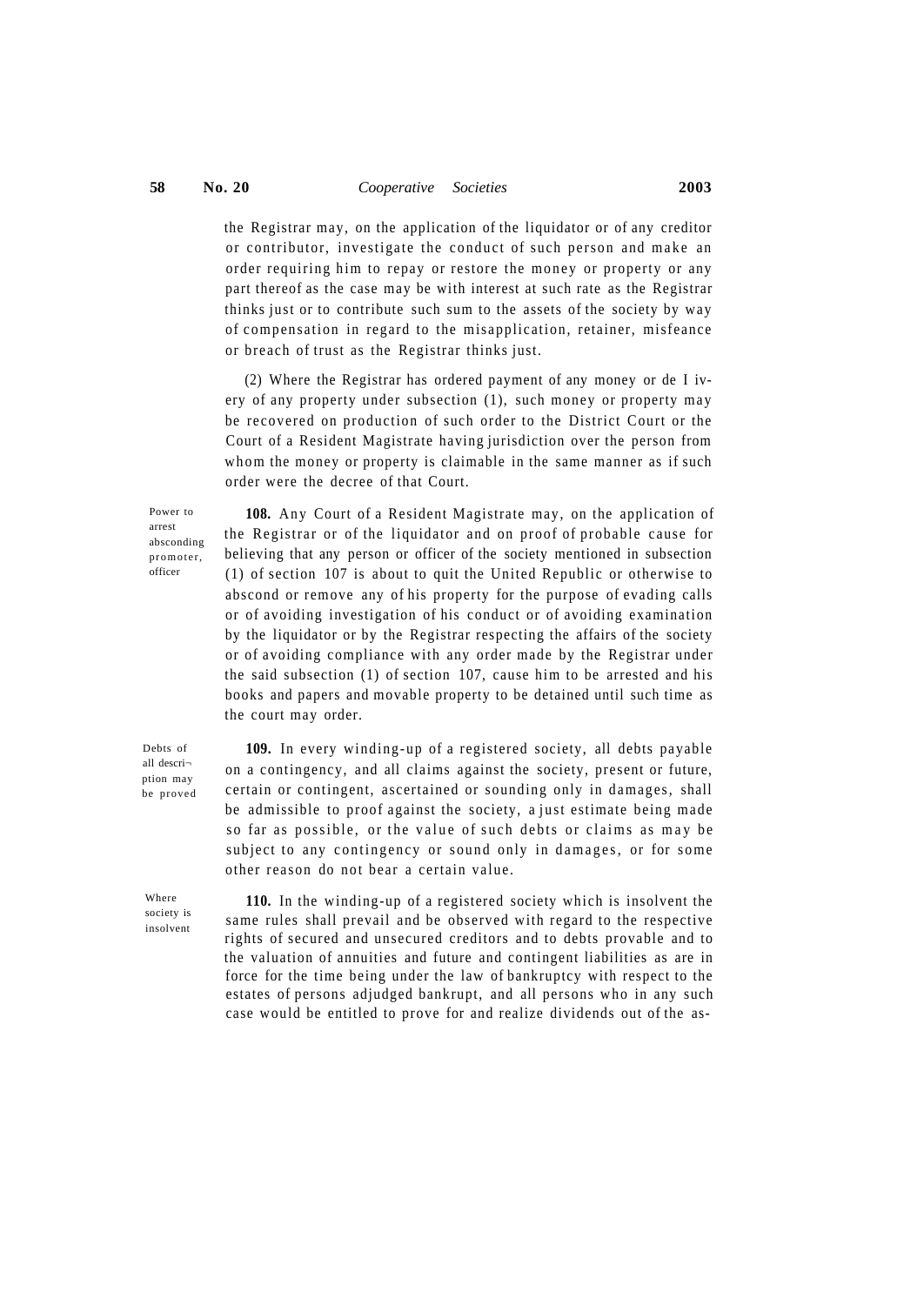sets of the society may come in under the winding upon and make such claims against the society as they respectively are entitled to by virtue of this section.

**111.**-(l) In the winding-up of a registered society there shall be paid in priority to all other debts payment s

- (a) all government taxes and local rates due from the society at the relevant date and having become due and payable within twelve months next before that date not exceeding in the whole one year's assessment;
- (b) all government rents not more than one year in arrears;
- (c) all wages or salary (whether or not earned wholly or in part by way of commission) of services rendered to the society during four months next before the relevant date and all wages (whether payable for time or for piece work) of any workman or labourer in respect of services so rendered; and
- (d) unless the society has, immediately prior to the relevant date, under any contract with insurers, rights capable of being transferred to and vested in the workman, all amounts due in respect of any compensation under any law for the time being in force in Tanzania relating to compensation of workman. being amounts which have accrued before the relevant date.

(2) Notwithstanding anything in paragraph (c) of subsection (1), the sum to which priority is to be given under that paragraph shall not, in the case of one claimant, exceed one hundred thousand shillings:

Provided that, where a claimant under the said paragraph (c) is a labourer in husbandry who has entered into a contract for the payment of a portion of his wages in a lump sum at the end of the year of hiring, he shall have priority in respect of the whole of such sum, a part thereof, as the liquidator may decide to be due under the contract, proportionate to the time of service up to the relevant date.

(3) Where any compensation under any law for the time being in force in Tanzania relating to compensation of workmen is a weekly payment, the amount due in respect thereof shall, for the purpose of Preferentia l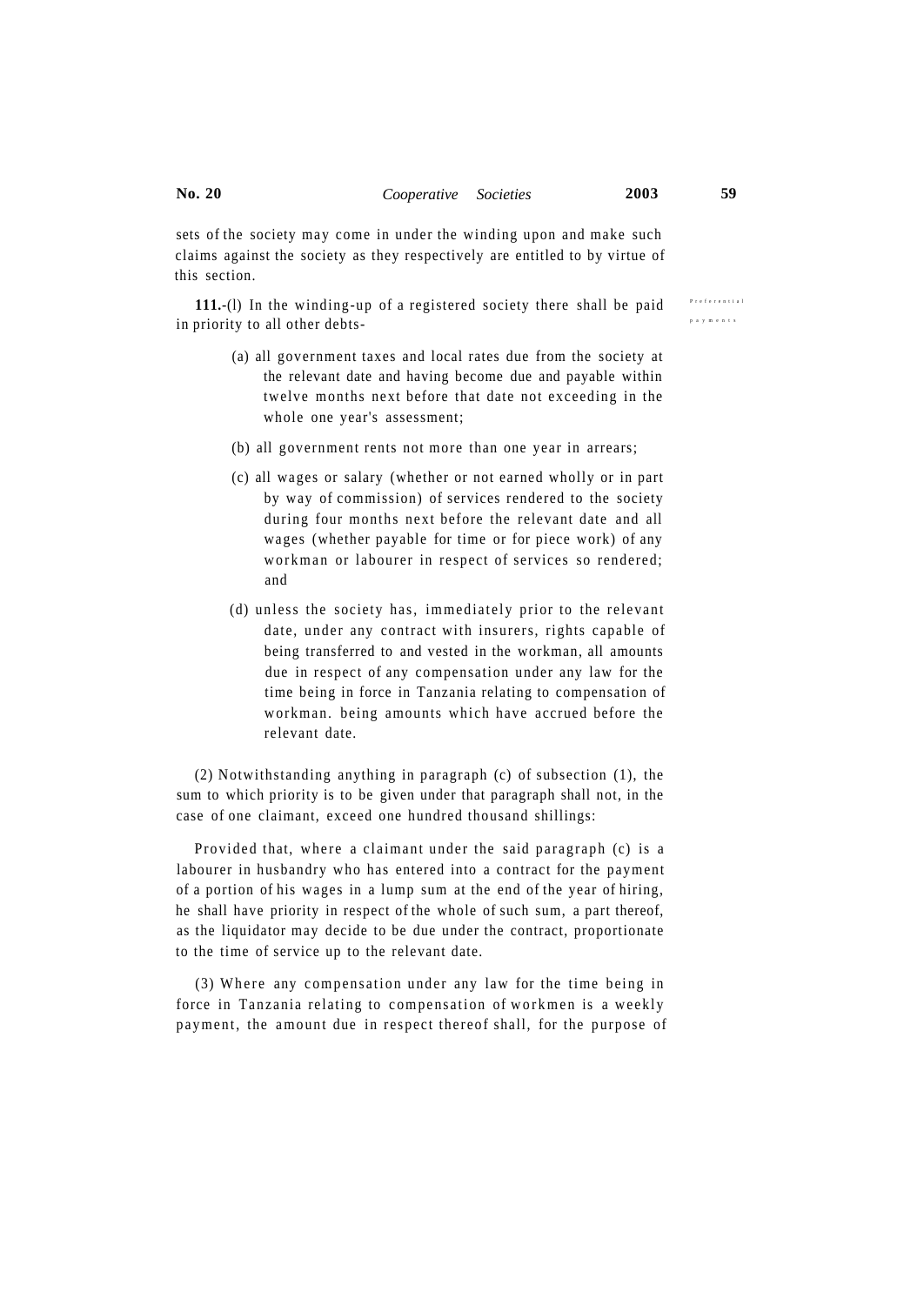paragraph (d) of subsection (1) be taken to be the amount of the lump sum for which the weekly payment could, if redeemable, be redeemed if the employer made an application for that purpose under such law.

(4) Where any payment has been made to any clerk, servant, workman or labourer in the employment of the society, on account of wages or salary out of money advanced by some person for that purpose, the person by whom the money was advanced shall in a winding-up have a right of priority in respect of the money so advanced and paid up to the amount by which the sum in respect of which the clerk, servant, work $\neg$ man or labourer, would have been entitled to priority if the winding-up has been diminished by a reason of the payment having been made.

(5) The debts referred to in subsection (1) shall-

- (a) rank equally among themselves and be paid in full unless the assets are insufficient to meet them in which case they shall abate in equal proportions, and
- (b) so far as the assets of the society available for payment of general creditors are insufficient to meet them, have priority over the claims of holders of debentures under any floating charge created by society, and be paid accordingly out of any property comprised in or subject to that charge.
- (6) For the purposes of this section-
	- (a) any remuneration in respect of a period of absence from work through sickness or other good cause shall be deemed to be wages in respect of services rendered to the society during the period;
	- (b) the expression ''the relevant date'' means the date on which the cancellation of the registration of the society takes effects.

 **112.-(** 1) Any transfer, conveyance, mortgage, charge, delivery of good, payment, execution or other act relating to property made or done by or against a registered society within six months before the date on which the cancellation of its registration takes effect which had it been made or done by or against an individual within six months before presentation of bankruptcy petition on which he is adjudged bankrupt, would be deemed in his bankruptcy a fraudulent preference, shall in the

Fra udulent preference<br>preference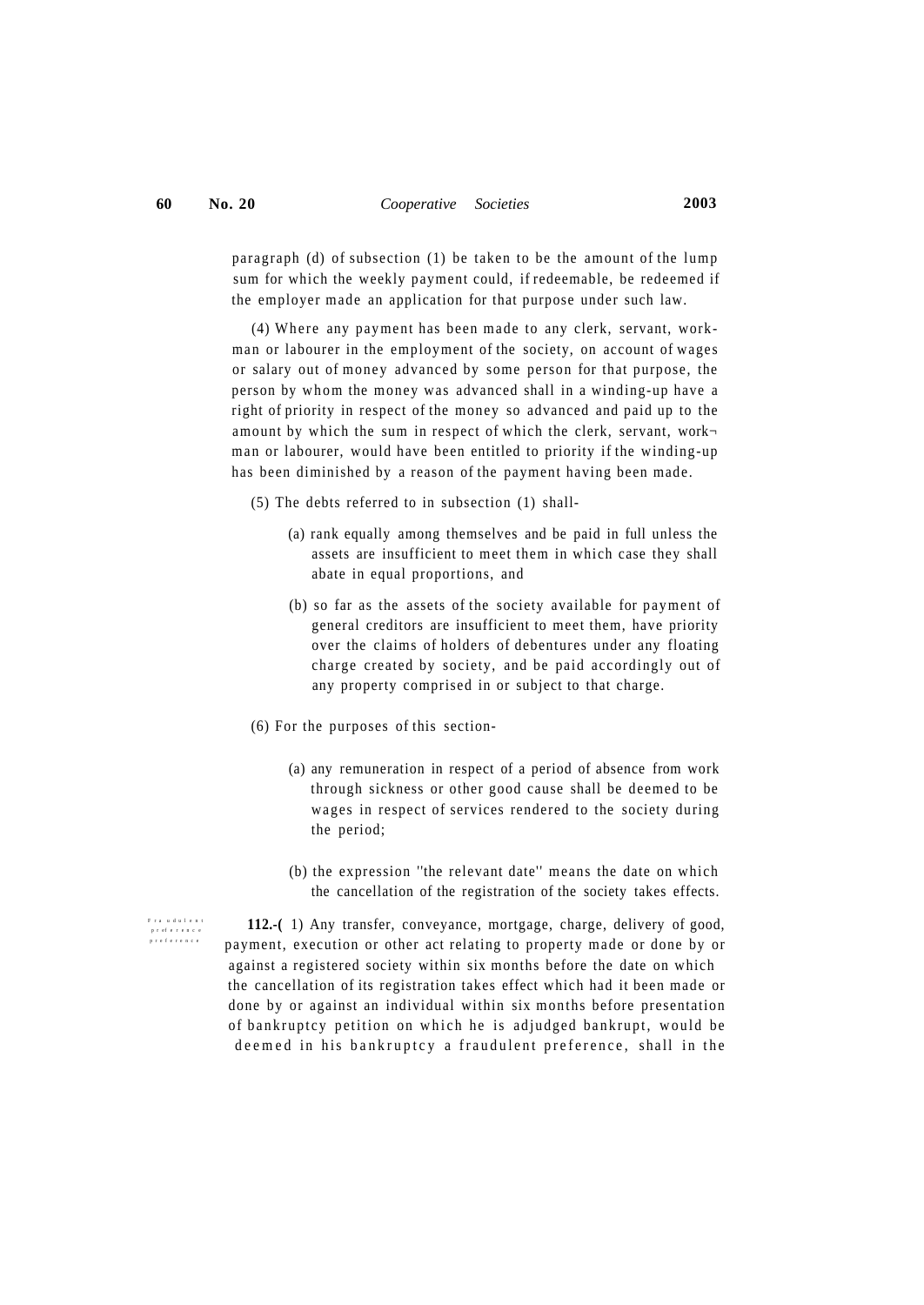event of the society being wound-up be deemed fraudulent preference of its creditors and be void accordingly.

(2) Any transfer, conveyance or assignment by a society of all its property to trustees for the benefit of all its creditors shall be void to all intents.

**113.**-(1) Where anything made or done is void under section 112 as a Liabilities fraudulent preference of a person interested in property mortgaged or charted to secure the society's debt then without prejudice to any rights or liabilities arising apart from this provision the person preferred shall be subject to the same liabilities, and shall have the same rights, as if he had undertaken to be personally liable as surety for the debt to the extent of the mortgage or charge on the property or the value of his interest, whichever is the less.

(2) The value of the said person's interest shall be determined as at the date of the transaction constituting the fraudulent preference, and shall be determined as if the interest were free of all encumbrances other than those to which the mortgage or charge for the society's debt was then subject.

 $(3)$  On any application made to the liquidator with respect to any payment on the ground that the payment was a fraudulent preference of a surety or guarantor, the liquidator shall have jurisdiction to determine any questions with respect to the payment arising between the person to whom the payment was made and the surety or guarantor and to grant relief in respect thereof, not withstanding that it is not necessary so to do for the purpose of the winding-up.

(4) Subsection (3) shall apply, with the necessary modifications, in relation to transactions other than the payment of money as it applies in relation to such payments.

**114.** Where a registered society is being wound-up, a floating charge on the undertaking or property of the society created within six months  $\wedge i-g$  T of the cancellation of the registration of the society taking effect shall, unless it is proved that the society immediately after the creation of the charge was solvent, be invalid, except to the amount of any cash paid to the society at the time of or subsequently the creation of, and in consid-

and Rights of certain fraudulent preferre d person s

Effect Of<br>,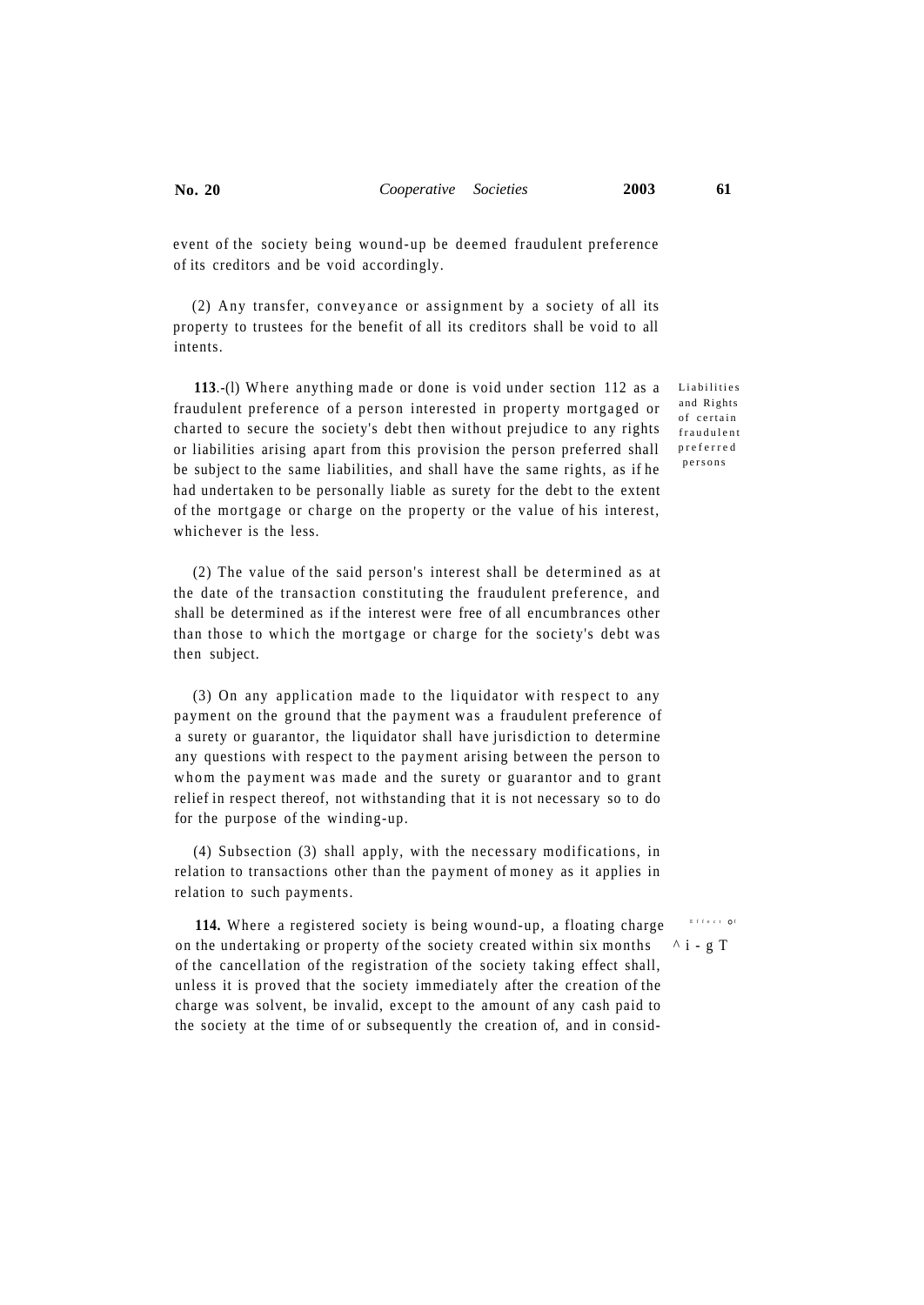## 62 **No. 20** *Cooperative Societies* **2003**

eration, for the charge, together with interest on that amount at the rate of six percent per annum or such other rate as may be prescribed.

Disclaimer of onerous<br>property<sup>TM</sup> s ° ciet <sup>y</sup> wou n u p

**115**.-(1) Where any part of the property of a registered society which is being wound up consists of land of any tenure burdened with onerous case of convents, of shares or stock in companies of profitable contracts or of any property that is un saleable or not readily saleable, by reason of its binding the possessor thereof to the performance of any onerous act or to payment of any sum of money, the liquidator, notwithstanding that he has endeavored to sell or has taken possession of the property or exercised any act of ownership in relation thereto, may, with the leave of the Registrar and subject to the provisions of this section, by writing signed by him, at any time within twelve months after the cancellation of the registration of the society taking effect or such extended period as may be allowed by the Registrar, disclaim the property.

> (2) The disclaimer shall operate to determine, as from the fate of disclaimer, the rights, interest and liabilities of the society in or in respect of the property disclaimed but shall not, except so far as is necessary for the purpose, of releasing the society and the property of the society from liabilities of any other person affect the rights or the liabilities of any person.

> (3) The Registrar, before or on granting leave, to disclaim, may require such notices to be given to persons interested, and impose such terms as a condition of granting leave, and make such other order in the matter as he thinks just.

> (4) The liquidator shall not be entitled to disclaim any property under this section in any case where an application in writing has been made to him by any person interested in the property requiring him to decide whether he will or will not disclaim and the liquidator has not, within a period of twenty eight days after the receipt of the application or such further period as may be allowed by the Registrar, given notice to the applicant that he intends to apply for leave to disclaim, and, in the case of a contract, if the liquidator, after such an application or such further period as may be allowed by the Registrar, given notice to the applicant that he intends to apply for leave to disclaim, and, in the case of a contract, if the liquidator, after such an application as aforesaid, does not within the said period or further period disclaim the contract, he shall be deemed to have adopted it.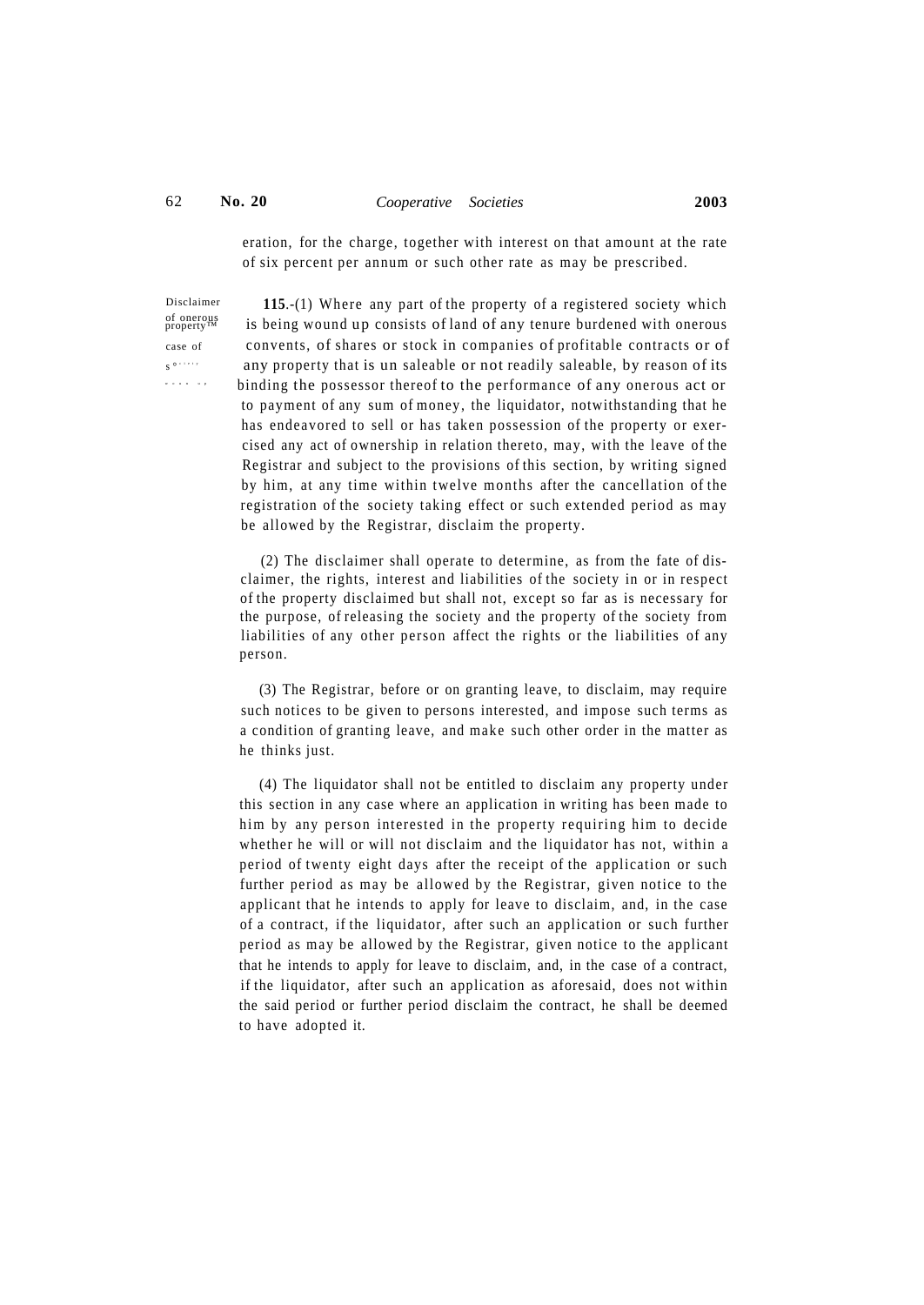$(5)$  Any person injured by the operation of a disclaimer under this section shall be deemed to be a creditor of the society to the amount of the injury, and may accordingly prove the amount as a debt in the winding up.

116.-(1) Where a creditor has issued execution against the movable or immovable property of registered society or has attached any debt due to the society, and the society is subsequently wound up, he shall not be entitled to retain the benefit of the execution or attachment against the liquidator in the winding up of the society unless he has completed the execution or attachment before the fate on which the cancellation of the registration of the society takes effect:

- (a) a person who purchases in good faith under a sale by bailiff on an order of a court any movable property of a society of which an execution has been levied shall in all cases acquire a good title thereto against the liquidator; and
- (b) the rights conferred by this subsection on the liquidator may be set aside by the Registrar in favour of the creditor to such extent and subject to such terms as the Registrar may think fit.

 $(2)$  For the purpose of this section, the execution against movable property shall be taken to be completed by seizure and sale, and an at tachment of a debt shall be deemed to be completed by receipt of the debt, and an execution against immovable property shall be deemed to be completed by seizure and, in the case of an equitable interest, by the appointment of a receiver.

(3) In this section and in section 113, the expression "movable property'' includes all chattels personal, and the expression ''bailiff' includes any officer charged with the execution of a writ or other process.

(4) The right conferred upon the liquidator by this section may be enforced by him by a civil suit in any court of competent jurisdiction.

117.-(1) Where any movable property of a registered society is taken in execution and, before the sale thereof or the completion of the execu tion by receipt of recovery of the full amount of the levy, notice is served taken in upon the court which issued the execution that the registration of the society has been cancelled, the court shall require the bailiff to deliver

Restriction of rights of creditor as to executio n or attach ment in case of societ y being wound up

 Dutie s o f  $\overline{t}$ 

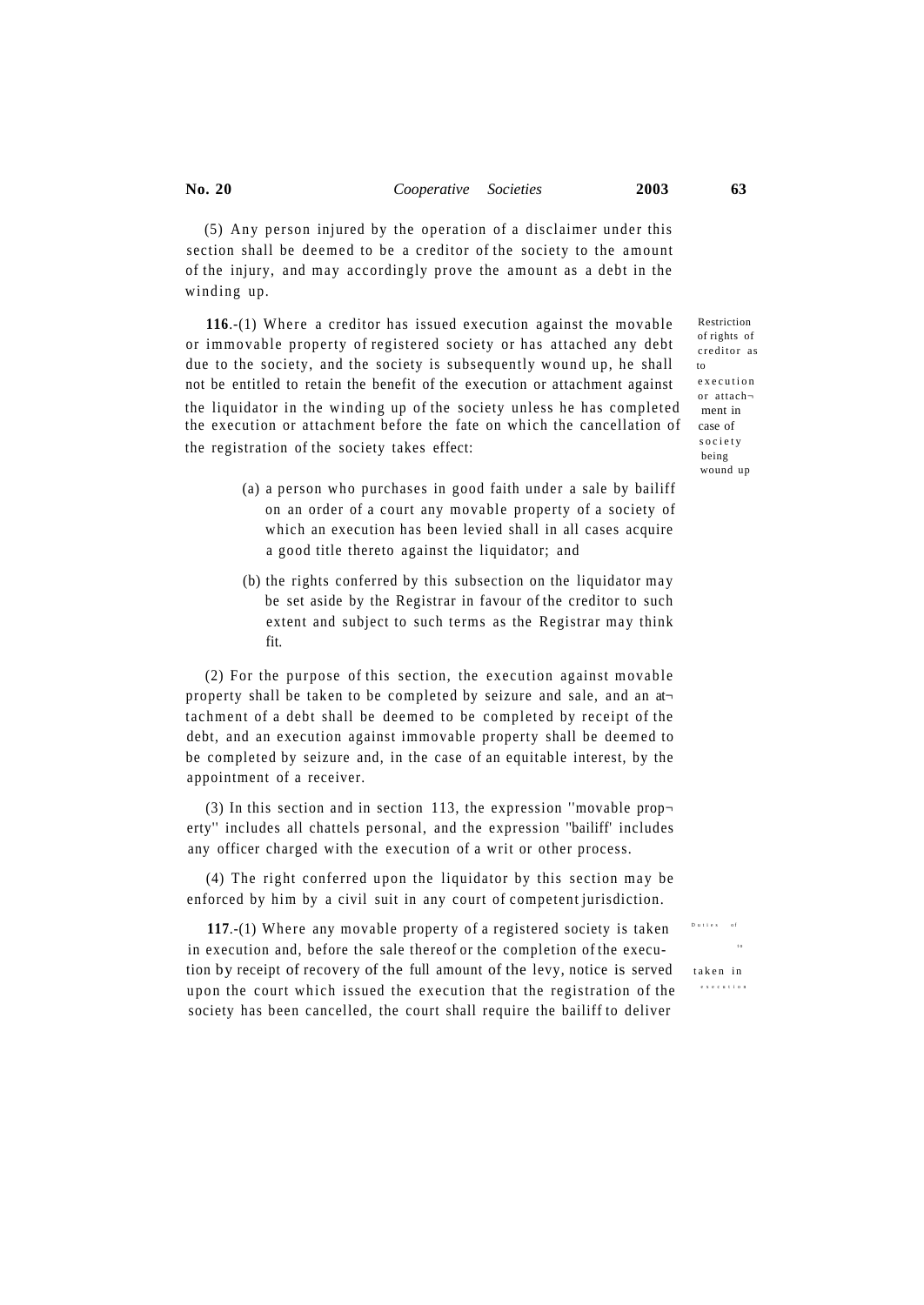the movable property including any money seized or received in part satisfaction of the execution to the liquidator and the bailiff shall forth-with comply with such requirement.

(2) Where the bailiff on being required by the court under subsection (1) delivers the movable property including the money, if any, seized or received by him, the costs of the execution shall be a first charge on the goods or money so delivered and the liquidator may sell the goods, or a sufficient part thereof, for the purpose of satisfying that charge.

Courts not to have iurisdiction in dissolu tion of societie s

**118.** Save so far as is expressly provided for in this Act, no court shall have any jurisdiction in respect of any matter connected with the dissolution of a registered society.

Preserva tion of books and records

**119.** On the completion of his duties, the liquidator shall hand over to the Registrar all the books and records of the society, and the Registrar may after the period of two years from the removal of the name of the society from the register cause such books and records to be preserved in an archive.

## **PART XV**

#### **OFFENCES**

**Offences** 

- **120**.-(1) It shall be an offence under this Act if-
	- (a) a registered society or an officer or a member thereof willfully neglects or refuses to do any act or to furnish any information required for the purpose of this Act by the Minister, the Registrar or any other person duly authorized in that behalf by the Minister or the Registrar, as the case may be ; or
	- (b) a registered society or an officer or member thereof willfully  $_{m,k}$  k  $_{s,s}$  'false return or furnishes false information; or
	- (c) any person willfully or without any reasonable excuse disobeys any summons, requisition or lawful written order issued under the provisions of this Act or does not furnish any information lawfully required from him by a person authorized to do so under the provisions of this Act, or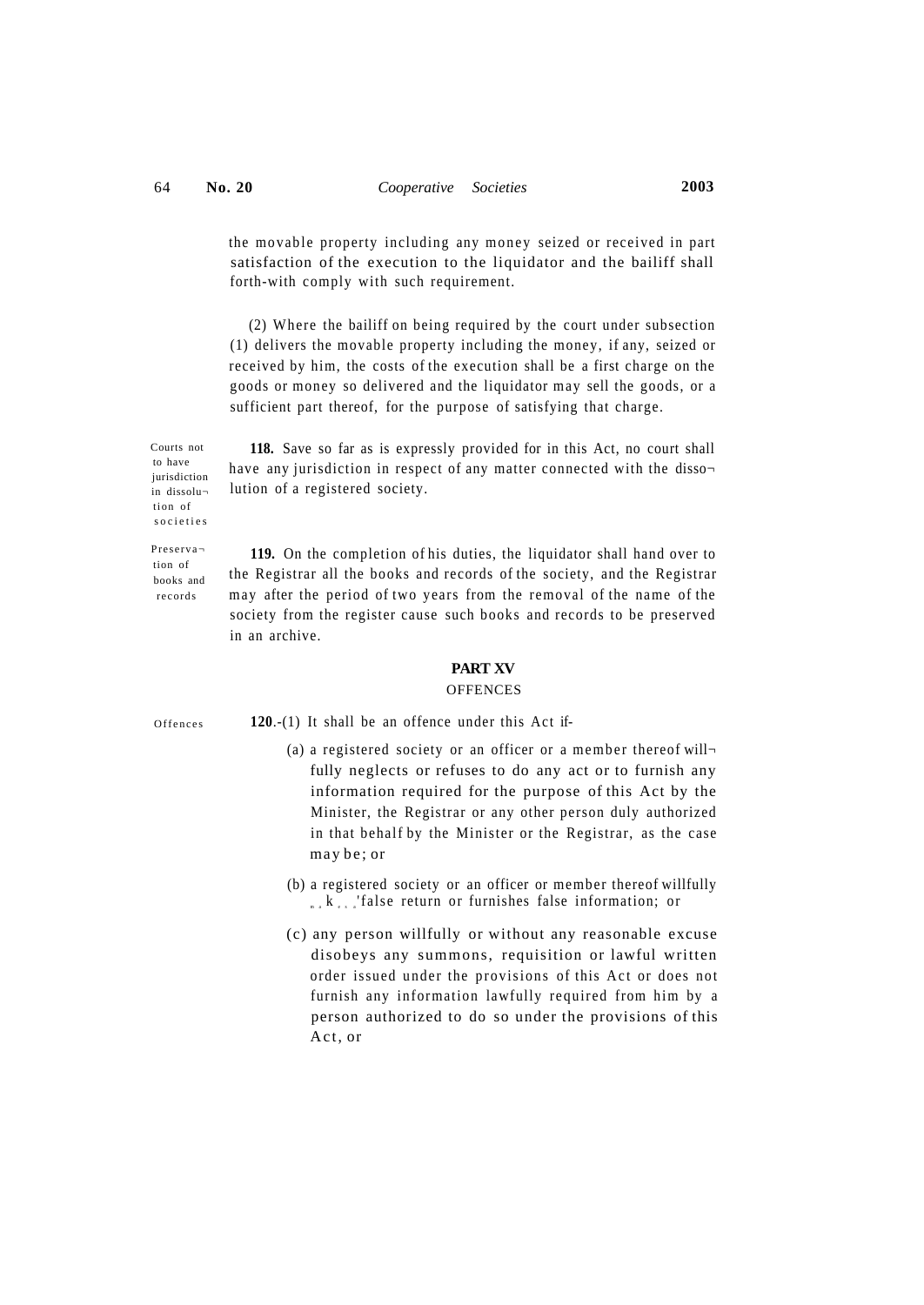- (d) any person acts or purports to act as a board member when not entitled to do so; or
- (e) a registered society, or an officer or a member thereof, will $\neg$ fully performs any act which requires the consent or approval of the Registrar without first having obtained such consent or approval;
- (f) a registered society, or an officer or a member thereof willfully omits to do or to cause to be done an act or thing which is required by or under this Act to be done;
- (g) a registered society or an officer or a member thereof willfully does or causes to be done any act or thing prohibited by or under this Act.

(2) Every registered society, officer or member of a society or other person guilty of an offence under this section shall, on conviction be liable to a fine not exceeding one hundred thousand shillings and, where such offence has been committed by an individual, to imprisonment for a term not exceeding six months in addition to or in lieu of such fine.

**121.**-( 1) Any person, firm or company having knowledge or notice of the existence of a registered society which has one of its objects the  $\frac{1}{2}$ disposal of any article as party of its business, who solicits or persuades of any person to sell or deliver produce in violation of the by-laws of that cooperative society, shall be liable to a fine not exceeding five hundred thousand shillings for an person and one million shillings for a firm or company for each offence, and shall in addition pay to the society concerned the market price of such produce as at the date of such offence.

(2) Any person, firm or company, as aforesaid, shall be deemed to have knowledge or notice of the existence of such cooperative society if the said society has notified the existence of such cooperative society and the relevant by-laws thereof in the *Gazette* or a registered society which has one of its objects the disposal of any article which is the product of agriculture or animal husbandry, in any newspaper circulating in Tanzania.

 Penalt y fo r contract s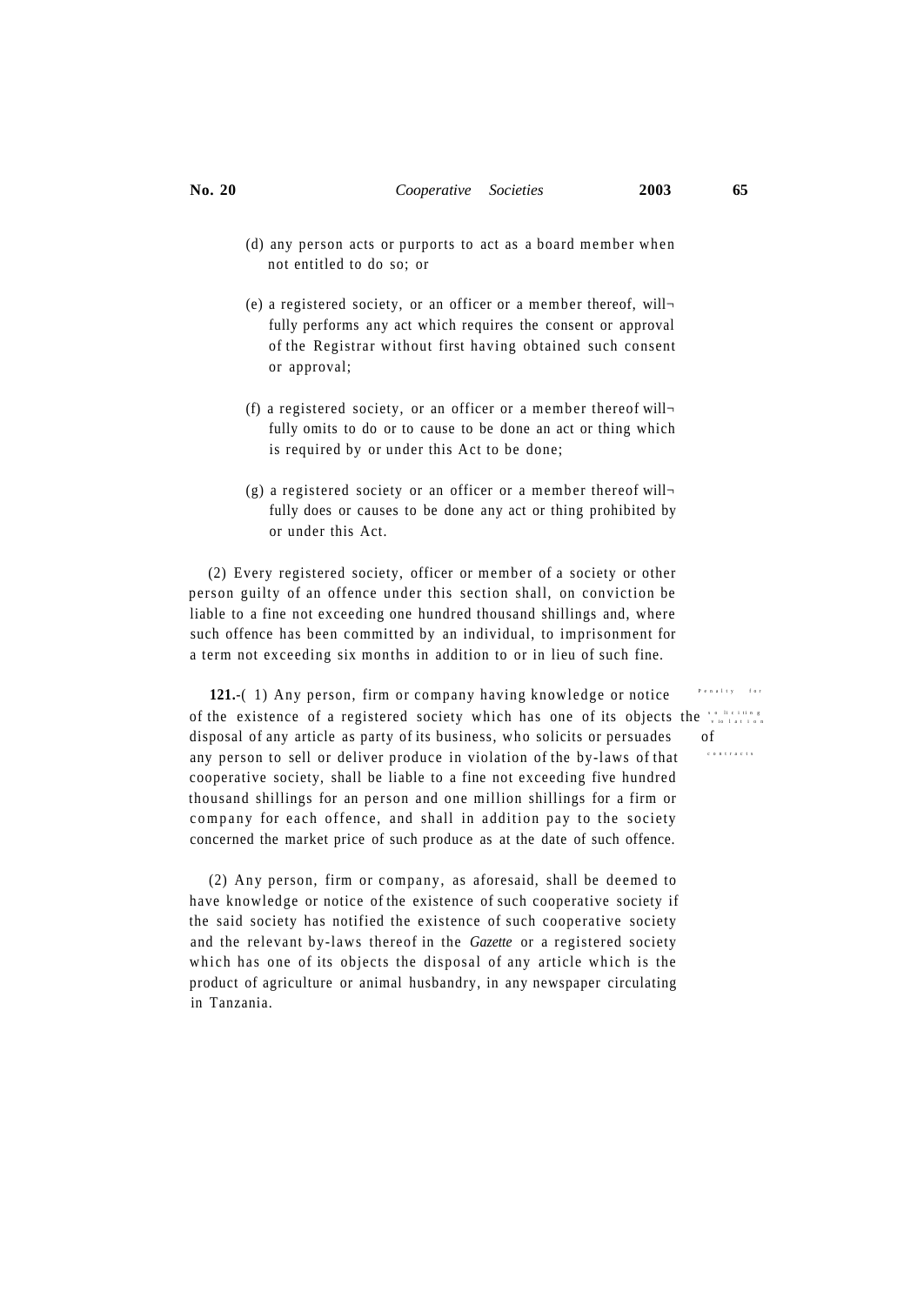**OFFENCE S**

 $\rightarrow$  office

wound up

122. Where any person, being a past or present officer or member of a registered society the registration of which has been cancelled and in of society

being respect of which a liquidator has been appointed-

- (a) does not, to the best of his knowledge and belief, fully and truly disclosed to the liquidator all the property, movable and immovable, of the society;
- (b) does not deliver to the liquidator, or as he directs all such part of the movable or immovable property of the society as is in his custody or under his control;
- (c) does not deliver up to the liquidator or as he directs, all books and papers belonging to the society; or
- (d) fraudulently, parts with, conceals, destroys, falsifies, mutilates or alter or is privy to the fraudulent parting with, concealment, destruction, falsification, mutilation or alteration, any book or paper relating to or affecting the property or affairs of the society,

commits an offence and shall be liable on conviction to imprisonment for a term not exceeding five years.

 $^{\circ}f$ " se the word

Prohibitio n

 **123**.-(1) No person other than a registered society shall trade or carry °f on business under any name or title of which the word ''Cooperative'' or

"Coopera- its equivalent in any other language is part without the sanction of the Registrar.

> (2) No person other than a *bonafide* savings and credit society shall trade or carry on business under any name or title of which the words ''Saving and Credit Society'' or their equivalent in any other language is part without the sanction of the Registrar.

> $(3)$  Every person who contravenes any of the provisions of this section shall be guilty of an offence and shall, on conviction be liable to a fine not exceeding forty thousand shillings and in the case of a continuing offence to a further one thousand shillings for each day on which the offence is continued after conviction thereof.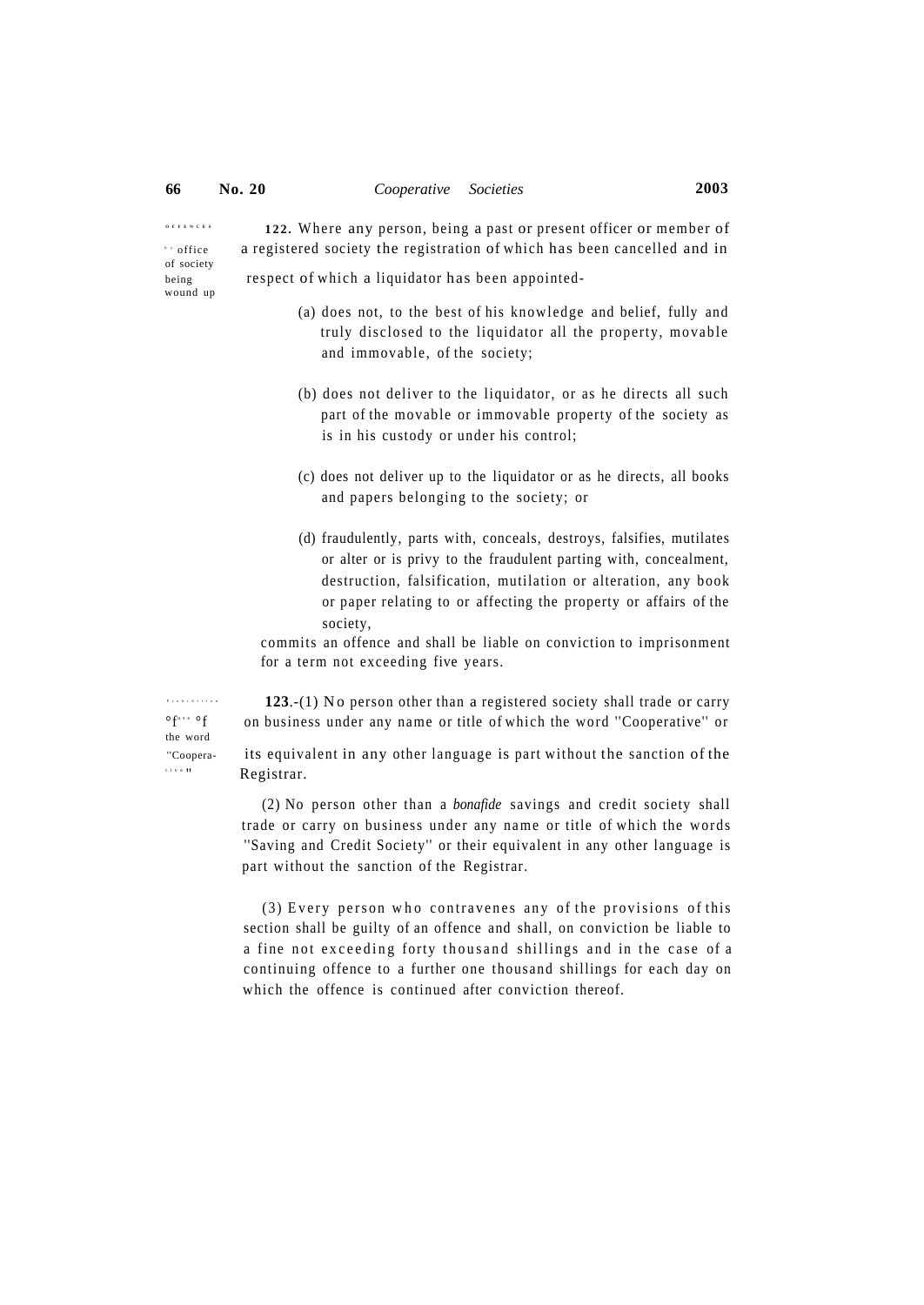# **PART XVI**

# MISCELLANEOUS

Prosecu tors **124.** The Director of Public Prosecutions shall, by notice, published in the Gazette appoint Prosecutors who shall be responsible for prosecution of cases involving cooperative societies.

**125.-(1)** There shall be a code of conduct of for management of Code of cooperative societies provided under the schedule to this Act, subject to conduct the amendments by the Minister from time to time ;

(2) The appointment and performance of duties by society employees, committee members shall be subject to the code of conduct.

**126.** Notwithstanding anything contained in this Act, the Minister Power to

may, in the interest of members, by order published in the Gazette and societies subject to such conditions, if any, as he may impose, exempt any society from from any of the requirements of this Act as to registration.

**127.**-(1) Notwithstanding any other provisions of this Act, the Registrar Appoint-

may, subject to the provisions of this section, appoint special members special to the board of any registered society in receipt of financial assistance members from the government or if the Registrar considers such appointments to to be necessary in the public interest or in the interest of the society.

(2) The number of special members appointed to a committee under this section shall not exceed one third of the number of ordinary members, including the Chairman and Vice-Chairman (if any) of the committee.

- $(3)$  For the purposes of this section-
	- (a) a society shall be deemed to be in receipt of financial assistance from the Government-
		- (i) if within the immediately proceeding two years the society has received any grant of money from the Government;
		- (ii) if any money has been lent to the society by the Government and the loan has not been repaid; or
		- (iii) if any loan made to the society has been guaranteed by the Government and either the guarantee is still outsta nding or the guarantee has been honoured by the

registratio n

condition s o f

committees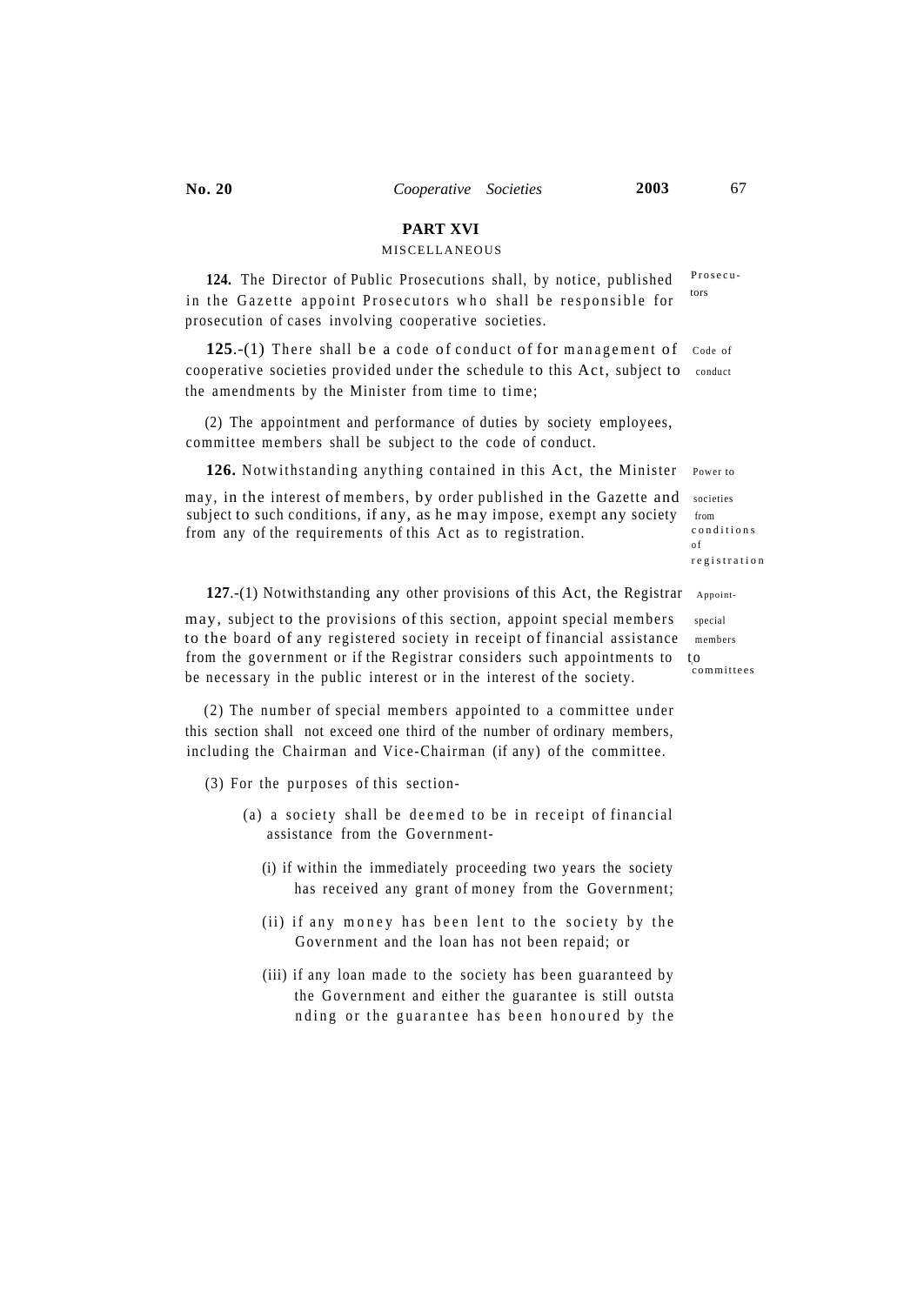Terms of appoint ment and

specia l

**Fee s**

- Government and the society has not paid to the Government all sums (including interests, if any, thereon) paid by the Government under the terms of the guarantee; and
- (b) the expression "one-third" shall mean, where the number of members is not three or a multiple of three, the nearest whole number below one-third.

128.-(1) A special member of a board appointed under section 127 shall remain a member of the committee until his appointment is powers of determined by the Registrar.

members (2) Where the Registrar has appointed special members to a board any such special member may require that any decision taken by such board shall not have effect until the approval of the Registrar has been obtained and, where any such requirement is made in respect of any such decisions, the decision shall be of no force or effect and shall not in any way be acted upon until the Registrar has signified approval thereof.

> (3) In exercising powers conferred by subsection (2), a special member appointed to a board shall, unless the Registrar otherwise directs, have all the powers of an ordinary member of that board.

> **129**.-(1) Fees as may be prescribed shall be charged in respect of the following matters-

- (a) Issue of registration certificate and by-laws;
- (b) the registration of amendments to by-laws;
- (c) a search in the registration register;
- (d) inspection of documents;
- (e) certified or uncertified copies of documents;
- (f) the registration of charges;
- (g) the inspection of registers of charges;
- (h) any other matter in respect of which a fee is chargeable under the provisions of this Act.

Provided that, the Registrar may in his discretion vary or waive any of the said fees in the case of a Primary society.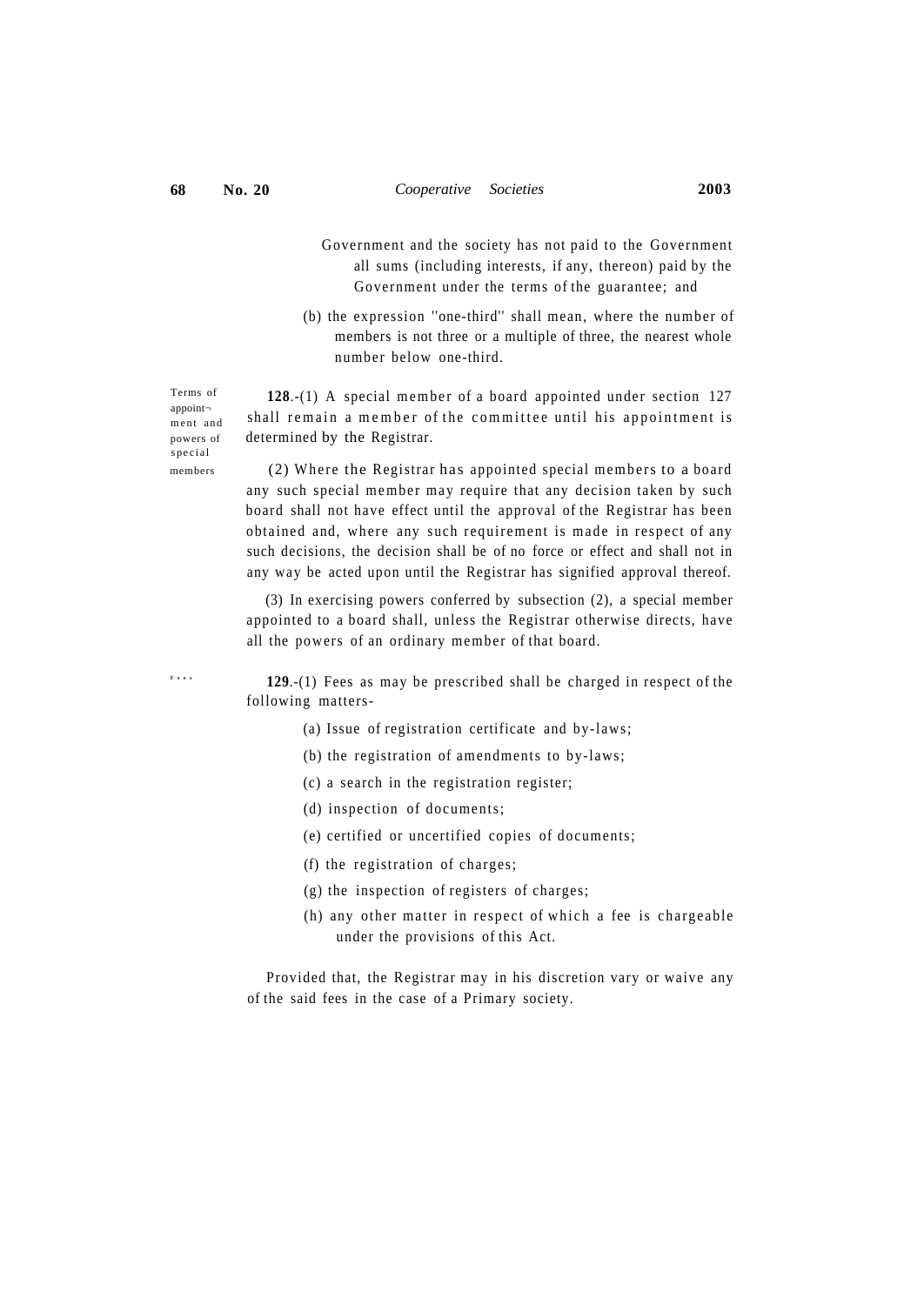Recover y

Govern -

(2) Different fees may be prescribed for different types or kind of societies.

(3) The fee provided for under subsection (I) may be used by the Registrar for regulatory purposes under the law for the time being in force.

**130.** All sums due from a registered society or from an officer or member or past member of a registered society as such to the Government d a to and other recognized financial organization ma y be recovered in the manner provided for the recovery for debts due to the Government under men t the law for the time being in force.

**131** .-(1) The Minister may after consultation with the Registrar make served rules in relation to any registered society for proper implementation of this Act.

(2) Without prejudice to the generality of subsection (1), the Minister may make rules -

- (a) prescribing the maximum number of shares or portion of the capital of a society which may be held by a member;
- (b) prescribing the forms to be used and the conditions to be complied with in the making of applications for the registration of society and the procedure in the matter of such applications;
- (c) prescribing the matters in respect of which a society may or shall make by-laws and for the procedure to be followed in making, altering and abrogating by-laws, and the payment to be made and the interest to be made and the interest to be acquired before the exercise of the right of membership and to provide for the termination of membership;
- (d) prescribing the conditions to be complied with by persons applying for admission or admitted as members and provide for the election and admission of members, and the payment to be made and the interest to be acquired before the exercise of the right of membership and to provide for the termination of membership;
- (e) regulating the manner in which funds may be raised by means of shares or debentures or otherwise and the form in which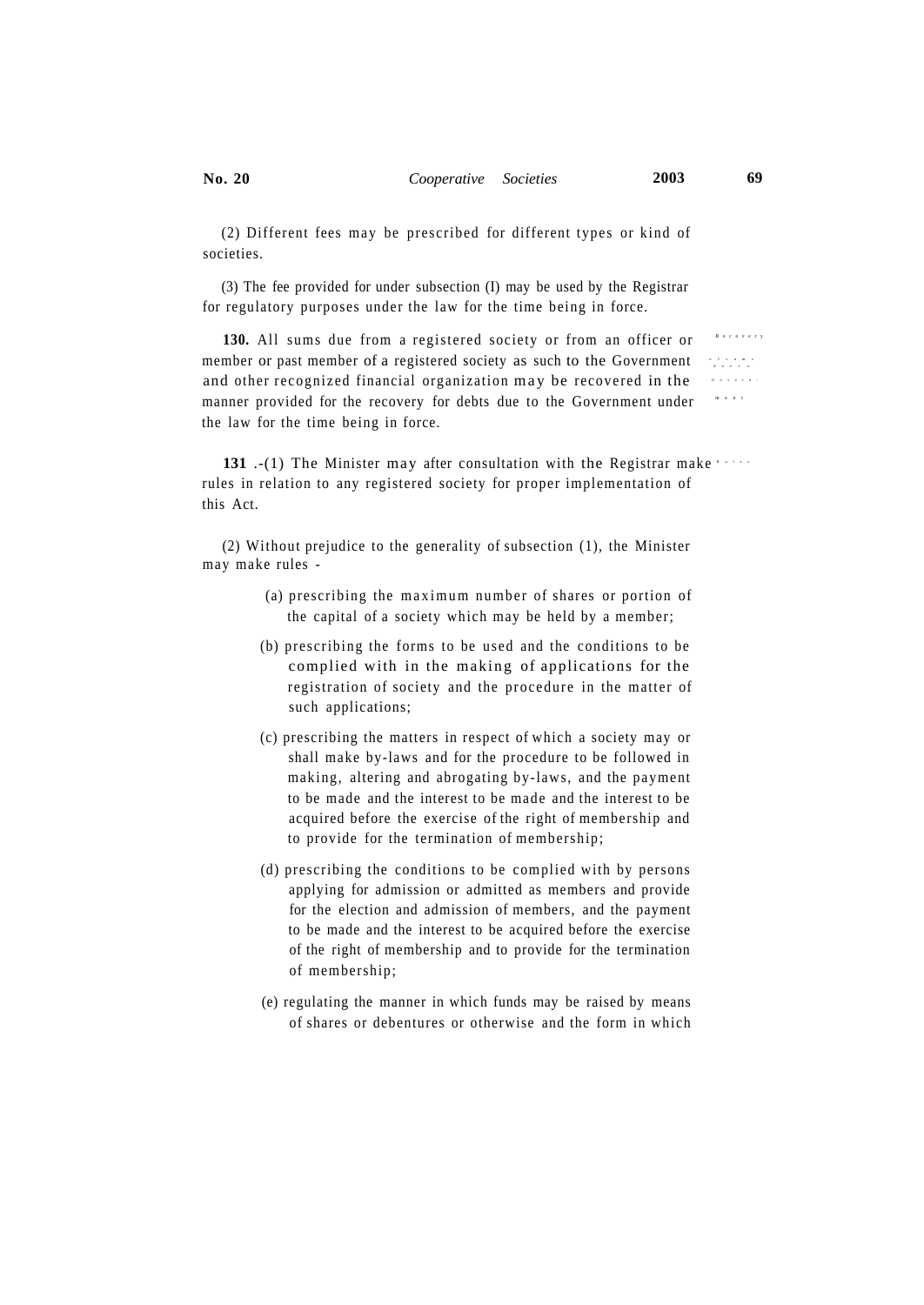any application for financial assistance from Government, any bank or any financial institutions shall be made;

- (f) providing for general meetings of the members and for the procedure at such meetings and the powers to be exercised by such meetings and for the methods of summoning members to such meetings and giving notice of such meetings to members;
- (g) providing for the appointment, remuneration and terms of service of employees of a society;
- $(h)$  providing for the suspension and removal of members of society, committee members and supervisory committee and other relevant officers, and describe procedure of meetings of the committee and supervisory committee, and define the powers to be exercised and the duties to be performed by the committee and supervisory committee and other relevant officers, and provide for the delegation of the powers of the committee and supervisory committee;
- (i) providing for the submission of annual estimates for the approval of the Registrar;
- (j) providing for the periodical publication, of a balance sheet showing the assets and liabilities of a society;
- (k) providing for the persons by whom and the form in which copies of entries in books of societies may be certified;
- (l) providing for the form of the register of members and for the particulars to be entered therein;
- (m) providing for procedures for dispute settlement;
- (n) providing for the withdrawal and expulsion of members and for the payments, if any, to be made to members who withdraw or are expelled and for the liabilities of past members;
- (o) providing for the mode in which the value of a deceased members interest shall be ascertained and for the nomina tion of any person to whom such interest may be paid or transferred;
- (p) providing for the mode in which the value of the interest of a member who has become of unsound mind and incapable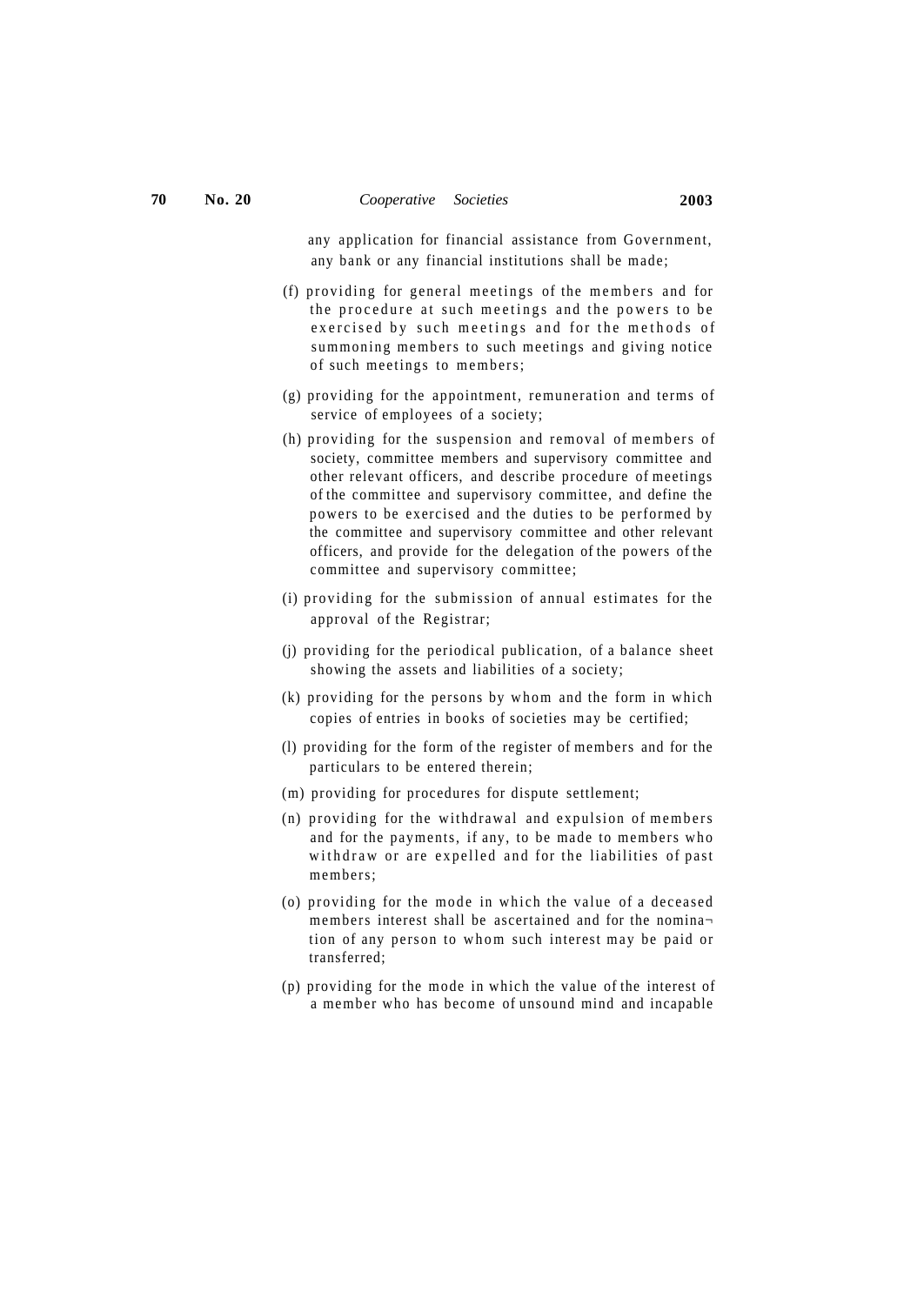of managing his affairs shall be ascertained and for the nomination of any person to whom such interest may be paid or transferred;

- (q) prescribing the payments to be made and the conditions to be complied with by members applying for loans; the period for loans, the period for which loans may be made and amount which may be lent, to an individual member and the manner in which such loans shall be repaid;
- (r) providing for the formation and maintenance of reserve funds, and the objects to which such funds may be applied, and for the investment of any funds under the control of the society;
- (s) prescribing the extent to which a society may limit the number of its members;
- (t) prescribing the conditions under which accumulated funds may be distributed to the members of a society with unlimited liability and the maximum rate of dividend which may be paid by societies;
- (u) prescribing the procedure for amalgamation and division of societies and conditions subject to which such amalgamation or division may be affected;
- (v) prescribing the procedure to be followed by a liquidator appointed under section 101 and the case in which an appeal shall lie from any order of such liquidator;
- (w) providing for the powers to be exercised and the duties to be performed by and the remuneration and other terms of service of a supervising manager;
- (x) providing for the audit of the accounts of registered societies and for the charges, if any, to be made for such audit and provide for the levy of contributions from all or any registered societies to a fund to be used for the audit and supervision of existing societies and prescribe for the administration for such a fund; and
- (y) prescribing anything that may be, or is required to be prescribed under this Act.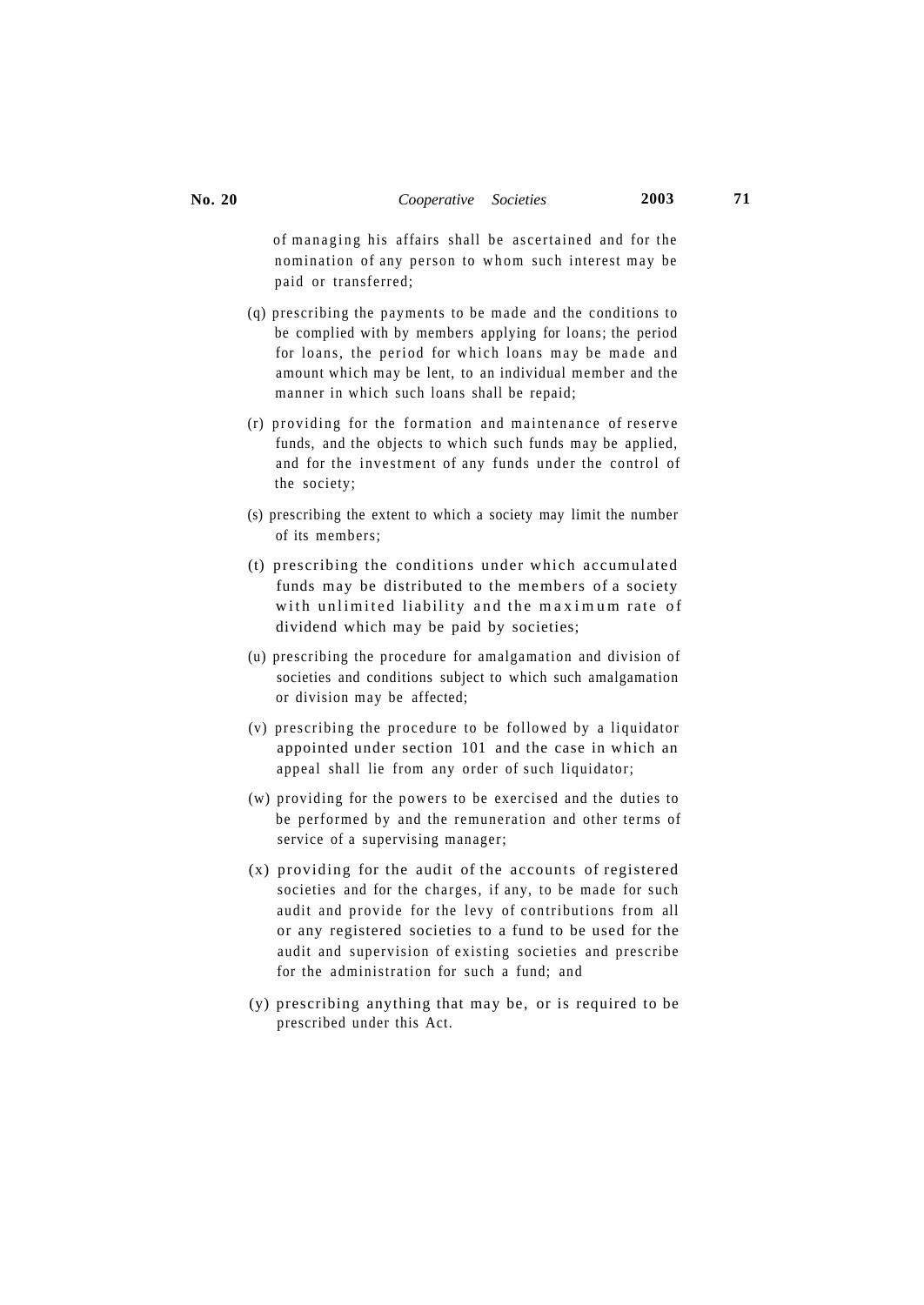$(3)$  In any case, where the Registrar is satisfied that a substantial number of members of any society are unacquainted with the English, language he shall cause such rules to be translated into Swahili, and additionally to be made known in such manner as is customary for the community concerned, but in the event of any dispute the English version shall be deemed to be the correct version.

(4) The rules made by Minister, as well as the Registrar in accordance, with this Act for savings and credit societies and banks incorporated under section 22(b) shall as much as possible be similar to regulations pertaining to Microfinance Companies and Financial Cooperatives.

Power of Registrar to make regulations

132. The Registrar after consulting the chief executive of the federation shall make regulations prescribing-

- (a) the accounts and books to be kept by a society;
- (b) the returns to be submitted by a society to the Registrar and the persons by whom and the form and language in which such returns shall be submitted;
- (c) the maximum amount which a society may without the prior consent of the Registrar borrow either from members or from non-members;
- (d) any form to be used for any purpose under this Act;
- (e) anything for ensuring the proper administration of the affairs of registered societies.

133. The provisions of the Companies Act and the Business Names (Registration) Act, shall not apply to societies registered under this Act.

**134.-(** 1) The Cooperatives Societies Act, 1991 is hereby repealed.

- (2) Notwithstanding the provisions of section 127-
- (a) every society, and all by-laws of a society and any amend $\neg$ ments thereof, deemed to have been registered under this Act;
- (b) every board of a registered society lawfully constituted under the provisions of the Act shall be deemed to have been constituted under this Act;

Transi tiona l provisions Act No. 15 o f 199 1 repeale d

Certain laws not to apply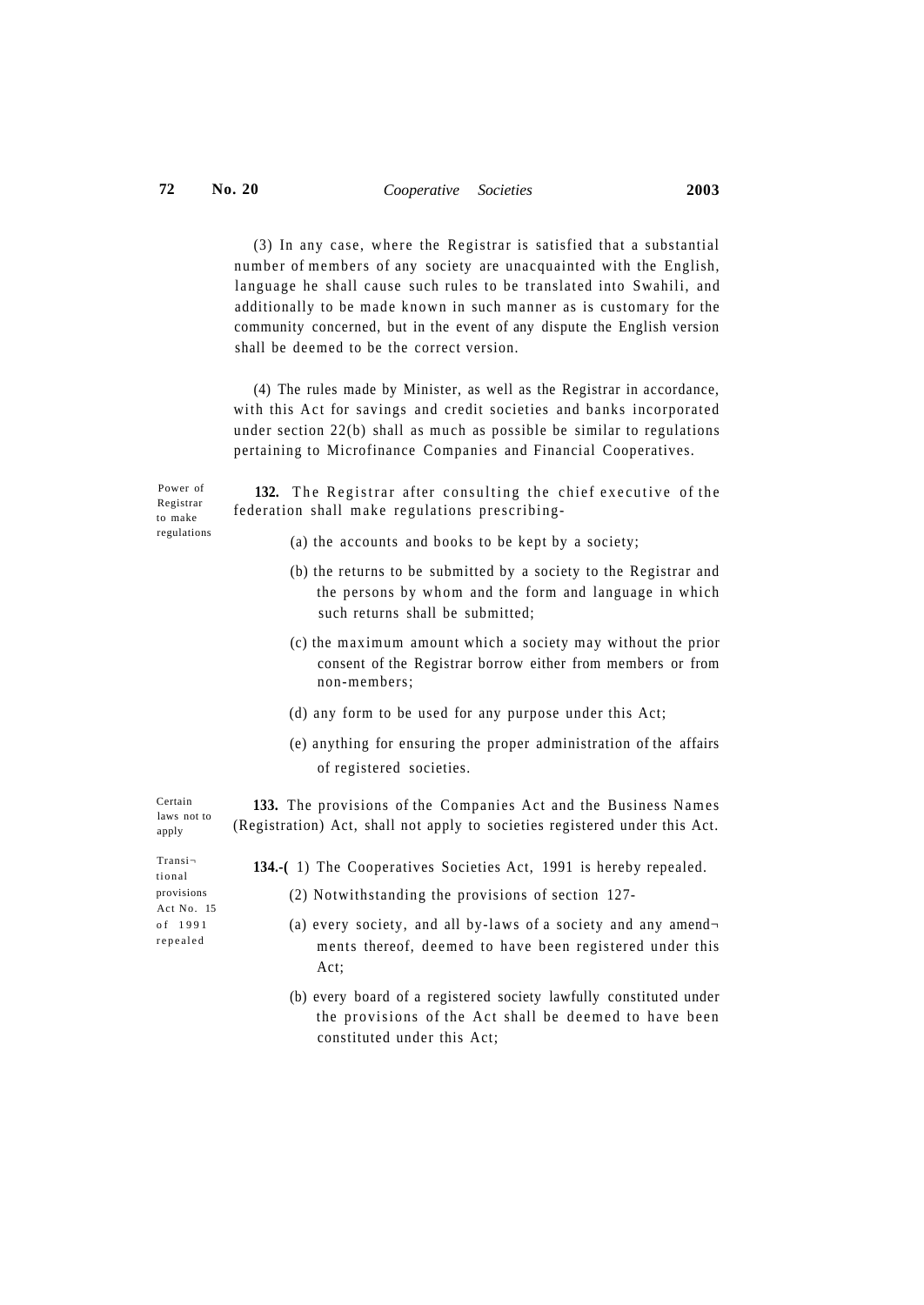- (c) any register kept in pursuance of the Act shall be deemed to have been kept, and shall continue to be kept in accordance with the provisions of this Act;
- (d) any document referring to provisions of the Act shall be construed as referring to the corresponding provisions of this Act;
- (e) all orders, directions, appointments and other acts and things lawfully made or done under any of the provisions of the Act and in force immediately before the commencement of this Act shall be deemed to have been made or done under the corresponding provisions of this Act and shall continue to have effect accordingly;
- $(f)$  all rules and regulations made under the Act and in force immediately prior to the date upon which this Act comes into operation shall remain in force as if they had been made under this Act.

(3) Subject to this Act, where the registration of any society was cancelled, any immovable property which prior to the cancellation of that society vested in that society, and where subsequent to the cancellation of that society another society with similar objects is formed in the area of operation of the society which is so cancelled; then such immovable property as has not been disposed off as at the time when that other society is formed, shall vest in that other society:

Provided that, where any property so vested in that other society is subject of any mortgage, charge liability or any encumbrance whatsoever, then the liability to satisfy the mortgage, charge, liability or the encumbrance as the case may be, shall vest in that other society, and the name of that other society shall be substituted for that of the former society or for that of the liquidator in any contract or instrument where the property is the subject matter and such contract shall continue as if it has been entered into between that other society and the other party to the contract;

Provided further that, any vesting of property under this paragraph shall be subject to any directions that the Minister may give under this Act.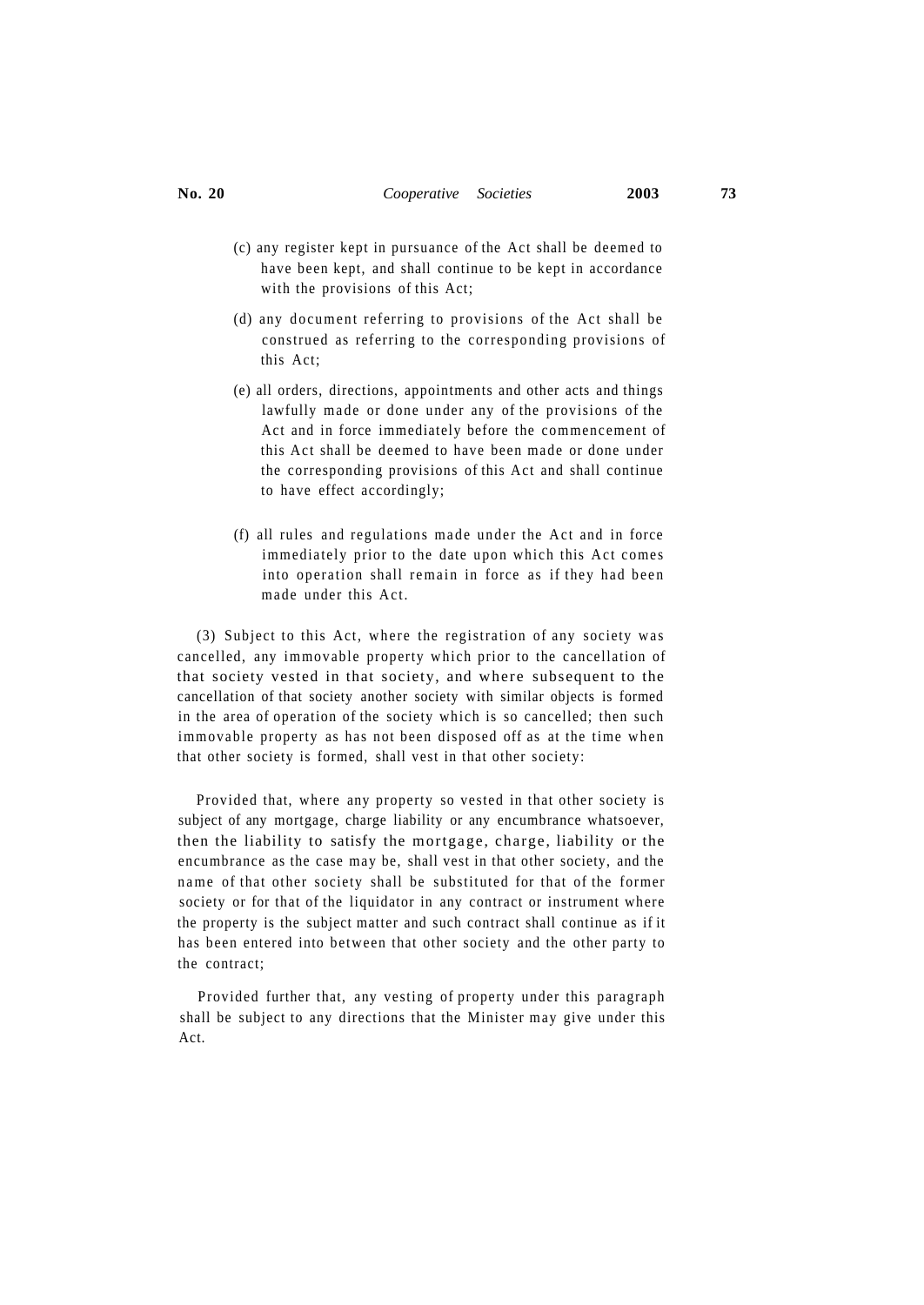(4) The Minister may, by notice published in the Gazette, at any time before the expiry of twelve months from the commencement of this Act, make such consequential, transitional or supplementary provisions as he may consider necessary consequent upon the enactment of this Act.

## **SCHEDUL E**

### *(Made under section 125)*

### **CODE OF CONDUCT**

Title 1. This Code shall be known as ''A Code of Conduct for Management of Cooperative Societies''

2.-(I) In this Code of Conduct, unless the context otherwise requires:

Interpre tatio n

"Act" shall mean the Cooperative Societies Act;

''active member'' means a member of the cooperative society who is fulfilling his or her obligations as a member as provided for in the Act, Cooperative Rules, By-laws and other cooperative guidelines as they may be issued, from time to time, by the cooperative general meeting;

''Cooperative rules'' shall mean cooperative societies rules made under the Act;

- ''management board'' means the governing body of a registered society, elected by members at the General Meeting to whom the management of its affairs is entrusted;
- 11 election supervising officer'' means a cooperative officer or any other officer designated by the Registrar under section 23 of this Code;
- ''executive Staff' means officers of a society appointed by the management board and vested with powers to manage and supervise the day to day affairs of the society and shall include the general manager or secretary, accountant or treasurer, heads of departments and cashier;
- ''ICA'' means International Cooperative Alliance;
- ''vetting'' means conducting an investigation with a view of scrutinizing the integrity of applicants to a post in the management of Cooperative Societies in accordance to section 17(3) of this Code of Conduct.

(2) All words not specifically defined shall have meanings as defined in the Act, Cooperative Rules and By-laws.

## **PAR T II**  GENERAL PROVISION

**3.** In managing cooperative societies, provisions in the Act and cooperative rules concerning cooperative management shall be strictly observed. Manage ment of Cooperative societie s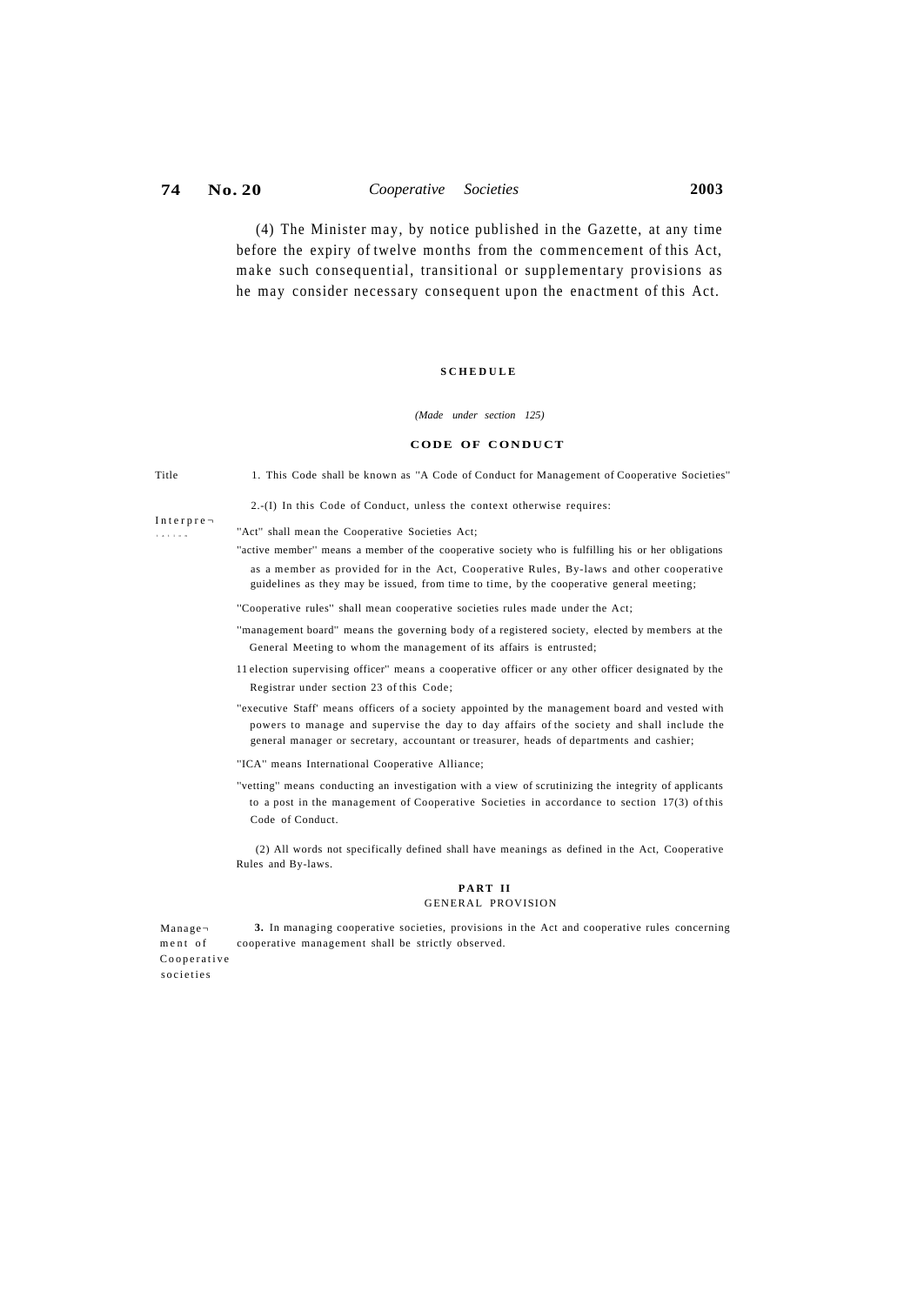| No. 20                                                                                                                                                                                                                                                                                                                                                                                                             | Cooperative Societies                     |  | 2003 | 75                                                  |  |  |
|--------------------------------------------------------------------------------------------------------------------------------------------------------------------------------------------------------------------------------------------------------------------------------------------------------------------------------------------------------------------------------------------------------------------|-------------------------------------------|--|------|-----------------------------------------------------|--|--|
| 4. Cooperative Societies shall be managed according to the ICA Cooperative principles which<br>are-<br>(a) voluntary and open membership;<br>(b) democratic -ember control;<br>(c) member economic participation;<br>(d) autonomy and independence;<br>(e) education training and information;<br>(f) cooperation among cooperatives;<br>(g) concern for community.                                                |                                           |  |      | Coopera-<br>tive<br>Principles                      |  |  |
| 5. A cooperative member aspiring to become a member of the management board or a person<br>applying for a post in the executive staff shall have to prove to the satisfaction of the appointing or<br>electing body or authority, as the case may be, that, he understands and is prepared to enforce the<br>Act and the Cooperative rules.                                                                        |                                           |  |      | Member of<br>the<br>manage-<br>ment board           |  |  |
| <b>6.</b> cooperative leadership shall be of a high integrity and any cooperative member aspiring. to<br>become a member of the management board or any person applying for a post in the executive<br>staff shall have to prove to the satisfaction of the appointing or electing body or authority that-<br>(a) has good education, sufficient to enable that person to handle the relevant<br>responsibilities; |                                           |  |      | Coopera <sub>7</sub><br>tive<br>leadership          |  |  |
| (b) has ability to manage the affairs of the cooperative society;                                                                                                                                                                                                                                                                                                                                                  |                                           |  |      |                                                     |  |  |
| (c) has records of honesty of the highest level;                                                                                                                                                                                                                                                                                                                                                                   |                                           |  |      |                                                     |  |  |
| (d) is participating fully in cooperative society's membership affairs;                                                                                                                                                                                                                                                                                                                                            |                                           |  |      |                                                     |  |  |
| (e) has never been disqualified from cooperative leadership at any level of the cooperative<br>system.                                                                                                                                                                                                                                                                                                             |                                           |  |      |                                                     |  |  |
| 7.(1) The cooperative general meeting, being the highest decision making body of a cooperative Manage-<br>society, shall be respected and given its appropriate importance.                                                                                                                                                                                                                                        |                                           |  |      |                                                     |  |  |
| (2) The cooperative management shall make efforts to ensure that all members are informed of<br>the General Meeting, as required by the Act, Cooperative rules and by-laws and also shall facilitate<br>the attendance of members to that meeting.                                                                                                                                                                 | ensure<br>members<br>attendance<br>to the |  |      |                                                     |  |  |
|                                                                                                                                                                                                                                                                                                                                                                                                                    | PART III                                  |  |      | cooperative<br>general                              |  |  |
|                                                                                                                                                                                                                                                                                                                                                                                                                    | COOPERATIVE MANAGEMENT BOARD              |  |      | meeting                                             |  |  |
| 8.-(1) All members of the management board shall be elected by the members at the general<br>meeting.                                                                                                                                                                                                                                                                                                              |                                           |  |      | Manage-<br>ment board<br>to be                      |  |  |
| 2. Members elected under subparagraph (1) shall be, accountable to the members in accordance<br>to the Act, cooperatives rules and by-laws.                                                                                                                                                                                                                                                                        |                                           |  |      | account-<br>$a \ b \ l \ e \ \ t \ o \ \ t \ h \ e$ |  |  |
|                                                                                                                                                                                                                                                                                                                                                                                                                    |                                           |  |      | general<br>meeting                                  |  |  |
| $9-(1)$ Subject to the provisions of this Act and Cooperative rules, the election of members to<br>the management board shall be free and democratic and no member shall be elected to the<br>management board through illegal means.                                                                                                                                                                              |                                           |  |      | Election to<br>the<br>$m$ anage $\neg$              |  |  |
| (2) Every election of the management board, shall be made in the presence of the election<br>supervising officer.                                                                                                                                                                                                                                                                                                  |                                           |  |      | ment<br>board                                       |  |  |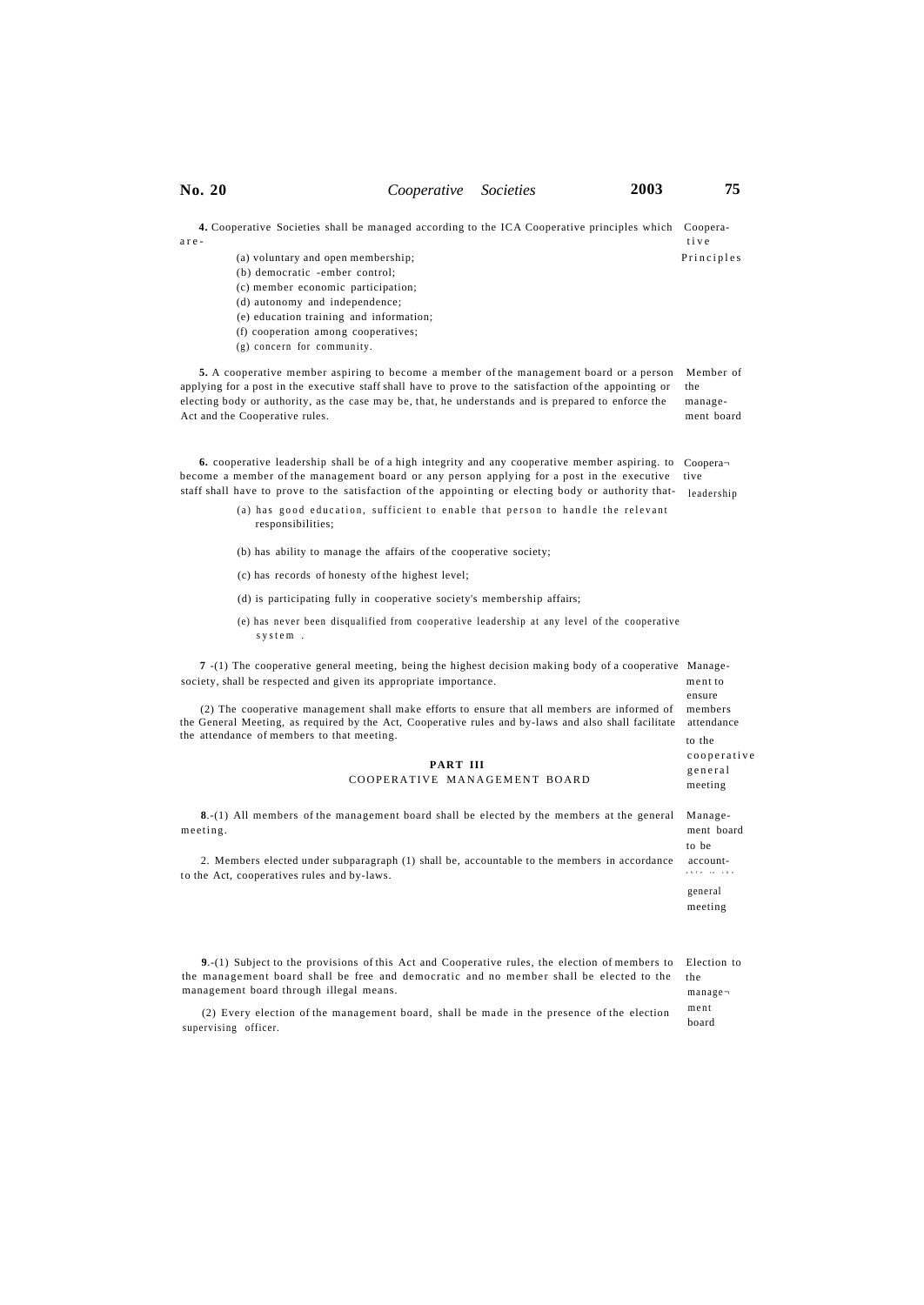members to fill form s

(3) The election supervising officer shall immediately report to the Registrar any irregularity or suspicion thereof in the manner of which members to the management board were elected.

(4) For the purpose of this section words-

''illegal means'', means acts of corruption, coercion, intimidation or nepotism.

Condition for board **10.** Every member aspiring to be elected to the management board shall have to fill a relevant form disclosing the following information -

(a) personal details or personal history and experience in cooperative leadership;

- (b) cooperative membership records indicating performance, records in fulfilling membership obligations provided in the Act, rules and by-laws;
- (c) anticipated contribution to the development of the cooperative society after becoming a cooperative leader;
- (d) level of education;
- (e) cooperative education (if any) already acquired;
- M type of business or activities being undertaken by that member;
- (g) any other information deemed relevant for being elected as a management board member;
	- and shall submit forms to the election supervising officer.

**11**.-(1) Every member of the management board shall, for each year he or she is in the management board, fill relevant forms to be submitted to Registrar declaring property or business he or she owns or controls.

(2) The forms filled under sub-paragraph (1) of this paragraph shall be read at the annual General Meeting by the Registrar or his/her representative.

No conflict of Interests

 $N<sub>0</sub>$ duplicity

Forms to indicate Property owne d

of Roles Committee Members to attend Seminar

**12.** Subject to the relevant provisions in this Act and Cooperative rules, no member shall be elected as a member to the management board if she or he owns, controls or influences businesses or activities like that of the cooperative society.

**13.** Committee members shall observe their roles and responsibilities provided in this rules and by-laws and no committee member shall interfere with responsibilities reserved for the executive staff of the cooperative society.

**14.** Before assuming the responsibilities of a committee, every elected committee member shall attend a seminar on cooperative management, which shall be organized by the Cooperative Society concerned.

# **PART IV**

## COOPERATIVE EXECUTIVE STAFF

Executive Staff to be Account able to the Manage ment Boar d

15. Cooperative Executive Staff are appointed by the management board, and shall be accountable to the management board in accordance to the Act, Cooperative rules and by- laws.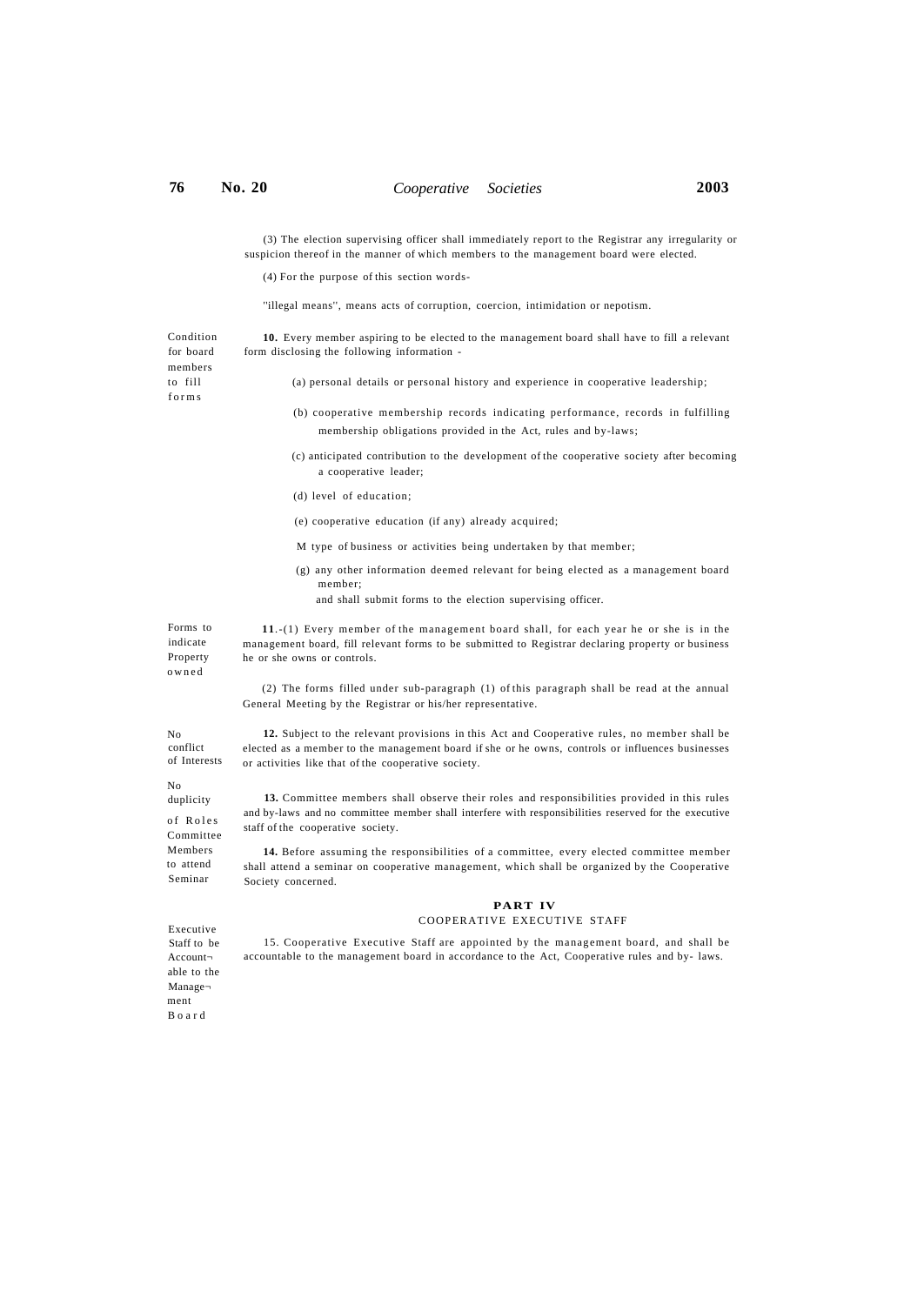**16**.-(1). Executive staff of cooperatives shall be appointed on the basis of their competence in Executive running day to day activities of the cooperative society and no executive staff shall be appointed staff to be for other reasons appointe d

> on compe tence basis

interviewe d

(2) The following reasons or grounds shall not be considered when appointing an executive staff-

(a) relation with some of the members of the management board (nepotism);

- (b) colour or tribe;
- (c) wealth;
- (d) illegal means to induce a decision for appointment;
- (e) any other reason which under the provisions of the Act, Rules and by-laws warrant such an appointment to be null and void.

**17.**-(1). Subject to provisions of section 170), Cooperative rules and by-laws the vacancy for Executiv e the executive staff shall be made known to the public thirty days before holding on interview. Staf f t o b e

(2) Every appointment for filling any vacancy for executive staff, shall be done on the basis of and vetted the highest points or marks scored in any interview conducted for such purposes.

(3) In addition to an interview, officers seeking for appointments in executive staff positions in cooperatives of the secondary and other upper levels, shall be vetted through the Registrar.

**18.** Subject to the relevant provisions in the Act, cooperative rules and by-laws, no member No shall be elected as a member to the executive staff position if he or she owns, controls or commands conflict of influence of businesses or activities like that of the cooperative society. interest

**19.** Application for an executive staff position, shall be accompanied by relevant forms which Applicashall indicate the following details- tion forms

### **A. Executive staff of the Primary Society:**

(i) level of education;

(ii) understanding of both Kiswahili and English languages;

(iii) capacity to be trained (trainability);

- (iv) names and addresses of at least two referees;
- (v) names and addresses of at least two guarantors;
- (vi) type of business or activities being undertaken by the applicant;

(vii) any other information deemed relevant.

## **B. Executive Staff of the Secondary and Upper Level Societies:**

(i) academic qualification relevant for the position applied for;

(ii) knowledge and experience of cooperative society movement and its relevance to the members;

(iii) knowledge and understanding of the culture and norms of the society or community of the members of the relevant cooperative society;